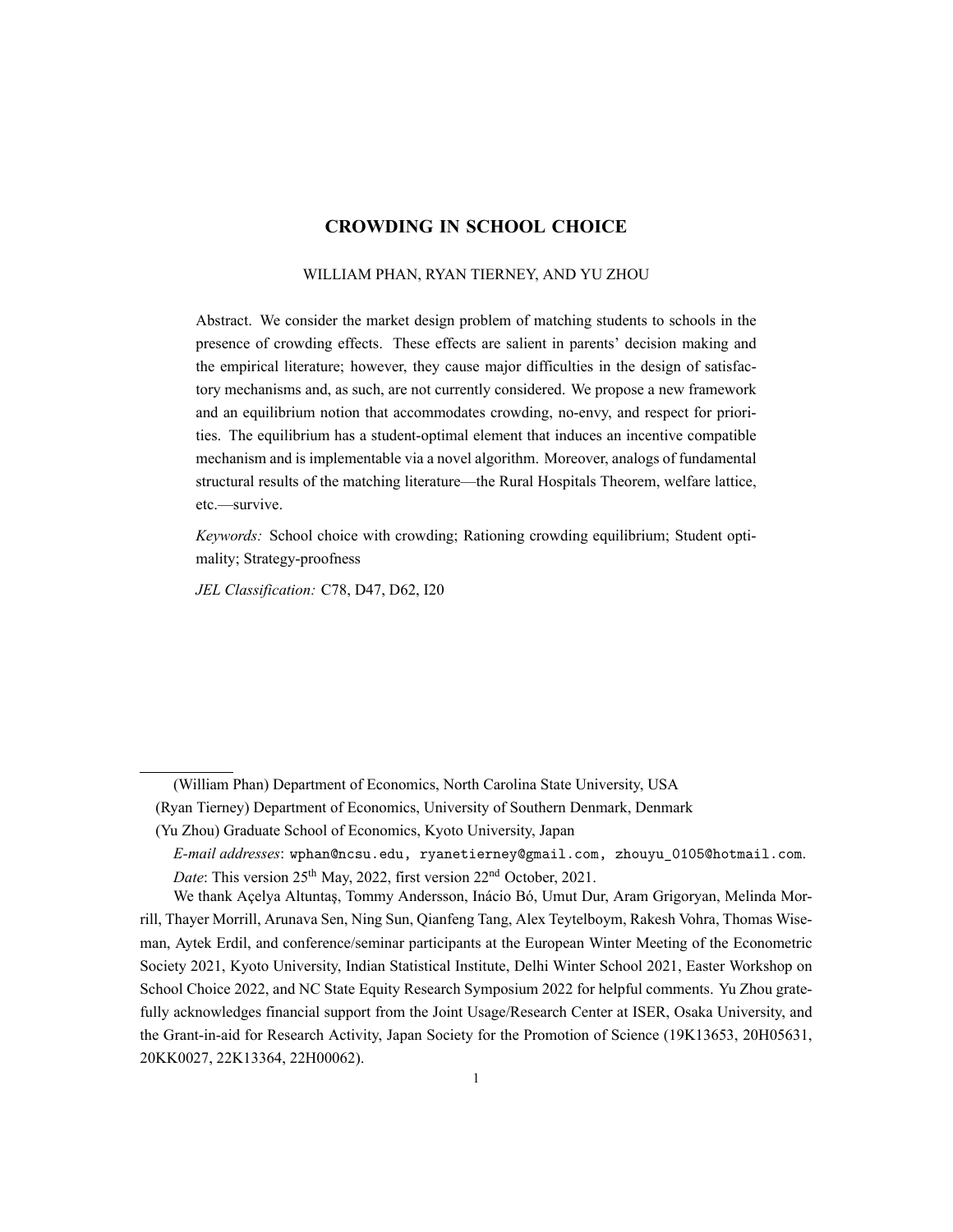### 1. Introduction

<span id="page-1-0"></span>Parents believe that if a school is overcrowded, then the quality of their children's education will suffer. This is supported by empirical literature. [Card and Krueger](#page-45-0) [\[1992](#page-45-0)], [Krueger and Whitmore](#page-46-0) [[2001](#page-46-0)], [Chetty et al.](#page-45-1) [\[2011\]](#page-45-1), and [Jackson et al.](#page-46-1) [\[2016](#page-46-1)] all show that decreasing crowding, as measured by per capita expenditure or teacher-student ratios, etc., has positive effects on measures such as test scores, students' lifetime expected income, and career development. Policymakers also share parents' concerns. From 1999-2001, the United States' federal government allotted over \$4 billion to the Class-Size Reduction Program with the goal of smaller class sizes in grades  $K-3$ <sup>1</sup>. Similar programs exist in other countries.<sup>2</sup>

Matching theory has been astonishingly successful in practice, reforming the way students are assigned to schools in many municipalities worldwide. However, despite the salience of crowding effects, the theoretical school choice literature has largely avoided the issue. This is because whenever externalities are introduced into the standard model, its appealing features—like the existence of fair (in terms of respect for priorities) or stable matchings, the ordered structure of the set of such matchings, and the existence of incentive compatible mechanisms—vanish (see Example [1](#page-6-0) and Section [1.2\)](#page-7-0). As such, while students' preferences take into account crowding, the design of school choice mechanisms currently fails to do so.

The contribution of this paper is a novel framework to analyse the *school choice problem* with crowding. Our framework generalizes the now-standard model of [Abdulkadiroğlu and](#page-44-0) [Sönmez](#page-44-0) [\[2003](#page-44-0)] and restores its core features. There, each student has a preference over the finite set of schools. In our model, each student has a preference over the *two dimensions* of school identity *and* the total amount of educational resources that they consume at each school. The more crowded a school is, the less resource each student enjoys, and so the value of this second dimension at each school will emerge endogenously. The feature that allows us to cut the proverbial Gordian knot is modelling the level of educational resources as a continuous variable. This is of course an abstraction; however, the return on this abstraction is high—recovering existence of an ordered set of *fair* matchings, and a class of *fair* and *strategy-proof* rules. Our techniques also connect the school choice literature with research

<sup>&</sup>lt;sup>1</sup>U.S. Department of Education, Office of the Deputy Secretary, Policy and Program Studies Service, "A Descriptive Evaluation of the Federal Class-Size Reduction Program: Final Report," Washington, D.C., 2004.

<sup>2</sup>For example, the "Plus de Maîtres que de Classes" program in France in 2013 aimed to reduce class sizes in socioeconomically depressed areas (Réseaux d'Éducation Prioritare).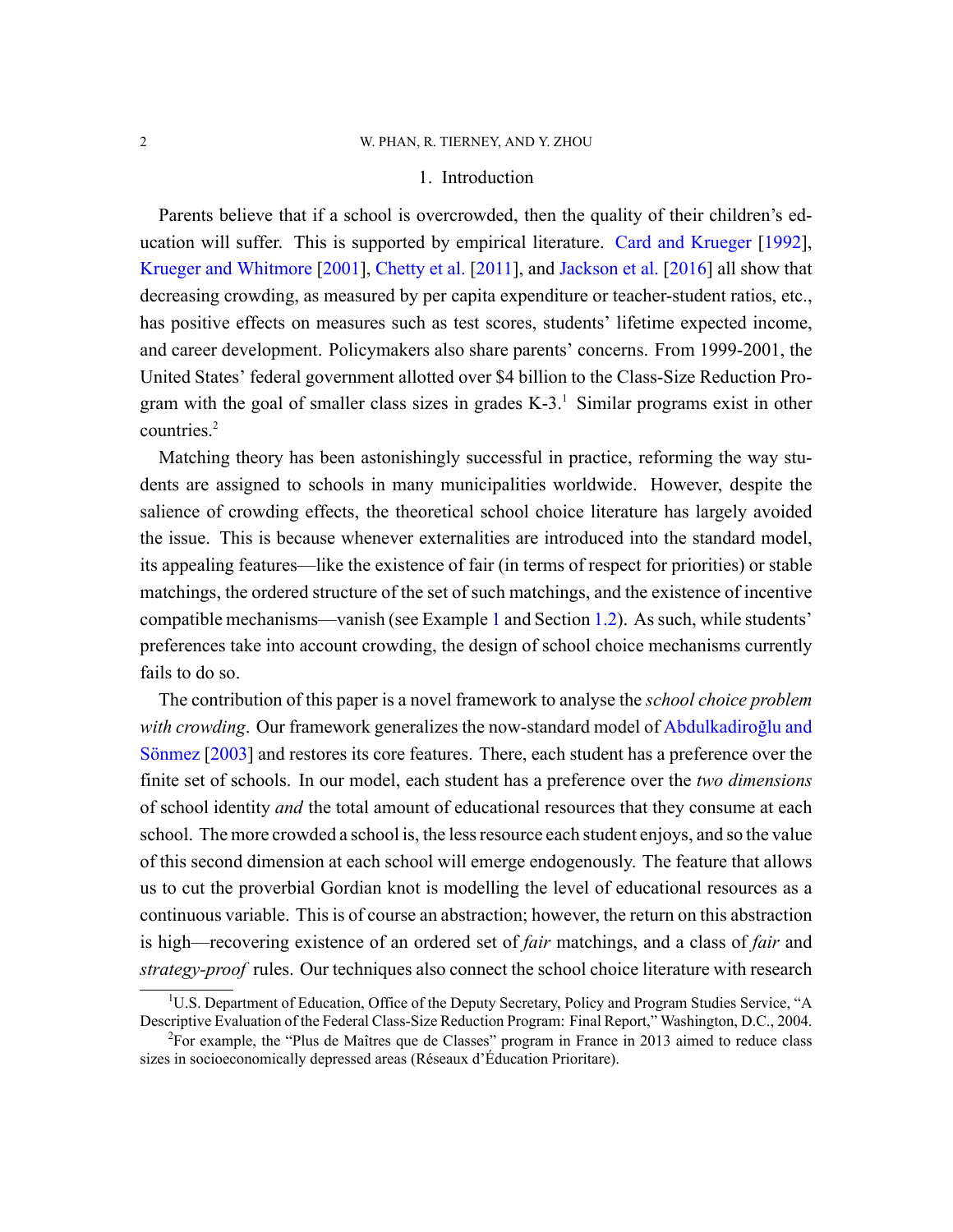on Walrasian equilibria in the presence of price rigidities (see Section [1.2\)](#page-7-1). Finally, our framework naturally opens up new avenues for policy analysts: Eliciting preferences over crowding would provide powerful data for welfare analysis, and the model very naturally accommodates novel comparative statics like shifting resources between schools.

*Case Study: Crowding in the Wake County Public School System.* Wake County is the most populous county in North Carolina and, in the last decade, was the third fastest-growing in the United States among those with over a million residents.<sup>3</sup> The Wake County Public School System (WCPSS) currently serves over  $150,000$  K-12 students. In 2016, WCPSS projected the arrival of 32,000 new students, which indeed materialized into student population growth that has outpaced that of physical infrastructure. For example, in Abbotts Creek Elementary School for the 2019-2020 year, 870 students enrolled, or 141.2% of the school's total building capacity.<sup>4</sup> This is not an uncommon phenomenon; Figure [1](#page-1-0) lists crowding statistics for several other schools in the WCPSS, with some enrollments at almost twice the original building capacity. Student populations also fluctuate significantly from year to year. In Abbotts Creek, for the 2016-2017 year, there were 796 enrolled students, increasing to 870 for the 2019-2020 year, and dropping to 854 in the following year.

The National Center for Education Statistics (NCES) also provides a wide range of data relevant to crowding, including enrollments, financial expenditure, number of teachers, and basic demographics on all public schools in the United States. The recently initiated NCES School-Level Finance Survey program collects and releases data on faculty and staff salaries, spending on supplies, spending on technology related equipment, etc. For example, in 2016-2017 (latest available), Abbotts Creek had financial expenditures of \$3.5 million (or  $$4,100$  per student).<sup>5</sup>

This case study immediately points to several items outside of the purview of the standard model. First, parents have access to data relevant to crowding and can condition their preferences over schools in this dimension. The figures above are publicly available via the

<sup>&</sup>lt;sup>3</sup>U.S. Census Bureau.

<sup>4</sup>Figures regarding Abbotts Creek accessed Nov 10, 2021 at https://www.wcpss.net/domain/100. <sup>5</sup>https://nces.ed.gov/ccd/.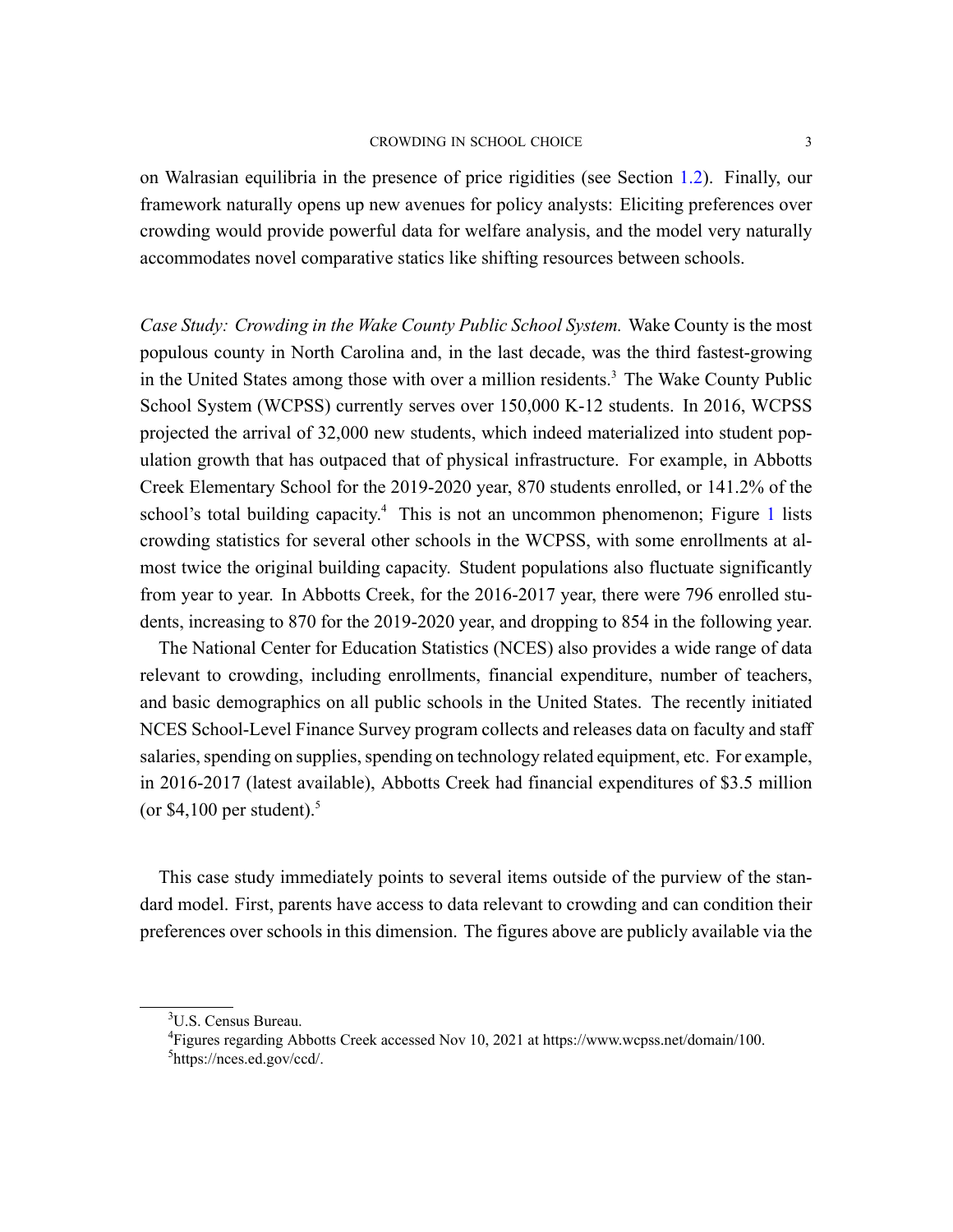#### 4 W. PHAN, R. TIERNEY, AND Y. ZHOU

|                        | 2019-2020<br><b>Population</b> | 2020-21<br><b>Building Cap</b> | <b>Trailers</b> | Crowding<br>$\frac{0}{0}$ | Crowding<br>% w/ Trailers |
|------------------------|--------------------------------|--------------------------------|-----------------|---------------------------|---------------------------|
| <b>Abbotts Creek</b>   | 870                            | 616                            | $\theta$        | 141.2%                    | 141.2%                    |
| Alston Ridge           | 1,053                          | 914                            | $\overline{0}$  | 115.2%                    | 115.2%                    |
| Beaverdam              | 790                            | 616                            | $\overline{4}$  | 128.2%                    | 116.9%                    |
| Cedar Fork             | 848                            | 508                            | 8               | 166.9%                    | 126.9%                    |
| Combs                  | 767                            | 410                            | 13              | 187.1%                    | 118%                      |
| <b>Highcroft Drive</b> | 921                            | 508                            | 15              | 181.3%                    | 114%                      |
| <b>Holly Grove</b>     | 940                            | 814                            | 3               | 115.5%                    | 107.6%                    |
| <b>Hortons Creek</b>   | 911                            | 716                            | $\overline{0}$  | 127.2%                    | 127.2%                    |
| Lead Mine              | 500                            | 410                            | $\mathbf{1}$    | 122%                      | 122%                      |
| Mills Park             | 828                            | 716                            | 3               | 115.6%                    | 106.7%                    |
| Oakview                | 901                            | 716                            | 6               | 125.8%                    | 110.4%                    |
| Olive Chapel           | 978                            | 612                            | 14              | 159.8%                    | 112.2%                    |
| Rogers Lane            | 730                            | 616                            | $\overline{4}$  | 118.5%                    | 104.9%                    |
| <b>Scotts Ridge</b>    | 857                            | 616                            | 6               | 139.1%                    | 116.4%                    |
| <b>Sycamore Creek</b>  | 1,082                          | 914                            | $\overline{0}$  | 118.4%                    | 118.4%                    |
| Weatherstone           | 850                            | 508                            | 11              | 167.3%                    | 116.8%                    |
| White Oak              | 747                            | 616                            | $\overline{0}$  | 121.3%                    | 121.3%                    |

<span id="page-3-0"></span>Figure 1. Crowding statistics for elementary schools in WCPSS that enacted enrollment caps for the 2020-2021 school year.<sup>6</sup> These amounted to 17 out of 120 elementary schools.

WCPSS and NCES websites, as well as regularly reported on by the local media.<sup>7</sup> Second, the fact that student enrollments frequently and grossly exceed building capacity challenges the standard assumption that enrollment capacity is *ex ante* exogenously fixed. A school may almost always accommodate some extra students by adding seats in a classroom or a trailer. In the Feb. 4, 2020 WCPSS Board of Education meeting, the Assistant Superintendent for School Choice, Planning, and Assignment *proposed* enrollment caps for each of the schools in Figure [1](#page-1-0) (among others)—after years of overcrowding.<sup>8</sup> Many of the schools

<sup>6</sup>Statistics from Feb. 4, 2020 WCPSS Board of Education Meeting Minutes section "Capping Recommendations." Accessed April 9, 2022 at https://www.wcpss.net/Page/3728.

 $7$ See, for example: Editorial Board, "More Growth Challenges Wake Schools," *News and Observer*, March 26, 2016, accessed November 7, 2021, https://www.newsobserver.com/opinion/editorials/article68451967.html.

<sup>8</sup>See Footnote [6](#page-3-0). See also: T. Keung Hui, "Wake County Puts Enrollment Caps On 19 Schools For 2020. One More May Be Added," *News and Observer*, February 5, 2020, accessed November 7, 2021, https://www.newsobserver.com/news/local/education/article239808038.html.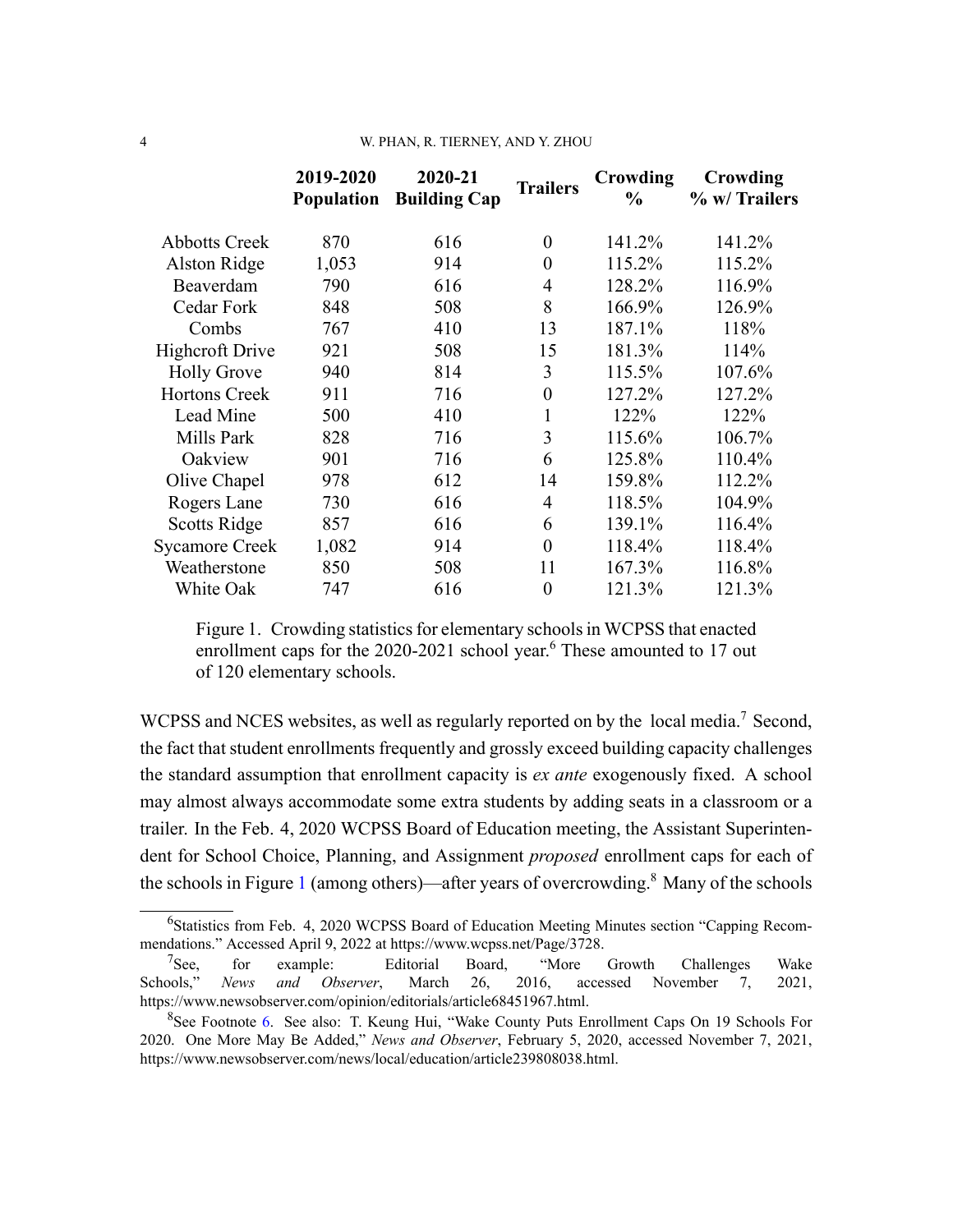in Figure [1](#page-1-0) are therefore now considered *at* capacity. This implies, however, that many others are *below* capacity, with the potential for fluctuations year to year.<sup>9</sup>

Our model addresses all of these points. We accommodate inviolable caps while providing a framework for analyzing the still-salient crowding levels at all schools, and in particular those below capacity. Parents are able to explicitly express preferences over such levels. Moreover, the *strategy-proof* and *fair* rules we propose make crowding levels a publicly announced quantity in the manner of an auctioneer, eliminating the need for parents to infer future crowding from the lagged data available.

The remainder of this section provides a sketch of the model and an overview of the formal results. Each student consumes a bundle consisting of a school and a level of educational resources. We require that all the students at a given school consume the same level, an important benchmark representing the ideal that all students are equally entitled to the resources of their school.<sup>10</sup> An aggregate allocation is thus composed of a matching of students to schools and a vector of resource levels, one level for each school.

We propose a new equilibrium concept—the Rationing Crowding Equilibrium (RCE). The core of our innovation is in realizing that the vector of resource levels can function like a price. Consider a competitive solution applied in our context. We may imagine that an auctioneer announces a resource vector, which then determines a (finite) list of school and resource-level pairs. Each student will then demand (generically) one of these pairs, and we can ask the usual market clearing question: Does there exist a resource vector at which, for each school, the demand for educational resources is equal to its supply? We show that the answer is yes, if we allow for an error of *one* seat.<sup>11,12</sup> Since each student faced the same budget set, the resulting allocation satisfies *no-envy*, at least for schools that have not reached their enrollment cap.

<sup>&</sup>lt;sup>9</sup>Apart from such proposals for enrollment caps, many states also have laws specifying a minimum teacher-student ratio and therefore implying such caps. For example, North Carolina requires at least one teacher per 18 students in grades K-3 (G.S. 115C-301 on "Allocation of teachers; class size"). Districts may also "manually" adjust capacities to accommodate unmatched students with specific requirements only available at certain schools e.g. disabilities, large number of siblings.

 $10$ This is a restriction, and yet we have found an appealing solution to the problem. It follows that finding an appealing solution for the *unrestricted* case should be easier.

<sup>&</sup>lt;sup>11</sup>More precisely, if a school at an RCE admits  $k$  students, each student is guaranteed to consume more than  $1/k+1$  fraction of the school's total resources (see Remark [1\)](#page-12-0).

 $12$ Excluding several specialized schools, the smallest (Wake STEM Early College) and largest (Apex Friendship) schools in Wake County in 2020-2021 had 256 and 2,733 students, respectively. In practice, then, the presence or not of a single seat at either school is negligible.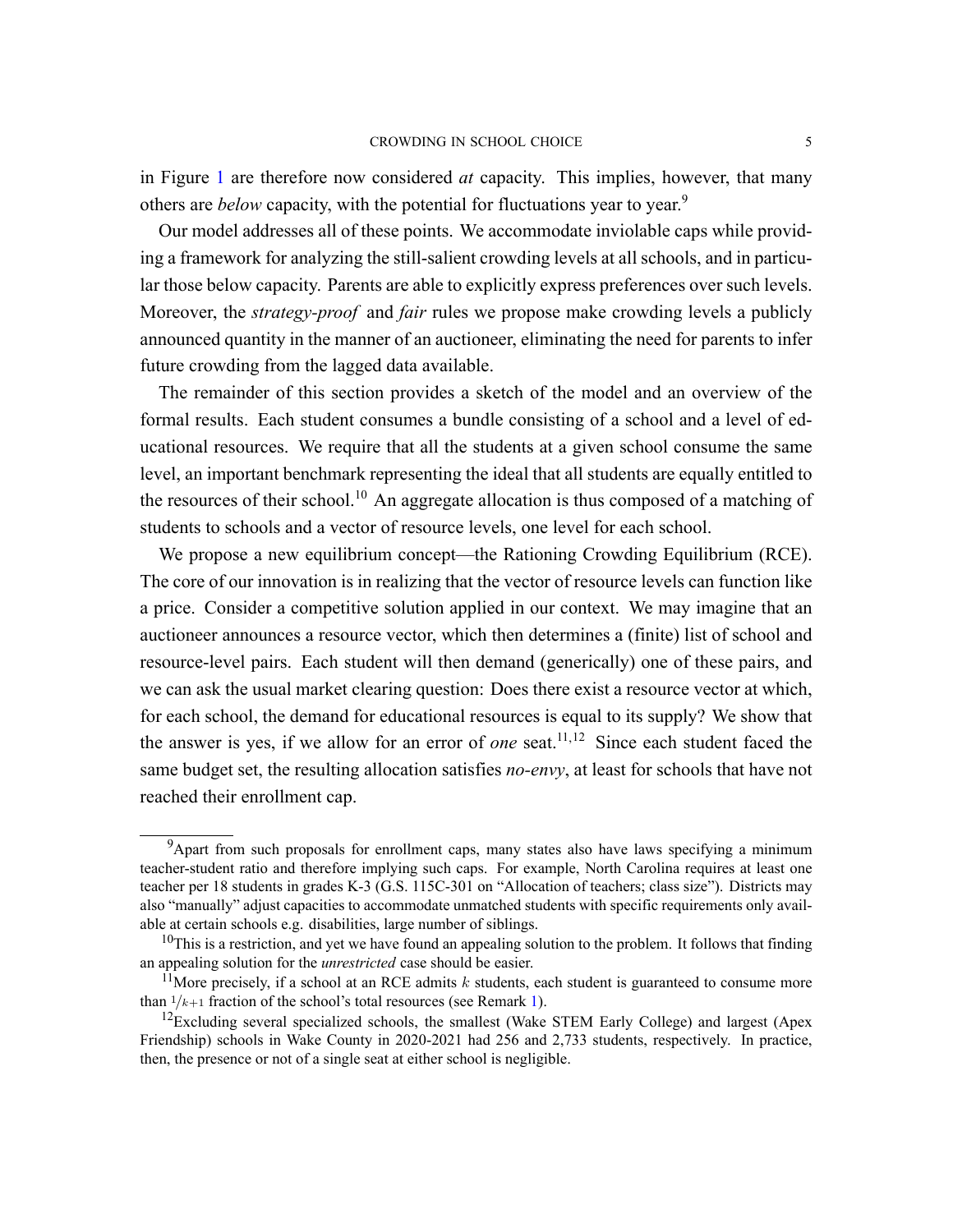#### 6 W. PHAN, R. TIERNEY, AND Y. ZHOU

For schools constrained by their caps, our equilibrium incorporates *fairness* via respect for priorities: If student *i* prefers school *s* at an RCE, then school *s* has exhausted its capacity and all students in that school have higher priority than student *i*. To continue the Walrasian analogy, a school exhausting capacity is tantamount to the auctioneer no longer being able to lower the announced resource level of a school, and thereby reduce demand—akin to a price ceiling.<sup>13</sup> If schools are below capacity, then assignments will be decided by our market-like mechanism without price rigidities.

Our main results are as follows. Fix a school choice problem with crowding. We show that an RCE exists for this problem so long as it satisfies a regularity condition that holds true generically (Theorem [1](#page-16-0)). We then establish a version of the Rural Hospitals Theorem for our environment, i.e. in each RCE, each school is matched with the same number of students (Theorem [2](#page-19-0)). We show that the set of RCEs constitute a closed upper semi-lattice under the Pareto dominance partial order (Theorem [3\)](#page-20-0), and so there exists a student-optimal RCE (Proposition [3](#page-20-1)). These are analogs of fundamental results in the literature, but the presence of crowding necessitates substantial difference in technique.

A *maximal RCE mechanism* recommends, for each problem in our domain, a maximal RCE (all in this set are welfare-equivalent and student-optimal). We show that these mechanisms are *strategy-proof* (Theorem [4\)](#page-22-0), and we further find an algorithm to calculate them on a natural subdomain (Theorem [5](#page-25-0)).<sup>14</sup> It is in general hard to propose an algorithm for equilibrium computation when students' preferences are not quasi-linear (see the discussion after Theorem [1\)](#page-16-0). This algorithm uses tools from both the multi-item auction [\[Demange et al.](#page-45-2), [1986\]](#page-45-2), with rationing constraints on students' demands, and the Deferred-Acceptance algorithm [\[Gale and Shapley,](#page-46-2) [1962](#page-46-2)]. The latter adjusts the matching for schools whose capacity constraint have been met, and the former adjusts the distribution for unconstrained schools.

1.1. **Discrete Versus Continuous Crowding: Our Methodological Novelty.** We model crowding via the consumption of a continuous good that comes in fixed supply. We have touted the benefits of this approach, weighed against the negligible "within-one-seat" relaxation of the market clearing condition. Thus, one might wonder if we could have achieved the same without such abstraction, by simply saying that if *n* students arrive at a school,

 $<sup>13</sup>$ If the school admits further students, then crowding increases and the resource level each student enjoys</sup> would decrease. So an upper bound on student enrollment is equivalent to a lower bound on the resource level.

 $14$ The general domain is infinite dimensional. We show the algorithm works on a finite-dimensional subdomain.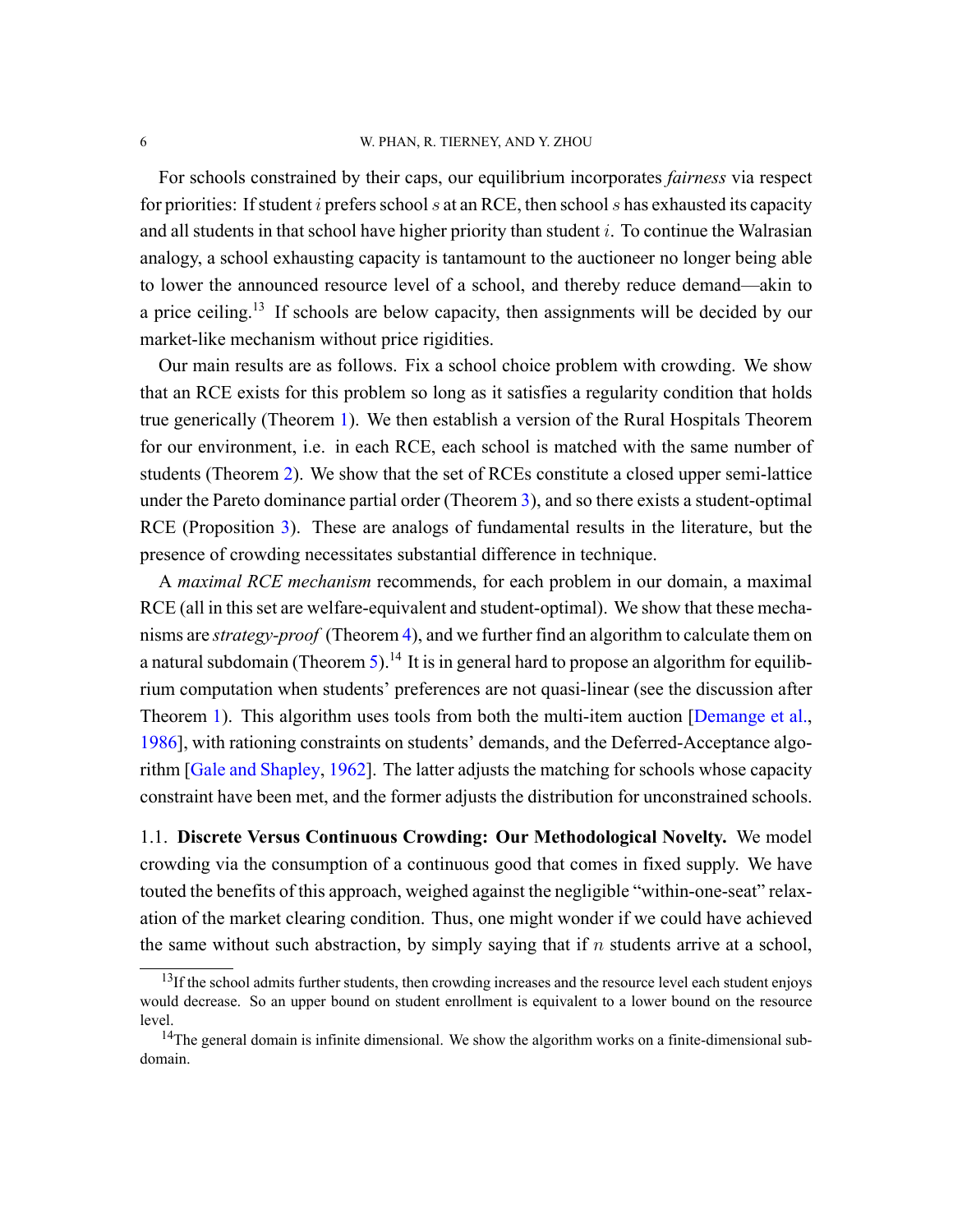#### CROWDING IN SCHOOL CHOICE 7

then its aggregate resources are split  $n$  ways. We immediately face difficulties: two key solution concepts in the school choice literature, *no justified envy* and *non-wastefulness*, are incompatible. Recall, that if student *i* envies student *j*, who is attending school *s*, then this envy is *justified* if school *s* prioritizes *i* over *j*. An allocation is *wasteful* if a student would want to switch to a school at which there is currently unfilled capacity.

<span id="page-6-0"></span>*Example* 1 (Incompatibility of *No Justified Envy* and *Non-Wastefulness*). Consider a simple problem with only two schools,  $s_1$  and  $s_2$ , and three students, 1, 2, and 3. Assume that  $s_1$  and  $s_2$  each have capacity three; each school also prioritizes student 3 over the others. Suppose student 1 has such strong preferences for  $s_1$  that they prefer to attend  $s_1$  regardless of the number of students there. Assume 2 has similarly strong preferences for  $s_2$ . Then at any *non-wasteful* allocation we have 1 at  $s_1$  and 2 at  $s_2$ . Finally, suppose student 3 would rather be alone than share either  $s_1$  or  $s_2$  with another student. If we put 3 at  $s_1$ , then since they have highest priority at  $s_2$ , they have justified envy of student 2. A symmetric statement holds if we put 3 at  $s_2$ .

In work independent of ours, [Copland](#page-45-3) [[2021\]](#page-45-3) studies exactly this model. They propose a natural relaxation of the standard solution concept: the envy that 3 had for 2 above is not yet justified unless student 3 is also willing to attend school  $s_2$ , keeping all other students, including 2, at their place.<sup>15</sup> Given this definition, a solution always exists. They provide an algorithm to compute a solution, but it does not yield a *strategy-proof* mechanism. Unfortunately, other key properties are also lost: the Rural Hospitals Theorem and upperlattice structure on the set of satisfactory matchings do not hold.

We review prior work in discrete models below in Section [1.2](#page-7-0). The model just discussed is even more tightly structured than what had come before, allowing only crowding externalities as opposed to preferences over the identity of one's cohort or even the entire matching. Thus, it will not surprise the reader that those more general models also yield similarly negative results. Thus, so far, no discrete model yields structured solutions and strategy-proof rules as in the standard model without externalities.

# 1.2. **Related Literature.**

<sup>&</sup>lt;sup>15</sup>The usual *no justified envy* embodies a "replacement" principle: if *i* has justified envy of *j*, then *i* can simply take the place of *j*. Copland's solution is subtly different—one student "joins" another school without replacing anyone else.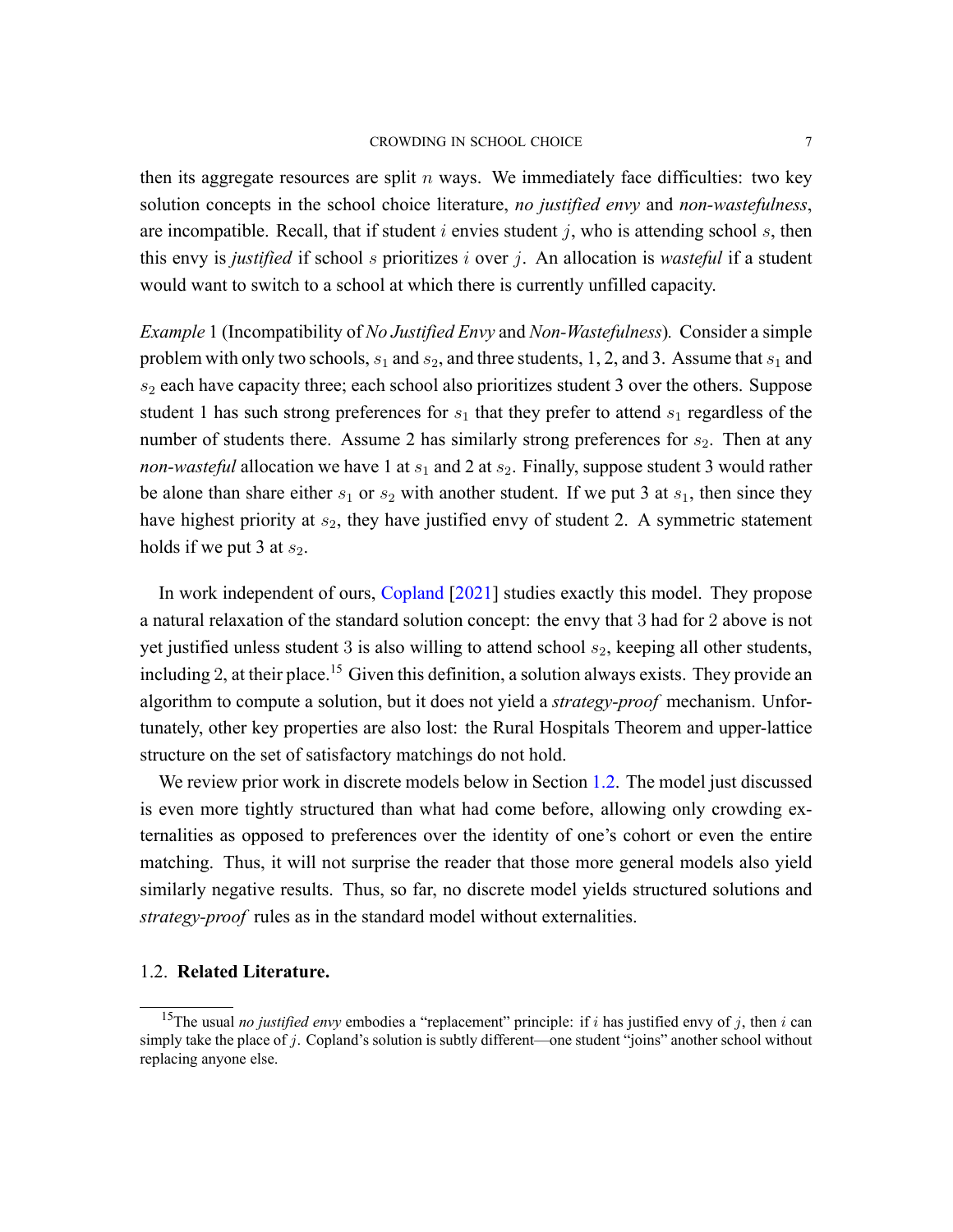<span id="page-7-0"></span>*Matching with Externalities.* Our problem is one of matching with externalities. In principle, an agent may have preferences over where all the other agents are matched. [Sasaki and](#page-47-0) [Toda](#page-47-0) [\[1996](#page-47-0)], [Hafalir](#page-46-3) [[2008\]](#page-46-3), [Bando](#page-45-4) [\[2012](#page-45-4)], and [Bando](#page-45-5) [[2014\]](#page-45-5) propose and study various notions of stability in such an environment. For the case when there are general externalities *and* several ways for each pair of agents to match—the *matching with contracts* problem—[Rostek and Yoder](#page-47-1) [\[2020](#page-47-1)] and [Pycia and Yenmez](#page-47-2) [[2021\]](#page-47-2) identify general conditions on preferences under which stability is possible. In most applications, there is a natural structure on possible externalities. For example, agents may care only about who their peers are, not about those matched to other schools/firms [\[Dutta and Massó](#page-45-6), [1997](#page-45-6), [Echenique and](#page-45-7) [Yenmez,](#page-45-7) [2007](#page-45-7), [Leshno,](#page-46-4) [2021](#page-46-4)]. Narrowing down even further, a large literature considers matching with couples, siblings, or neighbors[[Roth,](#page-47-3) [1984](#page-47-3), [Roth and Peranson](#page-47-4), [1999,](#page-47-4) [Klaus](#page-46-5) [and Klijn](#page-46-5), [2005](#page-46-5), [Kojima et al.,](#page-46-6) [2013,](#page-46-6) [Ashlagi et al.](#page-44-1), [2014,](#page-44-1) [Nguyen and Vohra](#page-46-7), [2018](#page-46-7), [Dur and](#page-45-8) [Wiseman,](#page-45-8) [2019,](#page-45-8) [Dur et al.,](#page-45-9) [2022\]](#page-45-9). These studies find that externalities eliminate the structures that have been found in the classical literature. Preference over crowding introduces yet more structure to the problem, but that alone is not sufficient to yield all the standard results from the classical problem.

[Tierney](#page-47-5) [[2019\]](#page-47-5) also studies crowding, but in an environmental resource allocation problem. In principle, we could treat school resources like environmental resources; however, adapting their equilibrium to our model is not appropriate for several reasons, chief among them being that the concept assumes agents can be allotted arbitrarily small quantities. This is unacceptable for school choice, as it implies that a single school can accommodate all the students in the entire system. Additionally, their equilibrium concept also satisfies *anonymity*. Here, respecting priorities necessitates retaining student identities.

<span id="page-7-1"></span>*Walrasian Approaches.* Our RCE follows, in spirit, price-based equilibrium notions in matching with the possibility of monetary transfers. [Shapley and Shubik](#page-47-6) [\[1971](#page-47-6)] first proved the existence and structural properties of the core and competitive equilibrium allocations for these models. These properties imply that, for each side of the market, there is a unique undominated utility vector it can achieve in the core. Mechanisms that realize one of these vectors are *efficient* for all and *strategy-proof* [[Demange and Gale,](#page-45-10) [1985](#page-45-10)] for the side of the market whose utility is maximized. In matching models where prices are not fully flexible, e.g. restricted between price floors and ceilings, Drèze Equilibrium and Rationing Price Equilibrium were proposed as alternative notions [\[Drèze,](#page-45-11) [1975](#page-45-11), [Talman and Yang](#page-47-7), [2008](#page-47-7), [Andersson and Svensson](#page-44-2), [2014,](#page-44-2) [Herings,](#page-46-8) [2018](#page-46-8)]. Under some mild domain restrictions,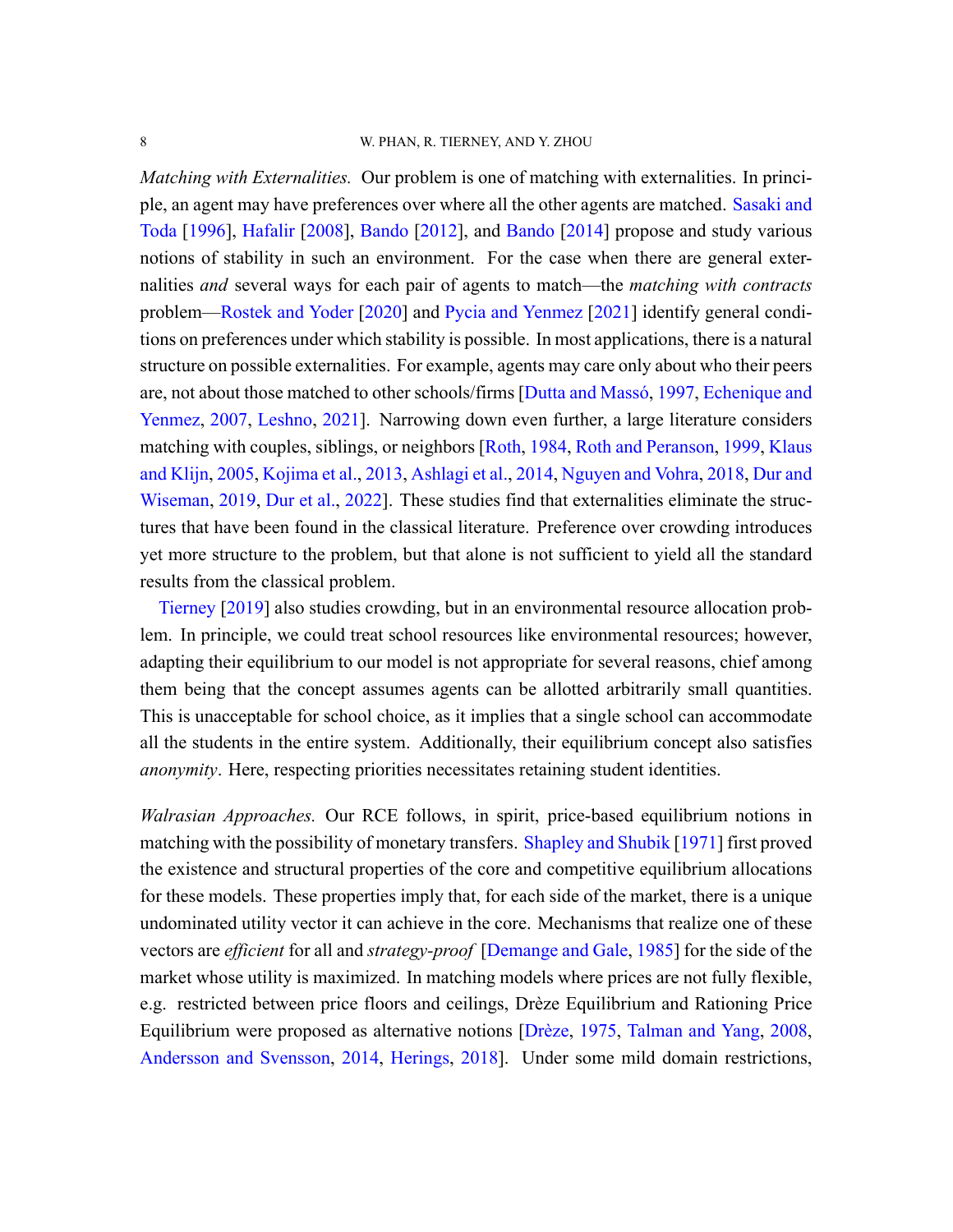thereare *constrained efficient* and *group strategy-proof* rules [[Andersson and Svensson](#page-44-2), [2014\]](#page-44-2).

In several matching models without continuous transfers, the usual fairness properties are naturally expressed with an endogenously determined *cutoff* vector[[Balinski and Sönmez](#page-45-12), [1999,](#page-45-12) [Sönmez and Ünver](#page-47-8), [2010](#page-47-8), [Azevedo and Leshno](#page-44-3), [2016](#page-44-3), [Dur and Morrill](#page-45-13), [2018,](#page-45-13) [Leshno](#page-46-9) [and Lo](#page-46-9), [2021](#page-46-9)]. In the case of school choice, the vector specifies for each school the lowest priority student able to attend. This is thus a competitive approach—cutoffs determine budget sets for agents, agents maximize therein, and markets clear. Note that the cutoffs in these models play a different role to that of our resource vector. The former control access to schools, while the latter modulates the character of what students eventually consume.

1.3. **Organization.** In Section [2,](#page-8-0) we define the school choice with crowding problem. In Section [3](#page-10-0), we define the Rationing Crowding Equilibrium. Section [4](#page-15-0) shows that RCE exist, and Section [5](#page-18-0) investigates some properties of them, like the Rural Hospitals Theorem and the welfare upper lattice. In Section [6,](#page-22-1) we identify a *fair* and *strategy-proof* mechanism, and in Section [7](#page-23-0), we find an algorithm that implements this mechanism on a restricted domain of preferences. In Section [8,](#page-25-1) we discuss the robustness of our results and some applications beyond school choice. Section [9](#page-26-0) concludes with open questions.

# 2. Model

<span id="page-8-0"></span>Let *S* be the finite set of **schools**, and *N* be the finite set of **students**. Each school *s ∈ S* has resources in the form of teachers, buildings, money, etc. We aggregate this to a single measure and for each school normalize this to one. When a student attends a school, the number of other students and the policy of the school together determine what fraction of those resources, that is, what **resource ratio**, they consume. Formally, each student's consumption space is  $[0, 1] \times S$ , where the first component is a resource ratio  $\rho_s$  and the second is the school *s* that they attend. Inclusion of an outside option in our model would not change the results and only add complication to the proofs.<sup>16</sup> This abstraction of the consumption space drives our theoretical innovations. For some applications, it may be essential that the resource ratio be restricted to *simple* fractions of the form <sup>1</sup>/*k*. This would be the case when crowding really depends *only* on the number of students at a school. Our model is still useful in these cases, since we shall recommend, for each school, a resource

 $16$ We show, however, in Section [3.1,](#page-12-1) that the richness of our preference space subsumes the outside option in the classical sense.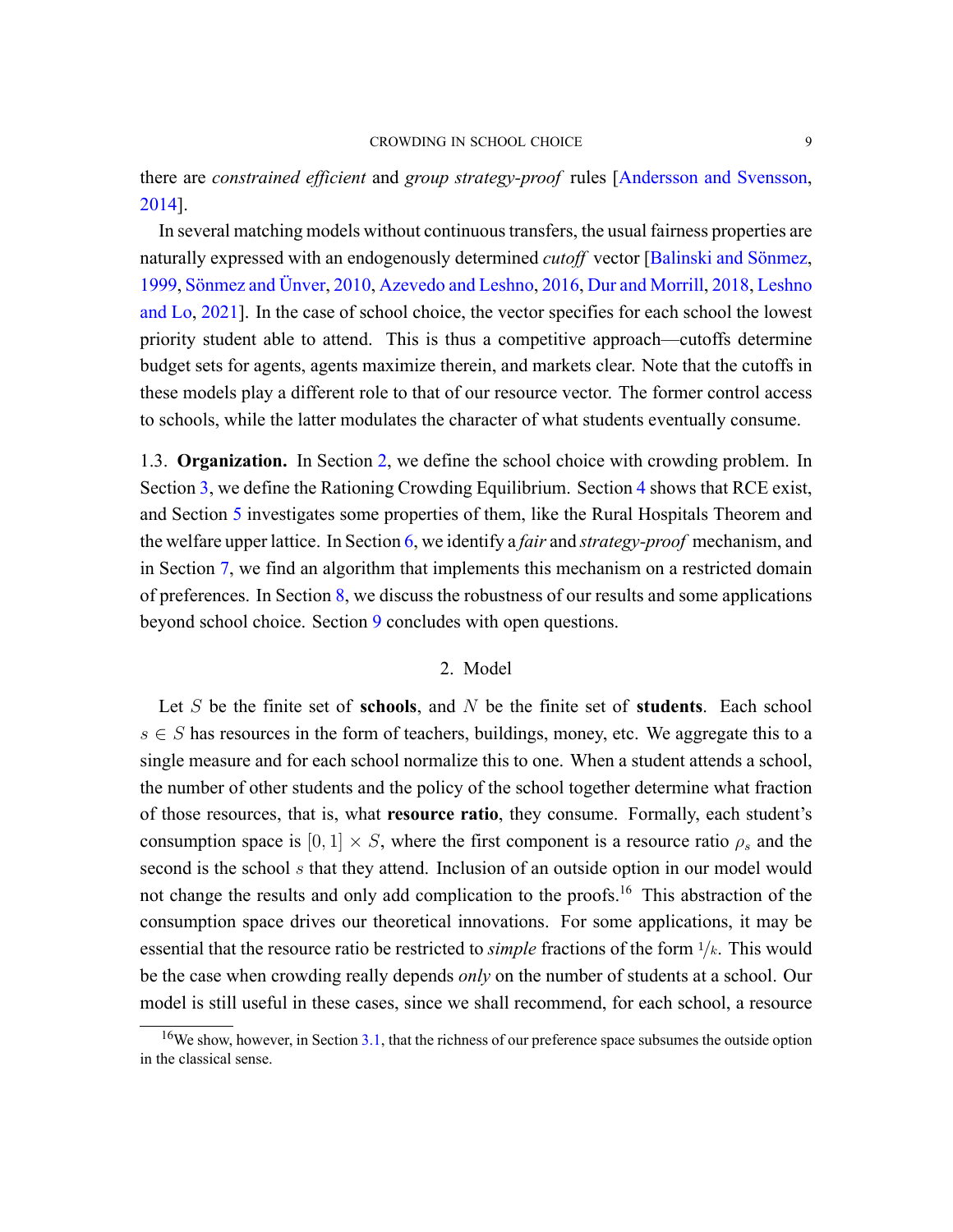ratio that is within one student of being the simple fraction implied by the cohort they admit (see Remark [1](#page-12-0)).

Each student  $i \in N$  has a complete and transitive **preference relation**  $R_i$  over  $[0, 1] \times S$ . We assume that each is monotonic in the resource ratio: for each  $\rho_s$ ,  $\rho'_s \in [0,1]$  with  $\rho'_s > \rho_s$ , and each  $s \in S$ ,  $(\rho'_s, s)$   $P_i$   $(\rho_s, s)$ . Let  $\Re$  be the set of monotonic preference relations, and  $\mathbf{R} = (R_i)_{i \in \mathbb{N}} \in \mathbb{R}^{\mathbb{N}}$  denote a profile of preferences for students.

Each school  $s \in S$  has a maximum natural number **capacity**. Let  $b_s \in [0, 1]$  be such that *b*<sub>*s*</sub><sup>−1</sup> is equal to this capacity; we can then interpret *b*<sub>*s*</sub> as a lower bound on the resource ratio it can provide. Let  $\mathbf{b} = (b_s)_{s \in S}$  denote the profile of bounds for schools. We assume that  $\sum_{s \in S} b_s^{-1} \ge |N|$ , so all students can be admitted to some school. Each school  $s \in S$  has a **priority order**  $\succ$ <sub>s</sub> over the set of students, where  $i \succ$ <sub>s</sub> *j* indicates that *i* has higher priority than *j* at *s*. Let  $\succ = (\succ_s)_{s \in S}$  denote the profile of priorities for schools.

A **school choice problem with crowding** (hereafter just a *problem*) is a tuple  $(S, N, \mathbf{R}, \mathbf{b}, \succ)$ . The canonical school choice problem of [Abdulkadiroğlu and Sönmez](#page-44-0) [[2003\]](#page-44-0) is a special case (see Section [3.1](#page-12-1) for details). A **distribution** is a vector  $\rho \in [0,1]^S$ of resource ratios. A **matching**  $\sigma : N \to S$  places each student at a school. Let M be the set of matchings, and for each  $\sigma \in \mathcal{M}$  write  $\sigma[s]$  as the set of students matched to *s* at  $\sigma$ .<sup>17</sup> An **allocation** is a pair  $(\rho, \sigma) \in [0, 1]^S \times \mathcal{M}$  such that for each  $s \in S$ ,

- (1) (Distribution Feasibility)  $\rho_s \cdot |\sigma(s)| \leq 1$  and
- (2) (Respects Capacity)  $\rho_s \geq b_s$ .

Given a distribution  $\rho \in [0,1]^S$  and a school  $s \in S$ , we also write  $(\rho, s)$  to indicate bundle  $(\rho_s, s)$ . Thus, for an allocation  $(\rho, \sigma)$ , each  $i \in N$  receives  $(\rho, \sigma(i))$ . We refer to this as *i***'s component** when the allocation at hand is clear.

A **mechanism**  $\varphi$  recommends, for each profile **R** in a domain  $\mathcal{D} \subseteq \mathbb{R}^N$ , an allocation. Denote by  $\varphi_i(\mathbf{R})$  student *i*'s component of the allocation recommended at problem **R**. We formalize some senses in which these recommendations might either be good or achievable.

We consider fairness amongst the students. A student should be able to attend any school that is not yet at capacity. If a school is at capacity, then the student may be turned away if all others have higher priority. This embodies the classic *no-envy* condition of [Foley](#page-46-10) [[1966\]](#page-46-10) as well as the standard notion of *no justified envy* in school choice. We combine these two ideas formally. Fix a problem  $(S, N, \mathbf{R}, \mathbf{b}, \succ)$ . The allocation  $(\rho, \sigma)$  is **fair** if

<sup>&</sup>lt;sup>17</sup>Generally, for any function *f* and any element or set *y*, we let  $f[y]$  denote the pre-image of *y* under *f*.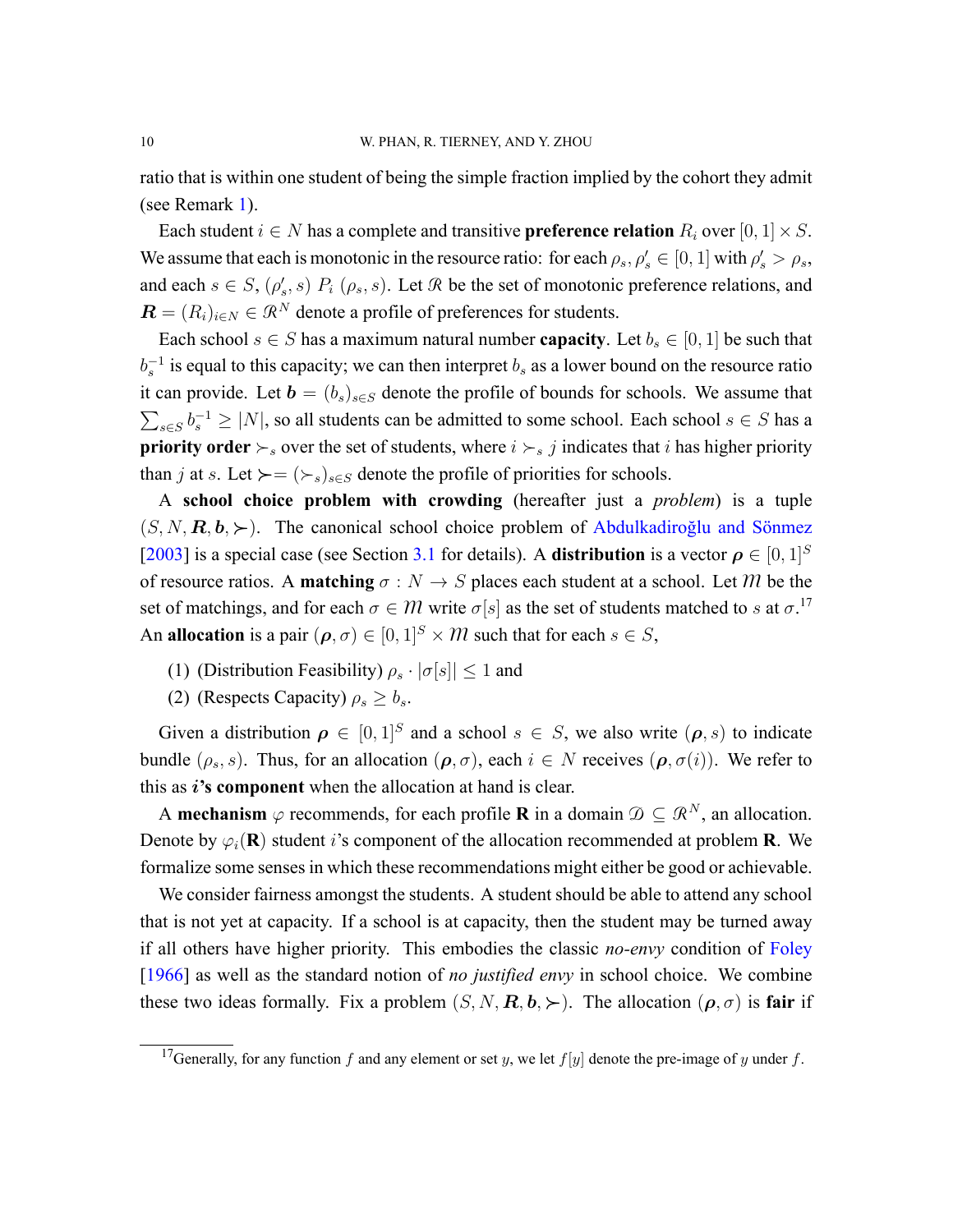$(\rho, s)$   $P_i$   $(\rho, \sigma(i))$  implies that  $\rho_s = b_s$  (s is at capacity) and, for each  $j \in \sigma[s], j \succ_s i$ . We repeat this terminology for the associated property of mechanisms.

**Fairness:** For each problem, the allocation recommended by  $\varphi$  is *fair*.

There may be several *fair* allocations, and we distinguish those most preferred by the students. Allocation  $(\rho, \sigma)$  **Pareto-dominates**  $(\rho', \sigma')$  if for each  $i \in N$ ,  $(\rho, \sigma(i))$   $R_i$  $(\rho', \sigma'(i))$ , and for some  $j \in N$ ,  $(\rho, \sigma(i))$   $P_i$   $(\rho', \sigma'(i))$ . A **student-optimal fair** allocation is *fair* and not Pareto-dominated by any other *fair* allocation.<sup>18</sup>

**Student-optimal fairness:** For each problem, the allocation recommended by  $\varphi$  is *studentoptimal fair*.

Next, we consider the direct revelation incentive compatibility condition.

**Strategy-proofness:** For each problem  $(S, N, \mathbf{R}, \mathbf{b}, \succ)$ , each  $i \in N$ , and each preference relation  $R'_i \in \mathcal{R}$  such that  $(R'_i, \mathbf{R}_{-i}) \in \mathcal{D}$ ,

$$
\varphi_i(S, N, \mathbf{R}, \mathbf{b}, \succ) \, R_i \, \varphi_i(S, N, (R'_i, \mathbf{R}_{-i}), \mathbf{b}, \succ).
$$

One might worry about the potential for a single agent  $i$  to report  $R'_i$  and induce  $(R'_{i}, \mathbf{R}_{-i}) \notin \mathcal{D}$ . However, in all of the problems that we study, this event is negligible, either topologically or probabilistically. We provide a more detailed discussion in Section [4.](#page-15-0)

## 3. Solution Concept

<span id="page-10-0"></span>Our solution concept is fundamentally Walrasian in spirit. There is a publicly announced vector (a distribution) that induces, for each student, a menu of options (a list of ratio-school pairs), and students select their most preferred. Two main points, though, distinguish our concept from price equilibrium. If too many students select one school, then rationing occurs as opposed to a price increase. Exogenously given priority information (*≻*) determines which students are matched. Next, once a distribution is announced, they must consume the object at that distribution quantity (i.e. teacher-student ratio). They cannot "purchase" more or less of the object.

<sup>&</sup>lt;sup>18</sup>There may be allocations that are *efficient* (Pareto-undominated by any allocation) but not *fair*. As we are in the context of school choice, we focus on respect for priorities.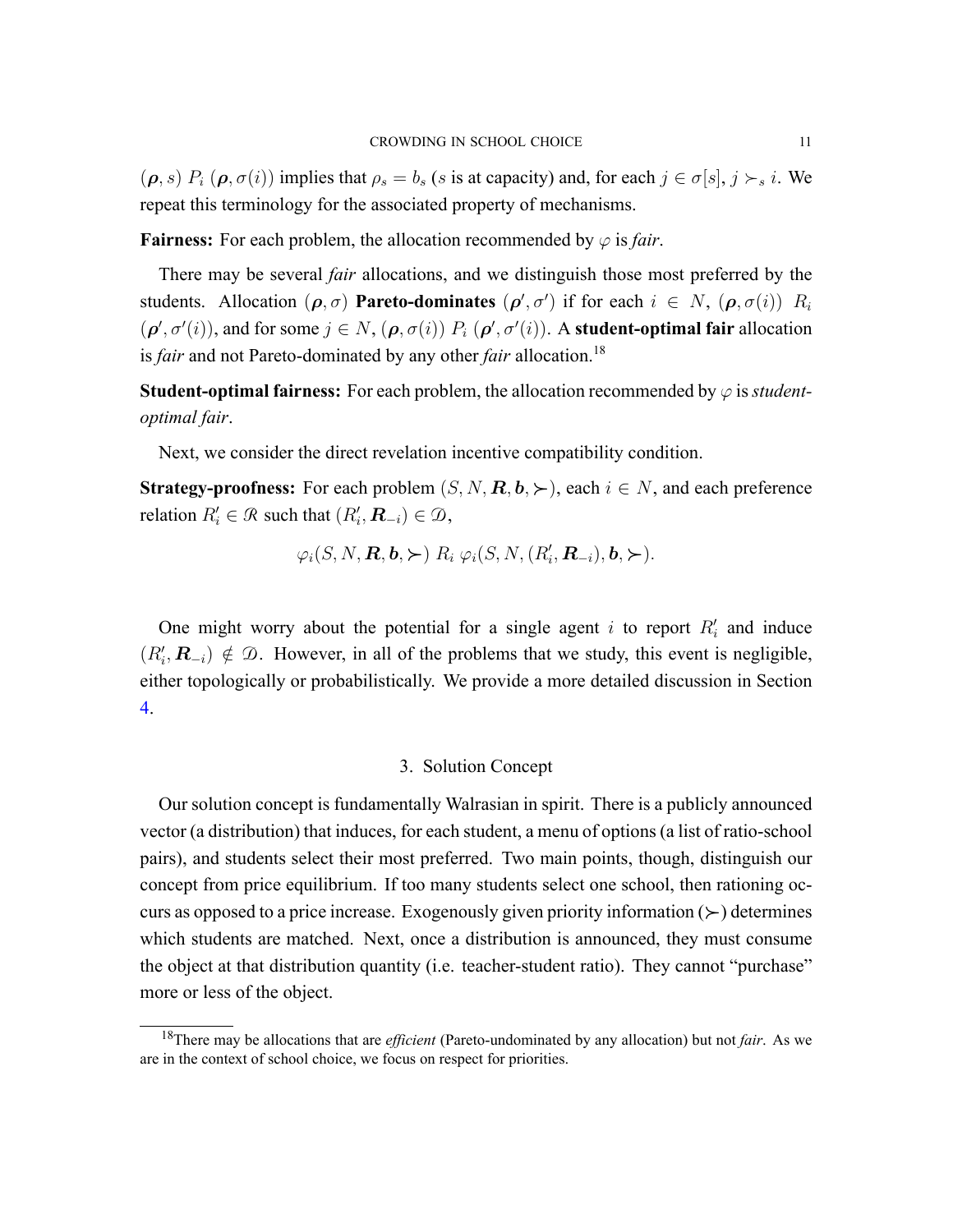Formally, a **Rationing Crowding Equilibrium (RCE)** is an allocation  $(\rho, \sigma)$  that satisfies three conditions:

- (1) (Fairness)  $(\rho, \sigma)$  is *fair*.
- (2) (Exhaustive Given  $\rho$ ) For each school *s* with  $\sigma[s] \neq \emptyset$ ,

$$
\lfloor \rho_s^{-1} \rfloor = |\sigma[s]|.
$$

(3) (Inferior Empty Schools) For each school *s* with  $\sigma[s] = \emptyset$ ,  $\rho_s = 1$ , and for each *i ∈ N*,

$$
(\boldsymbol{\rho}, \sigma(i)) P_i (\boldsymbol{\rho}, s).
$$

Note that our notion begins by offering each student the menu  $\{(\rho, s) : s \in S\}$ . If  $\rho_s > b_s$ , then "demand" for *s* is just as one expects. Anticipating, however, that  $\rho_s$  cannot be reduced if it equals *bs*, "demand" is first rationed via priorities in this case. Thus, *fairness* is the analog to consumer maximization. The second condition is the key to adapting our notion to the crowding environment and operationalizes the interpretation of  $\rho_s$  as a resource ratio. The amount of resources the school provides to each student is, up to rounding error, the total amount of resource (one) divided by the number of students matched to the school. Together with the definition of an allocation (feasibility), this is the analog of market clearing. The third condition states that each student finds any empty school strictly worse than their component of the allocation, and is therefore the analog of the requirement that, at equilibrium, unconsumed commodities should be available for free. Section [3.2](#page-14-0) relates RCE to other notions in the literature encompassing competitive equilibria with price rigidities.

<span id="page-11-0"></span>*Example* 2 (An RCE). Let  $S = \{s_1, s_2\}$  and  $N = \{1, 2, 3\}$ . Agents' preferences are given by the following utility functions:

$$
u_1(\boldsymbol{\rho}, s_1) = \frac{3}{22} + \rho_{s_1} \text{ and } u_1(\boldsymbol{\rho}, s_2) = \rho_{s_2}
$$
  

$$
u_2(\boldsymbol{\rho}, s_1) = \frac{7}{12} + \rho_{s_1} \text{ and } u_2(\boldsymbol{\rho}, s_2) = \rho_{s_2}
$$
  

$$
u_3(\boldsymbol{\rho}, s_1) = \frac{3}{11} + \rho_{s_1} \text{ and } u_3(\boldsymbol{\rho}, s_2) = \rho_{s_2}
$$

Each school *s* has minimum ratio  $b_s = \frac{1}{2}$  $\frac{1}{2}$  (and thus capacity  $b_s^{-1} = 2$ ). School  $s_1$  has the priority order  $1 \succ_{s_1} 2 \succ_{s_1} 3$ . School  $s_2$  has the priority order  $3 \succ_{s_2} 1 \succ_{s_2} 2$ .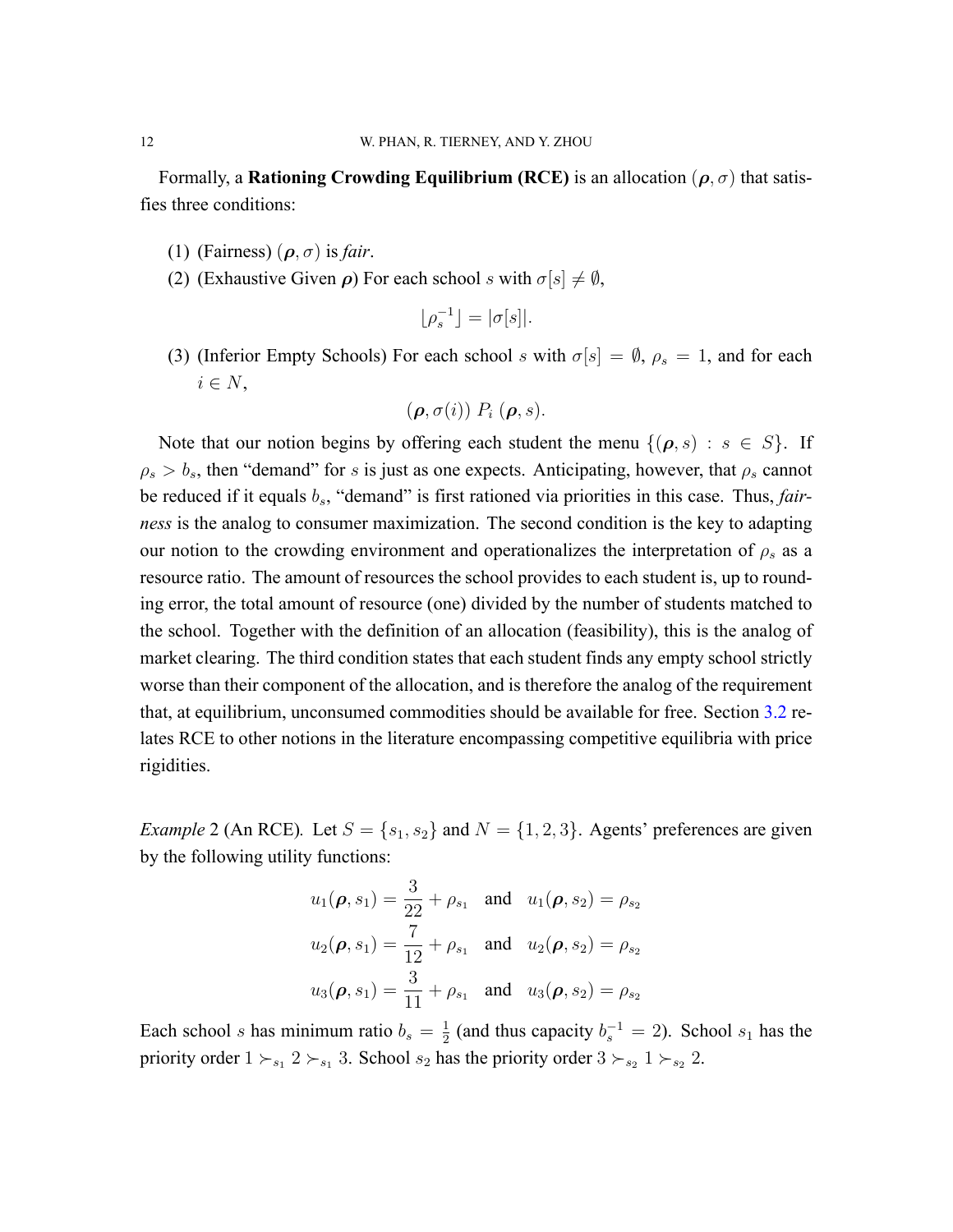Allocation  $(\rho, \sigma) = ((\rho_{s_1}, \rho_{s_2}), (\sigma(1), \sigma(2), \sigma(3))) = (1/2, 7/11, s_1, s_1, s_2)$  is an RCE. *Fairness*: Both students 1 and 2 find their component at least as good as others'.<sup>19</sup> Agent 3 prefers both 1 and 2's component to her own:  $u_3(\rho, \sigma(3)) = \frac{7}{11} < \frac{3}{11} + \frac{1}{2} = u_3(\rho, s_1)$ . Since  $\rho_{s_1} = b_{s_1} = 1/2$  and  $1 \succ_{s_1} 2 \succ_{s_1} 3$ , however, *fairness* is still satisfied. *Exhaustive*ness: We have  $\lfloor \rho_{s_1}^{-1} \rfloor = |\sigma[s_1]| = 2$  and  $\lfloor \rho_{s_2}^{-1} \rfloor = |\sigma[s_2]| = 1$ . Inferior Empty Schools is is trivially satisfied, as there is no empty school.

This example is also among the most extreme cases of mismatch between the number of students matched to a school and the reciprocal of the resource ratio. Since there is only one student at *s*<sub>2</sub>, we should hope that  $\rho_{s_2} = 1$ . Let  $\rho'_{s_2} = \rho_{s_2} + \epsilon$  and consider  $\rho' = (\rho_{s_1}, \rho'_{s_2})$ . For student 1,  $u_1(\rho', \sigma(1)) = \frac{7}{11} < \frac{7}{11} + \epsilon = u_1(\rho', s_2)$ . Since  $\rho'_{s_2} > b_{s_2} = 1/2$ , 1 prefers  $(\rho', s_2)$  to their own component, in violation of *fairness*.

In this problem, the entire set of RCEs is

$$
\{(\boldsymbol{\rho}, \sigma) : \rho_{s_1} = \frac{1}{2}, \frac{1}{2} < \rho_{s_2} \le \frac{7}{11}, \sigma(1) = s_1, \sigma(2) = s_1, \sigma(3) = s_2\}
$$
  

$$
\cup \{(\boldsymbol{\rho}', \sigma') : \rho'_{s_1} = \frac{1}{2}, \frac{7}{11} \le \rho'_{s_2} \le \frac{17}{22}, \sigma'(1) = s_2, \sigma'(2) = s_1, \sigma'(3) = s_1\}.
$$

Note that we can have  $\rho_{s_2}$  > 7/11 when the matching is changed, but that in all cases, school 2 will have only 1 student and  $\rho_{s_2}$  < 1.

<span id="page-12-0"></span>*Remark* 1 (Discrepancy between  $\rho_s$  and a simple ratio of the form  $\frac{1}{k}$ ). The magnitude of the discrepancy at any RCE is

$$
\frac{1}{|\sigma[s]|}-\rho_s=\frac{1}{|\sigma[s]|}-\frac{1}{\rho_s^{-1}}\leq \frac{1}{|\sigma[s]|}-\frac{1}{\lfloor \rho_s^{-1} \rfloor+1}=\frac{1}{|\sigma[s]|}-\frac{1}{|\sigma[s]|+1}.
$$

Thus, the difference between our modeled ratio and a strictly interpreted resource-to-student ratio is at most the addition of one more student. This is a negligible difference for the overwhelming majority of real world applications including school choice.

<span id="page-12-1"></span>3.1. **Connection to the Standard School Choice Model.** Consider the canonical school choice model of [Abdulkadiroğlu and Sönmez](#page-44-0) [\[2003\]](#page-44-0). We show how to embed this problem into school choice with crowding, then relate solution concepts across models.

Let schools *S*, students *N*, and priorities  $\succ$  be defined as before. For each student  $i \in N$ , let  $P_i^*$  be a strict preference relation over schools and  $P^* = (P_i^*)_{i \in N}$  be the profile of such preferences. For each school  $s \in S$ , let  $c_s^* \in \mathbb{N}$  be its capacity and  $c^* = (c_s^*)_{s \in S}$ 

$$
{}^{19}u_1(\boldsymbol{\rho},\sigma(1)) = \frac{3}{22} + \frac{1}{2} = \frac{7}{11} = u_1(\boldsymbol{\rho},s_2), \text{ and } u_2(\boldsymbol{\rho},\sigma(2)) = \frac{7}{12} + \frac{1}{2} > \frac{7}{11} = u_2(\boldsymbol{\rho},s_2).
$$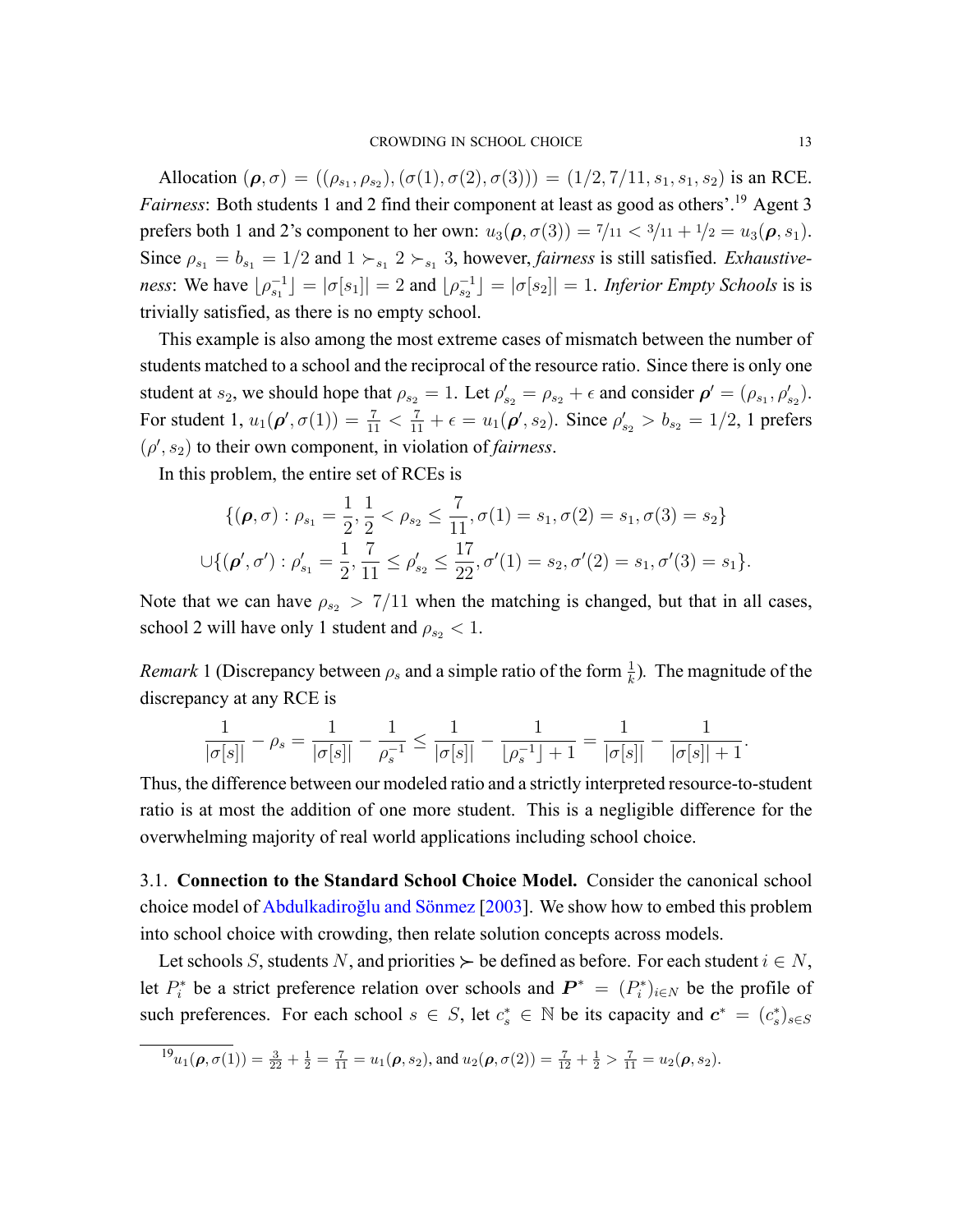be the capacity profile for *S*. A **school choice problem** is a tuple  $(S, N, P^*, c^*, \succ)$ . An allocation is a matching  $\sigma : N \to S$  such that for each  $s \in S$ ,  $|\sigma[s]| \leq c_s^*$ . We recall two central properties in this model. A matching  $\sigma$  satisfies **no justified envy** if for each  $i \in N$ , there is no  $j \in N \setminus i$  such that  $\sigma(j)$   $P_i^*$   $\sigma(i)$  and  $i \succ_{\sigma(j)} j$ . A matching  $\sigma$  satisfies **non-wastefulness** if for each  $i \in N$ , and  $s \in S$ ,  $s P_i^* \sigma(i)$  implies  $|\sigma[s]| = c_s^*$ .

We now construct an associated school choice problem with crowding  $(S, N, \mathbf{R}, \mathbf{b}, \succ)$ . Let *S*, *N*, and  $\succ$  be as in the school choice problem; only *R* and *b* need adjustment. For each  $i \in N$ , let  $R_i$  be such that for each  $s, s' \in S$ ,  $s P_i^* s'$  if and only if  $(0, s) P_i (1, s')$ . That is, at any distribution level, *i* prefers *s* to *s'* in  $R_i$ . For each  $s \in S$ , let  $b_s = \frac{1}{s^s}$  $\frac{1}{c_s^*}$ . Thus, the classical model embeds in ours as a preference restriction. The externality is still present: students are worse off when they have more classmates. However, on the restricted domain of classical preferences, there is no way for students to reveal this fact through their choices.

If we wish, we may include a special school,  $\phi$ , in our model with  $b_{\phi} < 1/|N|$ . When the canonical school choice model is embedded in ours, this school may function as an outside option in the standard sense, since it can accept all students. This is despite the fact that in our model, we have elected not to consider the outside option.

**Proposition 1.** *Fix a school choice problem. The following statements are equivalent:*

- (1)  $\sigma$  *satisfies* no justified envy *and* non-wastefulness, *and*
- (2) *There is a distribution*  $\rho$  *such that*  $(\rho, \sigma)$  *is an RCE for the associated school choice problem with crowding.*

*Proof.* Fix a school choice problem  $(S, N, P^*, c^*, \succ)$ . Let  $(S, N, R, b, \succ)$  be an associated school choice problem with crowding.

Let  $\sigma$  be a matching. Let  $\rho \in [0,1]^S$  be such that for each empty school  $s \in S$ ,  $\rho_s = 1$  and for each non-empty school  $s \in S$ ,  $\rho_s^{-1} = |\sigma[s]|$ . Thus  $(\rho, \sigma)$  is an allocation and exhaustive.

Matching  $\sigma$  is non-wasteful at empty schools if and only if, for each empty  $s \in S$  and each  $i \in N$ ,  $\sigma(i)$   $R_i^*$  *s*. Since  $R_i^*$  is strict, this is true if and only if  $\sigma(i)$   $P_i^*$  *s*. Then  $(\rho, \sigma(i))$   $P_i$   $(\rho, s)$ . Therefore, *non-wastefulness* for empty schools in  $(S, N, P^*, c^*, \succ)$  is equivalent to *inferior empty schools* in  $(S, N, \mathbf{R}, \mathbf{b}, \succ)$ .

Now  $(\rho, s)$   $P_i$   $(\rho, \sigma(i))$  if and only if  $s$   $P_i^*$   $\sigma(i)$ . So  $\sigma$  is non-wasteful for non-empty schools if and only if  $|\sigma[s]| = c_s^* = b_s^{-1}$  if and only if  $\rho_s = b_s$ . Moreover,  $\sigma$  satisfies no justified envy for  $(S, N, P^*, c^*, \succ)$  if and only if, for each  $j \in \sigma[s], j \succ_s i$ . Conclude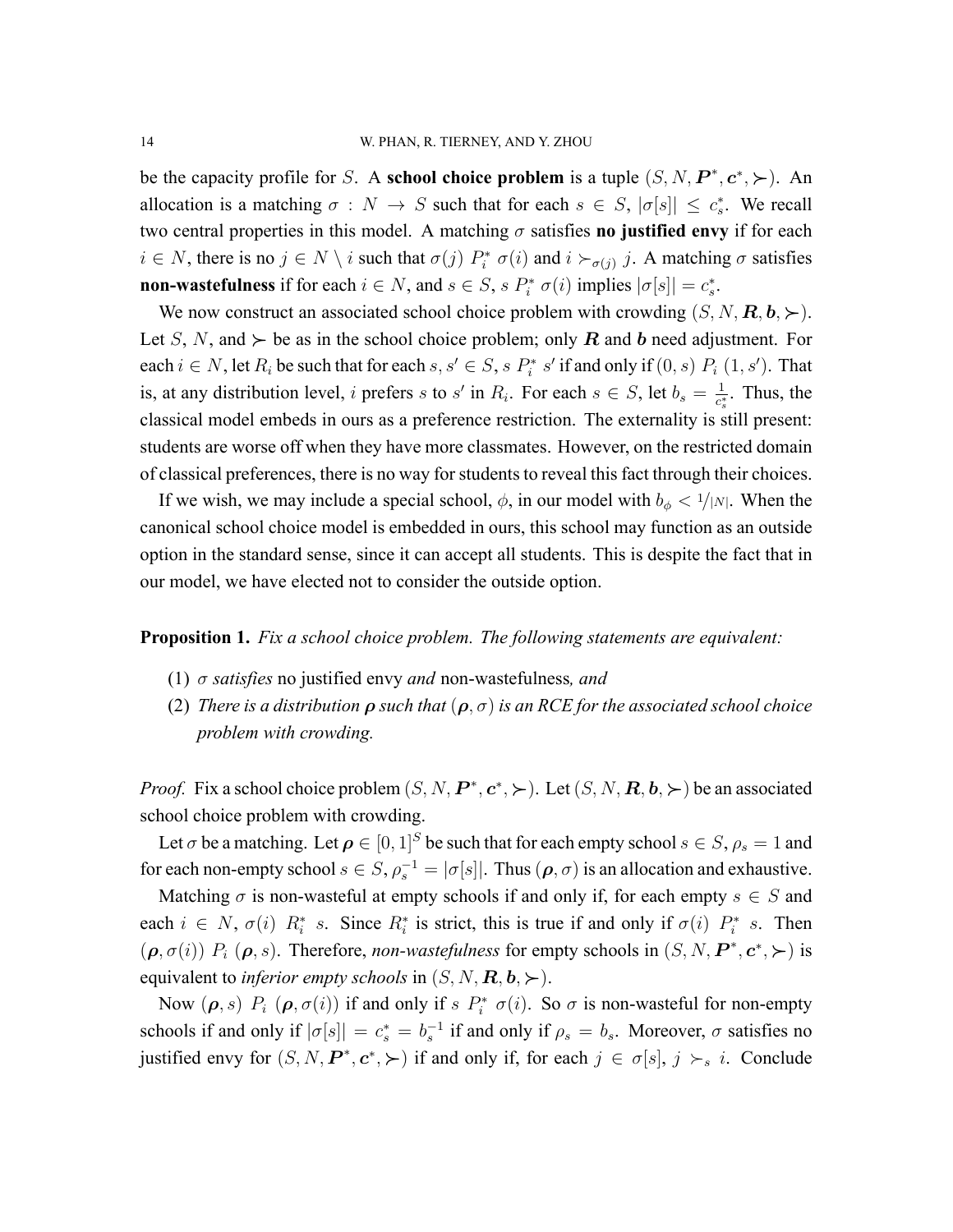that *non-wastefulness* for non-empty schools and *no justified envy* in  $(S, N, P^*, c^*, \succ)$  are equivalent to *fairness* in  $(S, N, \mathbf{R}, \mathbf{b}, \succ)$ .

<span id="page-14-0"></span>3.2. **Competitive Foundations of RCE.** Our RCE concept is related to notions of competitive equilibria when prices exhibit rigidities. In the classical exchange problem, a price ceiling may cause demand to outstrip supply, resulting in the failure of market clearing and thus non-existence of equilibria. [Drèze](#page-45-11) [[1975\]](#page-45-11) proposed and showed existence for a notion where prices are constrained by ceilings or floors and rationing occurs at such boundaries. In addition to prices, the notion includes a rationing scheme that specifies limits for the net trades of agents. Likewise, in matching models with price controls, [Talman and Yang](#page-47-7) [[2008\]](#page-47-7), [Andersson and Svensson](#page-44-2) [[2014\]](#page-44-2), and [Herings](#page-46-8) [\[2018](#page-46-8)] introduce similar Drèze-style equilibrium concepts. None of these models consider consumption externalities. Our RCE can be seen as a conceptual parallel to their notions, but for the environment where agents have preferences over crowding.

To explore this relationship, we define several Drèze-style equilibrium notions for a school choice with crowding problem  $(S, N, \mathbf{R}, \mathbf{b}, \succ)$ , then compare them to those above. A rationing scheme provides each agent with a set of objects that is available for that agent to consume. For each agent  $i \in N$ , let  $Q_i \subseteq S$  be the set of objects available to them. Let  $Q = (Q_i)_{i \in N}$  be the rationing scheme. A special case (defined below) is when rationing relies on priorities associated with the objects.

The *rationed demand set* of agent *i* at distribution  $\rho$  and rationing scheme  $Q$  is

$$
D_i(\boldsymbol{\rho}, Q_i) = \{ s \in Q_i : (\boldsymbol{\rho}, s) \ R_i (\boldsymbol{\rho}, s'), \forall s' \in Q_i \}.
$$

Consider a tuple  $(\rho, \sigma, Q)$  consisting of an allocation and a rationing scheme. Each equilibrium notion is defined by subsets of the conditions below:

- (1) Each agent is matched to a school in their rationed demand set.
- (2) For each school *s* with  $\sigma[s] \neq \emptyset$ ,  $[\rho_s^{-1}] = |\sigma[s]|$ .
- (3) For each pair of agent *i* and school *s* such that  $s \notin Q_i$ ,  $\rho_s = b_s$ .
- (4) For each agent  $i, j \in N$ , and school  $s \in S$  such that  $s \notin Q_i$  and  $j \in \sigma[s], j \succ_s i$ .

A **Crowding Drèze Equilibrium (CDE)** is a tuple  $(\rho, \sigma, Q)$  that satisfies conditions (1)-(3). Note that *Q* is a general rationing scheme and does not depend on  $\succ$ . When *Q* is consistent with the priority profile  $\succ$  (Condition 4), then we say that it is a **Priority-Compatible Drèze Equilibrium (PCDE)**. Our RCE is a further refinement of PCDE by additionally imposing the *inferior empty schools* condition.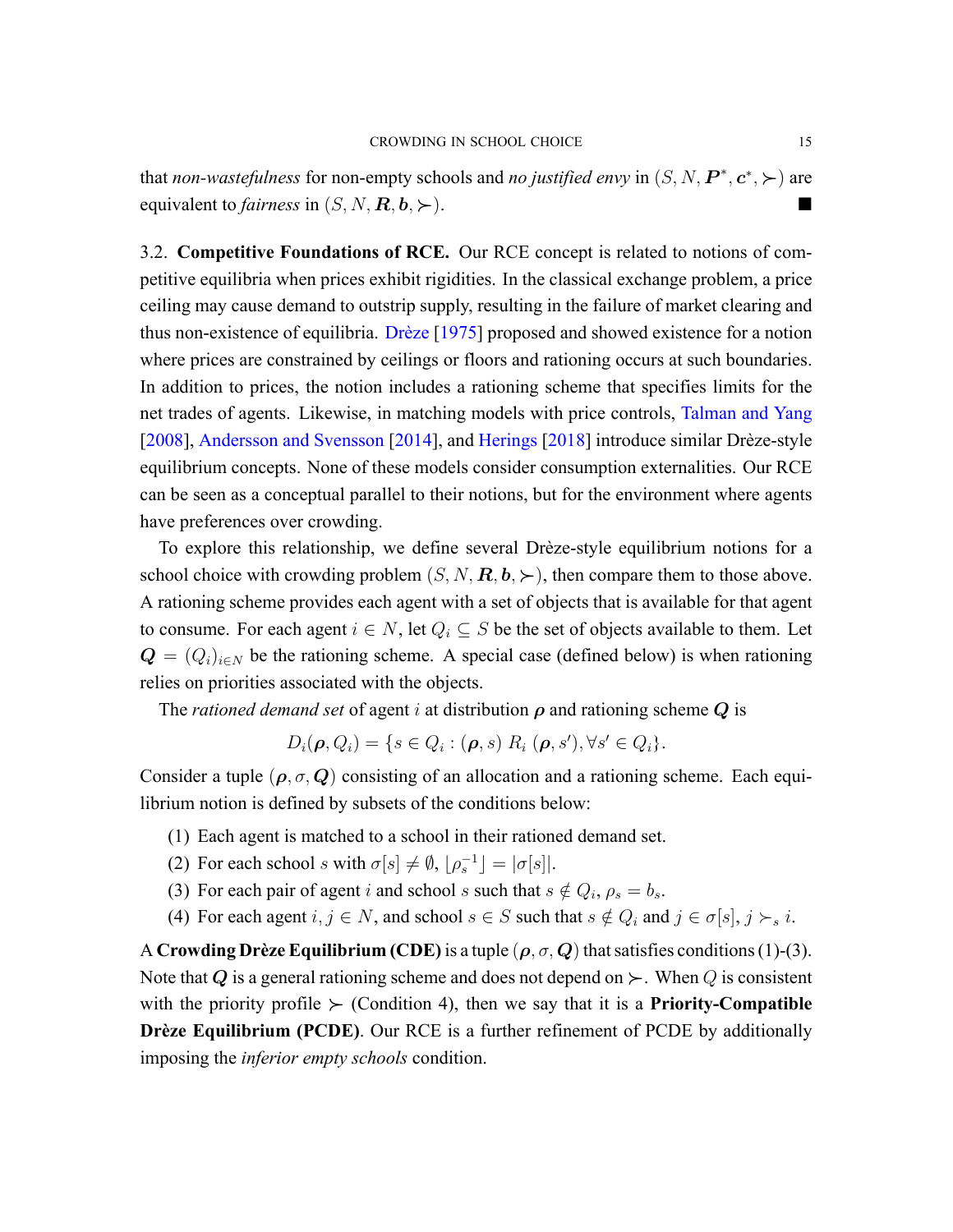#### 16 W. PHAN, R. TIERNEY, AND Y. ZHOU

Without crowding, these notions coincide with several of those in the literature. Condition 2 is the key difference—the number of students matched to a school is nearly the distribution associated with the school. Without this coupling, we revert back to the interpretation of the distribution as the price. Formally, without Condition 2, CDE coincides with the notion in [Talman and Yang](#page-47-7) [\[2008](#page-47-7)], and if priorities are used, then PCDE, with additional requirement of *constrained efficiency*, coincides with that in [Andersson and Svensson](#page-44-2) [[2014\]](#page-44-2). Finally, notice that when agents' preferences satisfy the standard monotonicity and continuity assumptions, the existence for each of the aforementioned equilibrium notions is guaranteed. This is not true when there is crowding, as Example [3](#page-15-1) demonstrates. With a mild domain restriction, however, we can recover existence (Theorem [1\)](#page-16-0).

### 4. Existence of RCEs

<span id="page-15-0"></span>There are profiles in  $\mathbb{R}^N$  that do not admit an RCE. Such profiles are rare; profiles that *do* admit an RCE are generic. We first present an example and then introduce a domain restriction that excludes these cases and ensures existence.

<span id="page-15-1"></span>*Example* 3 (The non-existence of RCE). Let  $S = \{s_1, s_2, s_3\}$  and  $N = \{1, 2, 3\}$ . Agents have the following utility functions:

$$
u_1(\boldsymbol{\rho}, s_1) = \rho_{s_1}, \quad u_1(\boldsymbol{\rho}, s_2) = \rho_{s_2}, \quad u_1(\boldsymbol{\rho}, s_3) = -\frac{1}{2} + \rho_{s_3}
$$

$$
u_2(\boldsymbol{\rho}, s_1) = \rho_{s_1}, \quad u_2(\boldsymbol{\rho}, s_2) = \rho_{s_2}, \quad u_2(\boldsymbol{\rho}, s_3) = -\frac{2}{3} + \rho_{s_3}
$$

$$
u_3(\boldsymbol{\rho}, s_1) = \rho_{s_1}, \quad u_3(\boldsymbol{\rho}, s_2) = \rho_{s_2}, \quad u_3(\boldsymbol{\rho}, s_3) = -\frac{3}{4} + \rho_{s_3}
$$

Each school is allowed to have any priority order, and  $b_{s_1} = 1/2$ ,  $b_{s_2} = 1/2$ , and  $b_{s_3} = 0$ .

We show that there is no RCE. By contradiction, suppose that there is. First we claim that no student is matched with school *s*3. If there were, then by *exhaustiveness*, at least one of the other two schools, i.e.,  $s_1$  and  $s_2$ , should have a ratio greater than  $1/2$ . Thus the student matched with *s*<sup>3</sup> prefers the school with a ratio greater than 1/2, contradicting *fairness*.

Since  $b_{s_1} = b_{s_2} = 1/2$ , in the case where  $s_1$  takes two students, the ratio at  $s_1$  is  $1/2$ while  $s_2$  only takes one student, and by *exhaustiveness*, has a ratio greater than 1/2. Thus, any student matched with *s*<sup>1</sup> prefers *s*2, contradicting *fairness*. The same reasoning works for the case where  $s_2$  takes two students.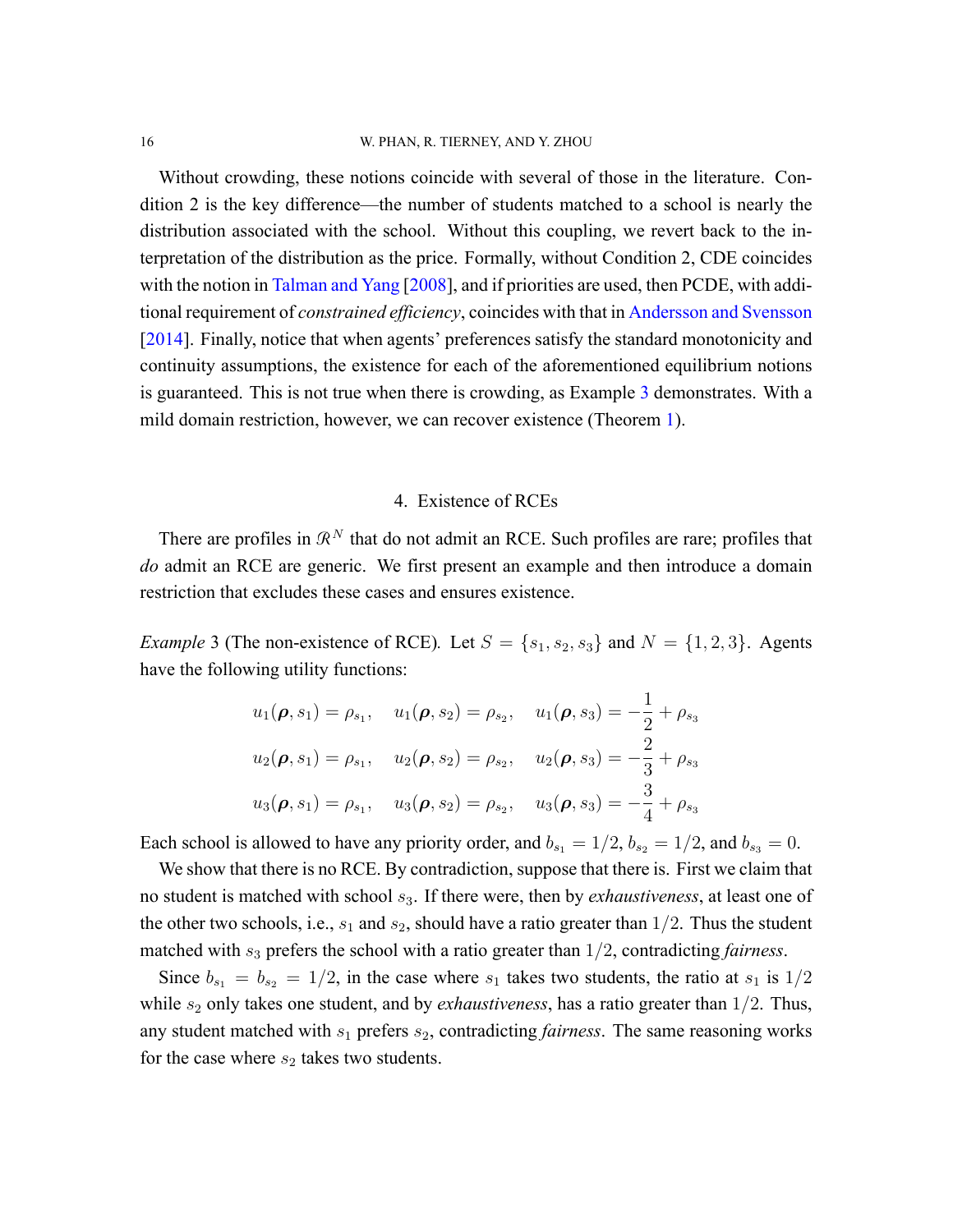We now introduce our domain restriction. Given a preference profile  $R \in \mathbb{R}^N$ , two schools  $s_1$  and  $s_{k+1}$  are **connected by indifference** if there is a distribution  $\rho$ , a sequence of distinct students  $\{i_1, \ldots, i_k\}$ , and a sequence of schools  $\{s_1, \ldots, s_{k+1}\}$  such that

- (1)  $\rho_{s_1} = \frac{1}{n}$  $\frac{1}{n}$  and  $\rho_{s_{k+1}} = \frac{1}{n}$  $\frac{1}{m}$  for some  $m, n \in \{1, \ldots, |N|\}$  and
- (2)  $(\rho, s_i)$   $I_i$   $(\rho, s_{i+1})$  for each student  $1 \leq i \leq k$

Note that  $\rho$  in this case need not be part of an RCE, nor even be compatible with any feasible alloction; it is an arbitrary vector. A preference domain satisfies **no connection by indifference (NCBI)**, if it contains no profile that is connected by indifference. Denote by  $\mathcal{D} \subset \mathbb{R}^N$  the subdomain of *all* profiles that are not connected by indifference.<sup>20</sup> Call this *the* NCBI domain. The preference profile presented in Example [3](#page-15-1) is not in the NCBI domain as as all three students are indifferent between  $(1/2, s_1)$  and  $(1/2, s_2)$ . On the other hand, the preference profile presented in Example [2](#page-11-0) is not connected by indifference.

The NCBI domain  $\mathcal D$  is not rectangular, but is open and dense in the full domain. Thus, we may invoke the Kuratowski-Ulam theorem to say that for a generic profile of the others, *R*<sub>−*i*</sub></sub>, and a generic manipulation *R*<sup>′</sup><sub>*i*</sub> of *i*, the resulting profile  $(R'_{i}, R_{-i}) \in \mathcal{D}$ .<sup>21</sup> We are not permitted to say anything about the *probability* of landing outside  $D$ ; since  $\mathbb{R}^N$  is infinite dimensional, there is no non-trivial, translation-invariant measure, and therefore no obvious extension of the concept *measure zero*. For our algorithm, however, we consider a natural finite-dimensional preference domain. Restricting to this domain, it is easy to see that the Lebesgue measure of the event that an agent forces the problem outside the domain is zero (see Remark [2](#page-23-1) in Section [7](#page-23-0)).

## <span id="page-16-0"></span>**Theorem 1.** *Each preference profile in the NCBI domain admits an RCE.*

The proof of Theorem [1](#page-16-0) is in Appendix [A.4](#page-38-0). We provide a sketch of the argument here. Start from a *fair* allocation. That is, we allow for the discrepancy between  $\rho_s^{-1}$  and the actual number of matched students to be arbitrarily large. The existence of *fair* allocations is trivial: set the distribution equal to vector *b* and run the Deferred Acceptance mechanism.

 $^{20}$ NCBI is similar to the identically named condition in [Andersson and Svensson](#page-44-2) [[2014\]](#page-44-2), although the two are applied to different environments. Our condition is stronger than theirs, and the latter is not sufficient to show existence of RCE in our model.

 $^{21}$ A set is generic if it is the countable intersection of open-and-dense sets. When a particular generic set is fixed (e.g., a subdomain) its elements are called *generic*. Endow R with the topology of closed convergence [\[Hildenbrand](#page-46-11), [2015](#page-46-11)]. Thus,  $\Re$  is metrizable and hence second-countable. Assume  $\Im$  is open and dense, which implies that it is both generic (also called comeager) in  $\mathbb{R}^N$  and has the Baire property. Given  $\mathbf{R}_{-i} \in \mathbb{R}^{N \setminus i}$ , let  $\mathcal{D}_{\mathbf{R}_{-i}} = \{R'_i \in \mathcal{R} : (R'_i, \mathbf{R}_{-i}) \in \mathcal{D}\}\.$  Then the Kuratowski-Ulam theorem implies that the set  $\{\mathbf{R}_{-i} \in \mathcal{D}\}$  $\mathcal{R}^{N\setminus i}: \mathcal{D}_{\mathbf{R}_{-i}}$  is generic in  $\mathcal{R}$ *}* is generic in  $\mathcal{R}^{N\setminus i}$ .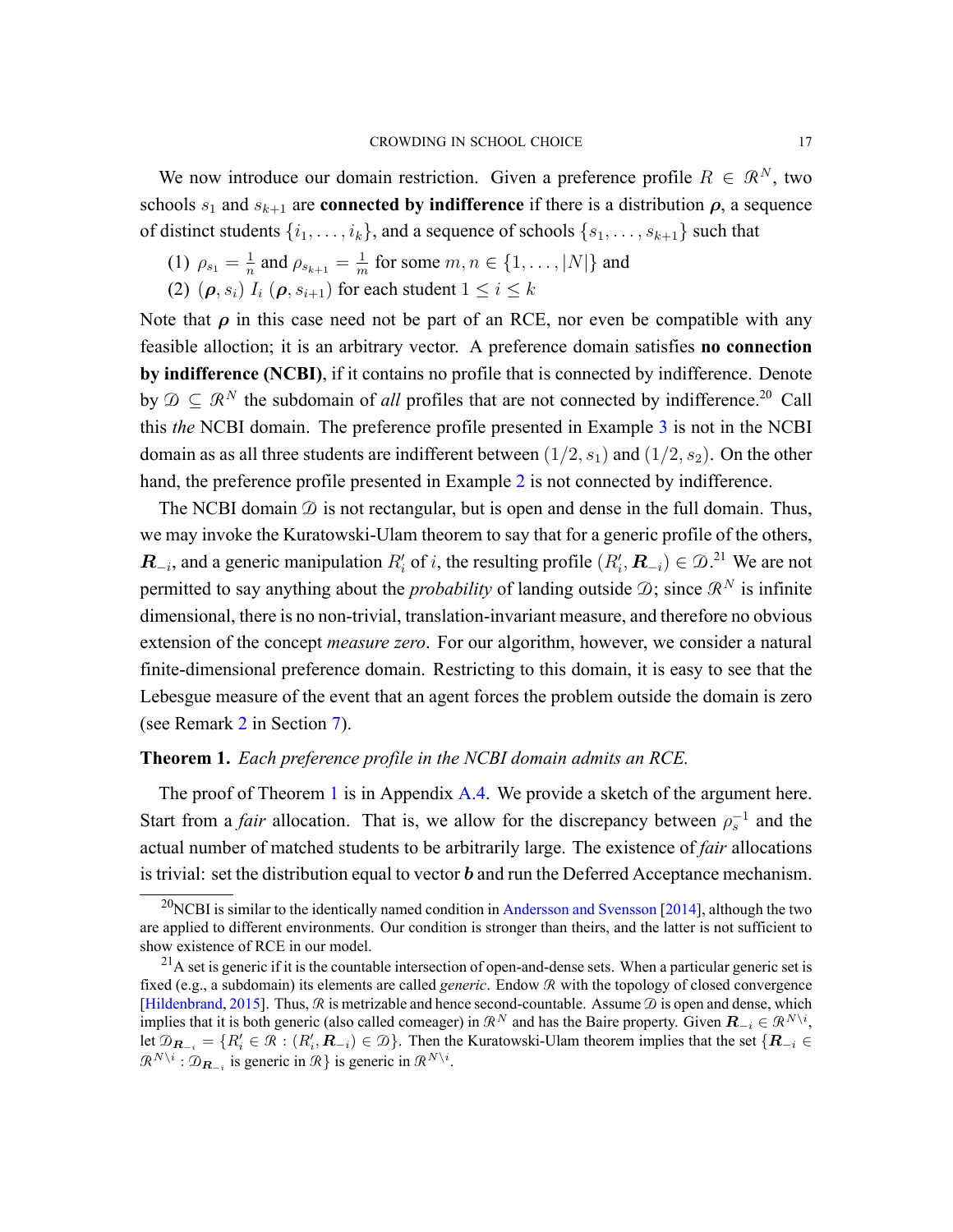The set of distributions that generate RCE, if non-empty, lie in the upper envelope of the set of distributions that generate a *fair* allocation. So, given that a *fair* allocation always exists, our argument begins with one of these, and seeks to increase the distribution vector while maintaining *fairness*. We do this with some graph theoretic tools.

With a distribution fixed, we study a graph with vertices *S* and such that an arc represents a student at a given school who finds another school at least as good. A *source set* is a set of vertices such that no arcs enter the set (there may be arcs among vertices in the set, so that no vertex is a source on its own). Lemma [1](#page-33-0) tells us that if we can find a set of schools that is a source set in our graph, and for which all schools fail our exhaustiveness condition, then we can perturb upwards the ratios for these schools and arrive at another *fair* allocation.

Thus, our goal is to move students among schools such that we do not violate *fairness* and that we find a source set. This is the only part of the argument that requires NCBI, and is achieved in Lemma [2.](#page-35-0) In sum, beginning with a *fair* allocation, if it is not an RCE, then we can increase the ratio of some school and find another *fair* allocation. Along the way, we eliminate the problem of empty schools by simply putting students in them; NCBI ensures they will not hinder us in finding a source set.

Having established that we can perturb upwards any *fair* allocation that is not an RCE, it remains only to make a limit argument. This is done in Theorem [6](#page-38-1) in the Appendix, which actually proves Theorem [1](#page-16-0) and Proposition [3](#page-20-1) below.

It is known that the exact auction of [Demange et al.](#page-45-2) [[1986\]](#page-45-2) and its variants crucially depend on the quasi-linear assumption, and when agents have non-quasi-linear preferences, they are not appropriate methods to show the existence of equilibrium [\[Zhou and Serizawa](#page-47-9), [2021\]](#page-47-9). Instead, the salary adjustment process of [Crawford and Knoer](#page-45-14) [[1981\]](#page-45-14) and [Kelso Jr](#page-46-12) [and Crawford](#page-46-12) [\[1982](#page-46-12)], and its variants are frequently used to establish the existence of equilibrium[[Herings,](#page-46-8) [2018](#page-46-8), [Fleiner et al.,](#page-46-13) [2019](#page-46-13)]. In general, this method requires that agents always choose their favorite schools among those who have not rejected them yet, and an agent's welfare is independent of the number of tentatively matched agents. This is not true in our model, thus the method fails. Another well-known method is via Scarf's Lemma [[Quinzii,](#page-47-10) [1984](#page-47-10)]: One first shows existence when agents have piece-wise quasi-linear utility functions and then takes the limit, approximating the original continuous utility functions. It is unclear how to establish the existence of RCEs even when agents have piece-wise quasilinear utility functions, and the main challenges still come from showing *exhaustiveness*.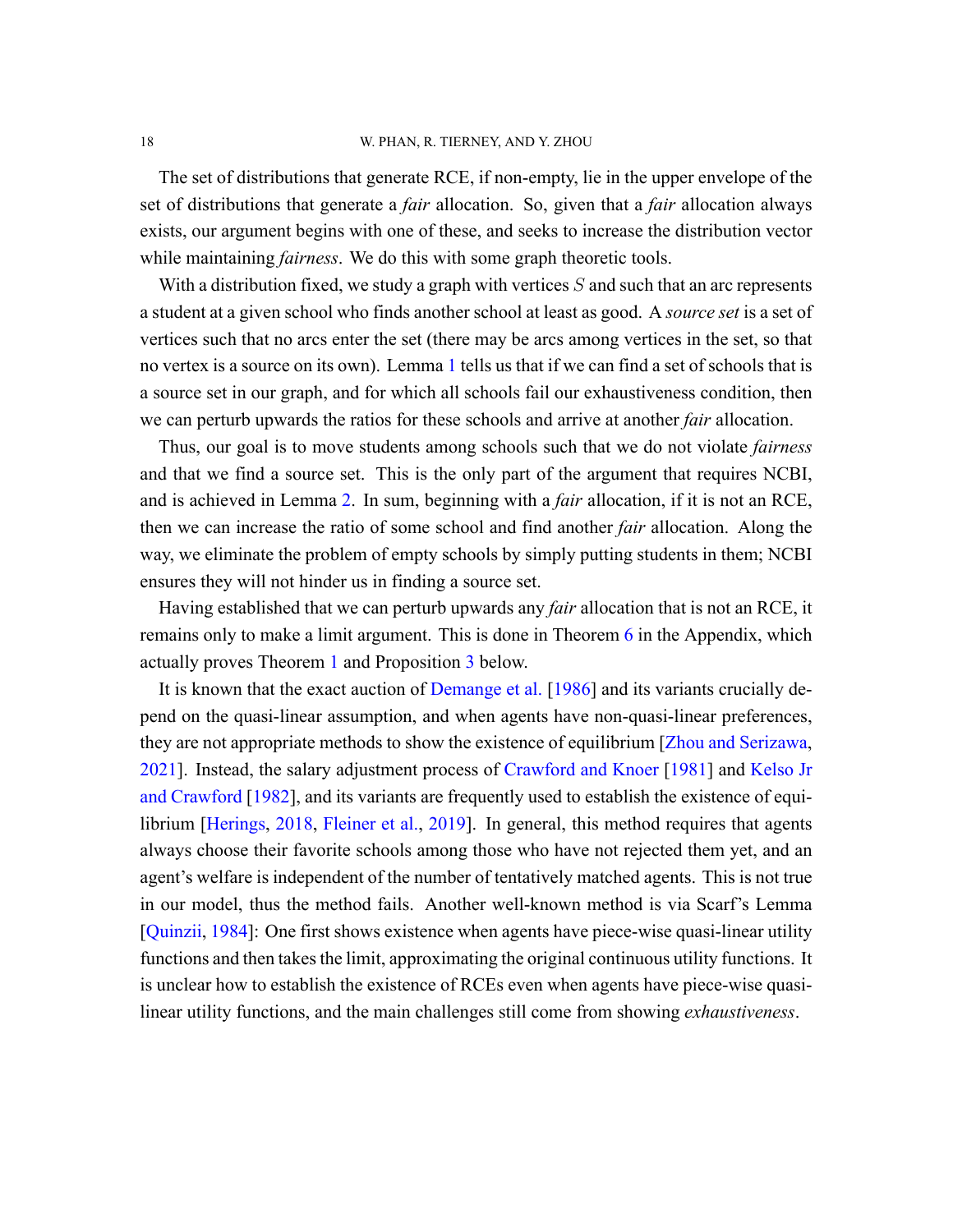#### 5. Structural Properties of RCEs

<span id="page-18-0"></span>In the classical model, the set of no *justified envy* and *nonwasteful* allocations has a number of remarkable structural properties. Among them, the welfare lattice and the socalled *Rural Hospitals Theorem* stand out as particularly important [\[Roth and Sotomayor](#page-47-11), [1990,](#page-47-11) [Roth,](#page-47-12) [1986\]](#page-47-12). On the NCBI domain, we find analogous, sometimes identical properties. RCEs form a welfare upper lattice, which further implies the classical upper lattice result via the embedding. We also show that the number of students matched to any school remains constant across all RCE, which establishes a *Rural Hospitals Theorem* for our environment.

Along the way, we find a decomposition result that also has analogues in earlier literature, but was previously unknown. We require, first, a definition. A sequence of distinct students  $(i_1, ..., i_k)$  constitutes a **trading cycle** from a matching  $\sigma$  to a matching  $\tau$  if  $\tau(i_l) = \sigma(i_{l+1})$ for each  $1 \leq l \leq k-1$  and  $\tau(i_k) = \sigma(i_1)$ .

<span id="page-18-1"></span>**Proposition 2.** *Consider two arbitrary RCEs,*  $(\rho, \sigma)$  *and*  $(\gamma, \tau)$ *, for a given preference profile from the NCBI domain.*

- (1) When moving from  $(\rho, \sigma)$  to  $(\gamma, \tau)$ , if student *i* experiences a strict welfare*improvement (welfare-reduction), then students in the same trading cycle as student i* experience a non-decreasing welfare change (non-increasing welfare change).
- (2) *If*  $\tau(i) \neq \sigma(i)$ *, then i is involved in a trading cycle from*  $\sigma$  *to*  $\tau$ *.*

The proof of Proposition [2](#page-18-1) is in Appendix  $A_2$ . What follows is a sketch of the argument. Schools whose ratio either increases or remains the same cannot take on more students (*exhaustiveness*). Students attending a school whose ratio *increases* must be better off, as its increase causes it to rise above its lower bound and thereby be available for all. Then, using Walrasian-type reasoning, we find that these better-off students must go to a school whose ratio must not have decreased. This of course "closes off" the set of such schools and yields the proposition for them. The proposition for the other students comes from feasibility, since the schools whose ratios have decreased must take in the rest of the students, and from the properties of RCE—these schools must also have "high enough" ratios by *exhaustiveness*.

The full argument is complicated by several technical details, most difficult among them being: what if  $(\gamma, \tau(i))$   $I_i$   $(\rho, \sigma(i))$ ,  $\gamma_{\sigma(i)} = \rho_{\sigma(i)} > b_{\sigma(i)}$  and  $\gamma_{\tau(i)} = \rho_{\tau(i)} = b_{\tau(i)}$ ? Student *i* may displace *j* at  $\tau(i)$  who has  $i \succ_{\tau(i)} j$ , since *i*'s indifference means that *j*'s presence at  $\tau(i)$ , under allocation  $(\sigma, \rho)$ , was not a priority violation. Student *j*'s welfare may drop,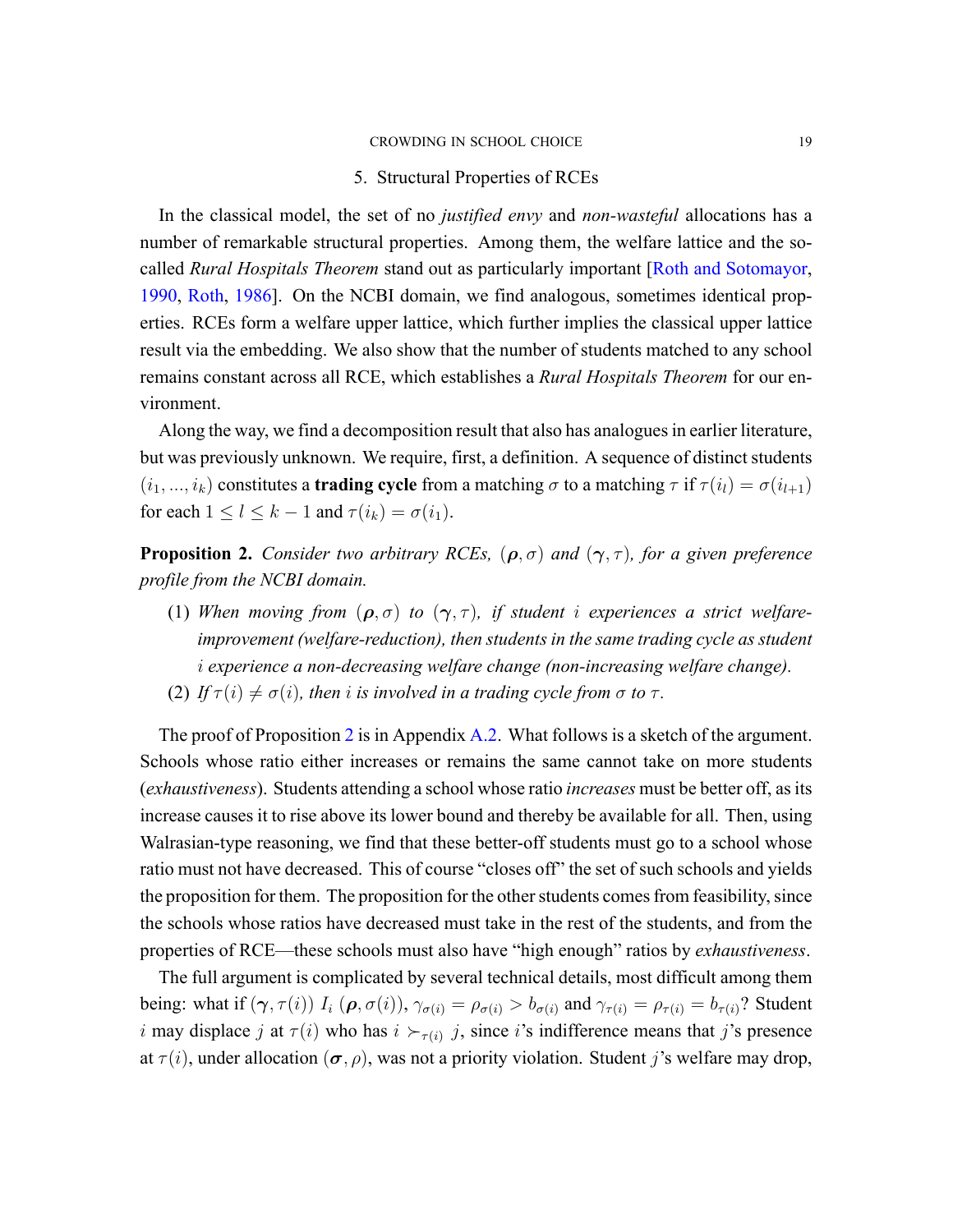#### 20 W. PHAN, R. TIERNEY, AND Y. ZHOU

and she may envy *i* at  $(\gamma, \tau)$ , without priority violation. The problem is that seemingly nothing prevents *i* from being part of a trading path along which some previous student has increasing welfare and all other previous students have non-decreasing welfare. For this case we invoke NCBI, and the earlier Walrasiantype reasoning, as we find that such a student *i* must actually be the end of an indifference chain originating at a school  $u \in S$ with  $\rho_u = b_u$ . Thus, it appears that NCBI is essential for this decomposition to hold.

Note the significance of claim 2 in the proposition. In general, if  $\gamma_s^{-1} > \rho_s^{-1}$ , then *s* might be able to take on more students under (*γ, τ* ), and so may be the endpoint of a trading *path* rather than a member of a trading cycle. In fact, this occurs among the *fair* allocations, and so our decomposition does not hold on that larger set of allocations.

Proposition [2](#page-18-1) is reminiscent of the classical decomposition property of the marriage market [\[Roth and Sotomayor,](#page-47-11) [1990](#page-47-11)]: Moving from one stable outcome to another, there is a one to one correspondence between agents on the one side who have strictly increased welfare (resp. strictly reduced welfare) and those one the other side whose welfare is strictly reduced (resp. strictly increased). This property holds for competitive equilibrium/core out-comes in the two-sided matching models with transfers as well [\[Demange and Gale](#page-45-10), [1985](#page-45-10)]. Nevertheless, such a decomposition does not hold in our model. Instead, we provide a generalized decomposition by associating welfare changes with trading cycles of components in an allocation. In our language, the existing decomposition results can be read as follows: if an agent experiences a strict welfare improvement, all the other agents in the same trading cycle will also experience strict welfare improvement. In contrast, claim 1 of Proposition [2](#page-18-1) admits the possibility of unchanged welfare in a trading cycle.

We state our version of the *Rural Hospitals Theorem*—a clear corollary of Proposition [2:](#page-18-1)

<span id="page-19-0"></span>**Theorem 2.** *Fix a preference profile from the NCBI domain and let*  $(\rho, \sigma)$  *and*  $(\gamma, \tau)$  *be two RCEs for this profile. Then for each school*  $s \in S$ *, the number of students matched to s under σ is equal to the number of students matched to s under τ .*

Consider the set of RCEs in Example [2](#page-11-0). There are two RCE matchings. The first one is  $\sigma = (\sigma(1), \sigma(2), \sigma(3)) = (s_1, s_1, s_2)$ . The second one is  $\sigma' = (\sigma'(1), \sigma'(2), \sigma'(3)) =$  $(s_2, s_1, s_1)$ . In either matching, school  $s_1$  is always matched with two students and school *s*<sup>2</sup> is matched with one student. The standard Rural Hospitals Theorem also states that if a school has unfilled seats at a stable matching, then it matches to the same set of students in every stable matching. Example [2](#page-11-0) also demonstrates that this fact is not true under crowding.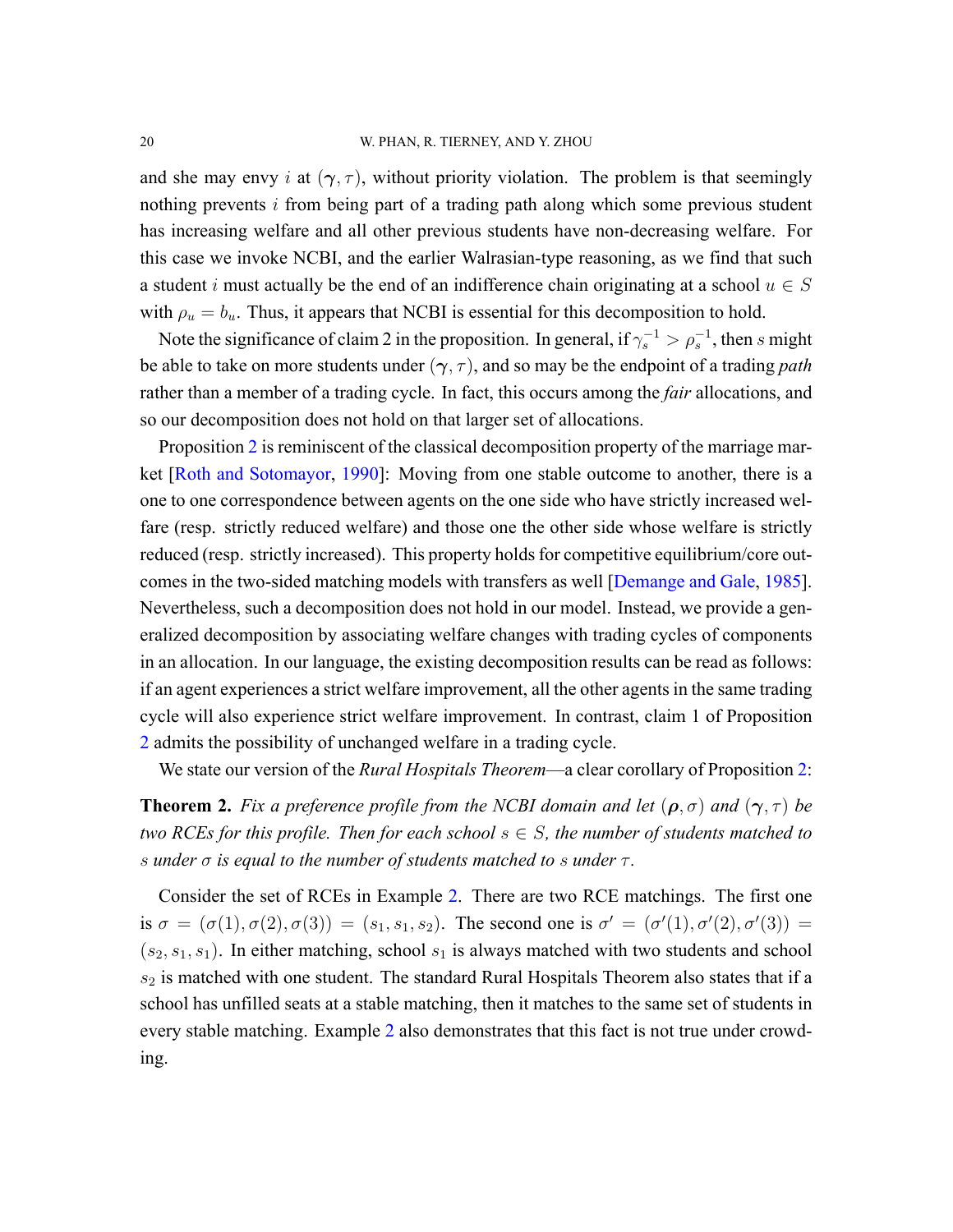Given two distributions,  $\rho$  and  $\gamma$ , let  $\rho \lor \gamma \in [0,1]^S$  denote the vector whose *s* component, for each  $s \in S$ , is max $\{\rho_s, \gamma_s\}$ .

<span id="page-20-0"></span>**Theorem 3.** *Assume that*  $(\rho, \sigma)$  *and*  $(\gamma, \tau)$  *are RCEs for a preference profile from the NCBI domain. There is a matching*  $\mu$  *such that*  $(\rho \lor \gamma, \mu)$  *is an RCE, and for each*  $i \in N$ *,* 

$$
(\boldsymbol{\rho} \vee \boldsymbol{\gamma}, \mu(i)) \mathop{\mathit{R}}\nolimits_{i} \max_{R_{i}} \{(\boldsymbol{\rho}, \sigma(i)), (\boldsymbol{\gamma}, \tau(i)).\}
$$

The theorem states that the set of RCE's has an upper-lattice structure in welfare space. It does *not* always have a lower-lattice.

The full proof of Theorem [3](#page-20-0) is in Appendix [A.2](#page-27-0). Similar to extant results of similar character, a decomposition result, in our case Proposition [2](#page-18-1), is the main tool. We simply begin with one of the two RCEs, say  $(\rho, \sigma)$ , and to arrive at a candidate matching,  $\mu$ , execute all the welfare-non-decreasing trading cycles from  $\sigma$  to  $\tau$ . Then we show that ( $\rho \vee \gamma, \mu$ ) is an RCE. If  $(\rho \lor \gamma)_s = \gamma_s > \rho_s$ , then any student  $i \in \sigma[s]$  must have increased welfare, as otherwise they would prefer *s* at  $(\gamma, \tau)$  and the previous inequality gives  $\gamma_s > b_s$ . Then Proposition [2](#page-18-1) and some supporting results in the appendix allow us to conclude that *i* is part of a cycle among schools whose resource ratio is at least as high under *γ* as it is under *ρ*. This further allows us to use the feasibility of  $(\gamma, \tau)$  to conclude the feasibility of  $(\rho \lor \gamma, \mu)$ . Since all students are partitioned by Proposition [2](#page-18-1), the execution of these cycles will not interfere with each other. The foregoing argument studied the case when  $\rho \neq \gamma$ . However, the decomposition holds equally well when  $\rho = \gamma$  and so demonstrates that RCE induce an upperlattice in welfare space.

It is in general not true that the existence of an upper lattice in distributions implies the existence of an upper lattice in welfare (see Example [4](#page-21-0) below). Here again the NCBI domain seems crucial.

Since we have an upper lattice in welfare space, a limit argument is sufficient to show the existence of a greatest RCE welfare vector. Several RCEs may induce this vector, all of which have the same distribution. Any RCE that induces this vector is called **maximal**. For Example [2,](#page-11-0) one such maximal RCE is given by distribution ( $\frac{1}{2}$ ,  $\frac{17}{22}$ ) paired with matching  $(s_2, s_1, s_1)$ . We formalize the foregoing observations as follows.

<span id="page-20-1"></span>**Proposition 3.** *Given a preference profile R from the NCBI domain,*

- (1) *there is a greatest RCE distribution*  $\rho^*(R)$ *,*
- (2) there is a maximal RCE, with distribution  $\rho^*(R)$ , and all students are indifferent *between all maximal RCEs, and*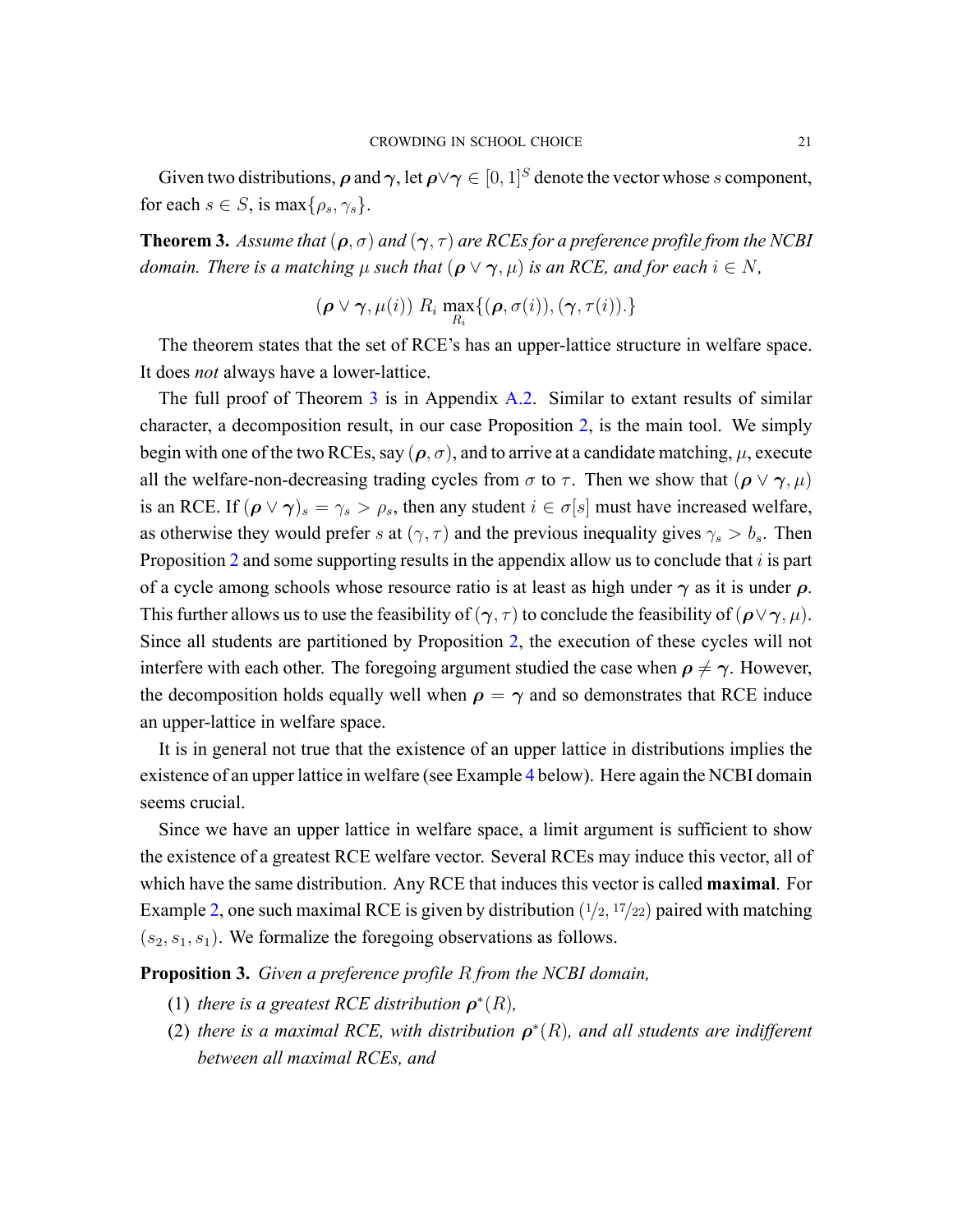(3) *among all RCEs, only the maximal RCEs satisfy* student-optimal fairness.

The proof of Proposition  $\overline{3}$  $\overline{3}$  $\overline{3}$  is in Appendix [A.4](#page-38-0). It is not true that an RCE compatible with  $\rho^*(R)$  always maximizes students' welfare; maximal RCEs are a strict subset of the RCEs that are compatible with  $\rho^*(R)$ .

We conclude this section with two remarks. First, in Section [3.1](#page-12-1) we showed that the standard school choice model can be embedded in our model. Recalling that the embedded, standard model may have an outside option, even though our more general model does not, it follows that the standard Rural Hospitals Theorem of [Roth](#page-47-12) [[1986\]](#page-47-12) is a corollary of Theorem [2.](#page-19-0) Theorem [3](#page-20-0) and Proposition [3](#page-20-1) mirror the standard welfare lattice results in [Roth](#page-47-11) [and Sotomayor](#page-47-11) [[1990\]](#page-47-11), but here we only consider the student side of the market and its corresponding direction in the lattice. Second, even when RCEs exist for profiles outside the NCBI domain, the structural results above may fail to hold.

<span id="page-21-0"></span>*Example* 4 (Lack of structure on the general domain.)*.* The reader will observe that the structures above fail for the same reason they do in the standard school choice model when students' preferences may have indifferences.

Let  $S = \{s_1, s_2, s_3, s_4\}$  and  $N = \{1, 2, 3\}$ . Agents have the following preferences: For each  $\rho \in [0, 1]^S$ ,

$$
(\boldsymbol{\rho}, s_1) I_1 (\boldsymbol{\rho}, s_2) P_1 (\boldsymbol{\rho}, s_3) P_1 (\boldsymbol{\rho}, s_4)
$$
  

$$
(\boldsymbol{\rho}, s_1) P_2 (\boldsymbol{\rho}, s_4) P_2 (\boldsymbol{\rho}, s_3) I_2 (\boldsymbol{\rho}, s_2)
$$
  

$$
(\boldsymbol{\rho}, s_2) P_3 (\boldsymbol{\rho}, s_3) P_3 (\boldsymbol{\rho}, s_1) I_3 (\boldsymbol{\rho}, s_4)
$$

Each school has unit capacity, i.e.,  $b_{s_1} = b_{s_2} = b_{s_3} = b_{s_4} = 1$ . Schools have the following priority rankings:  $1 \succ_{s_1} 2 \succ_{s_1} 3$ ;  $1 \succ_{s_2} 3 \succ_{s_2} 2$ ;  $3 \succ_{s_3} 2 \succ_{s_3} 1$ ; and  $2 \succ_{s_4} 3 \succ_{s_4} 1$ .

Let  $\rho = (1, 1, 1, 1)$ . There are two RCEs compatible with  $\rho$ , clearly making  $\rho^*(R) = \rho$ . The first one is  $(\rho, \sigma)$  such that  $(\sigma(1), \sigma(2), \sigma(3)) = (s_1, s_4, s_2)$ . The second one is  $(\rho, \tau)$ such that  $(\tau(1), \tau(2), \tau(3)) = (s_2, s_1, s_3)$ . It is not hard to see that there is no trading cycle from  $\sigma$  to  $\tau$ , and so Proposition [2](#page-18-1) fails to hold. Also at ( $\rho$ ,  $\sigma$ ) school  $s_3$  is empty and at ( $\rho$ ,  $\tau$ ) school *s*<sup>4</sup> is empty school. Therefore, Theorem [2](#page-19-0) fails to hold. Note that in both of the RCEs mentioned, two students get their favorite possible bundle, and one gets their second favorite. Thus, the only way to improve upon this is with matching  $(\mu(1), \mu(2), \mu(3)) =$  $(s_1, s_1, s_2)$  or matching  $(\mu'(1), \mu'(2), \mu'(3)) = (s_2, s_1, s_2)$ , both of which are infeasible.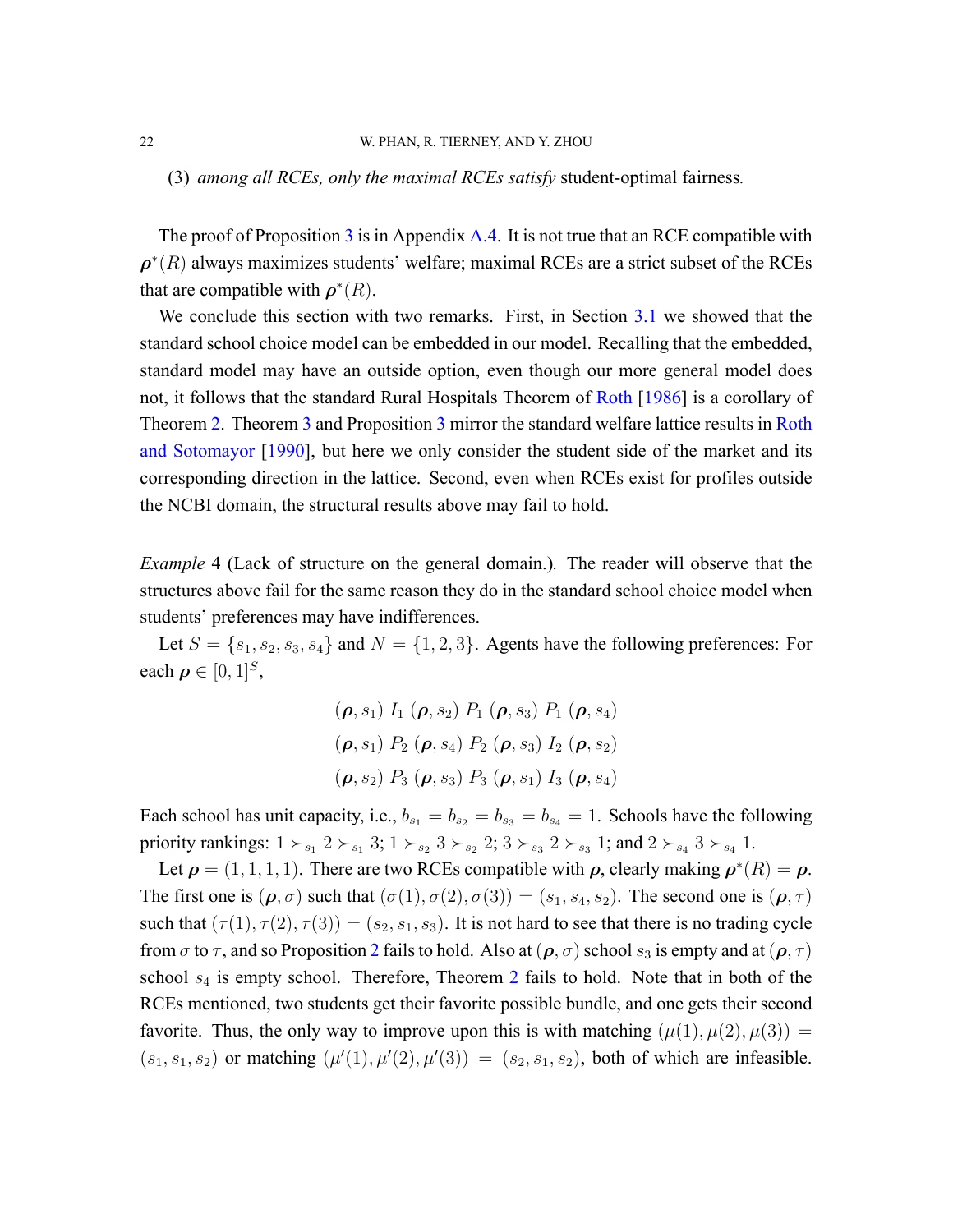However, student 2 prefers  $(\rho, \tau(2))$  to  $(\rho, \sigma(2))$ . Thus Theorem [3](#page-20-0) fails to hold. Since there are no maximal RCEs, Proposition [3](#page-20-1) fails to hold as well.

Examples [3](#page-15-1) and [4](#page-21-0) highlight the role of our domain restriction, NCBI. However, it is worth noting that the structural properties hold under a weaker restriction. In particular, we may relax the first condition in the definition of connected by indifference, requiring only that  $\rho_{s_1} = b_{s_1}$  and  $\rho_{s_{k+1}} = b_{s_{k+1}}$ . However, this domain restriction is *not* sufficient for our proof of the existence of RCE. See Appendix section [A.1](#page-27-1) for details.

## 6. Maximal RCE Mechanisms

<span id="page-22-1"></span>Fixing an environment of schools, students, and lower-bounds, for each profile in the NCBI domain, there is a non-empty set of maximal RCE allocations, between which all students are indifferent (Proposition [3\)](#page-20-1). A maximal RCE mechanism is a function that selects, for each profile in the NCBI domain, a maximal RCE allocation; we do not define these mechanisms on the full domain. Thus, all maximal RCE mechanisms are welfare equivalent.

## <span id="page-22-0"></span>**Theorem 4.** *Any maximal RCE mechanism on the NCBI domain is* strategyproof*.*

The full proof of Theorem [4](#page-22-0) is in Appendix [B](#page-38-2). For some intuition as to how it works, consider first the properties of  $\rho^*(\cdot)$ , the greatest RCE distribution. Consider a student *i* who is not even weakly envied by a student at a different school. That is to say, all students not attending *i*'s school strictly prefer their outcome to *i*'s. Then it better not be feasible to raise the ratio at *i*'s school, because if it were, then we could do so by a very small amount, make *i* and her classmates happier, and not induce any envy from other students. Thus, for each student *i* one of the following is true: 1) some student *j* from another school finds *i*'s outcome at least as good as her own or 2) the ratio at *i*'s school exactly corresponds with the number of students there. For case (2), this means that the ratio at *i*'s school is of the form  $1/k$ , where k is the number of students at *i*'s school. We say such a school is *completely exhausted*. The above reasoning then implies that, for each student for whom (1) is true, we must be able to find a chain of students  $\{j, k, \ldots, l\}$  such that *j* finds *i*'s outcome at least as good as her own, *k* finds *j*'s outcome at least as good as her own, etc., and *l*'s school is completely exhausted. This is the so-called *connectedness property*, seen in similar environments.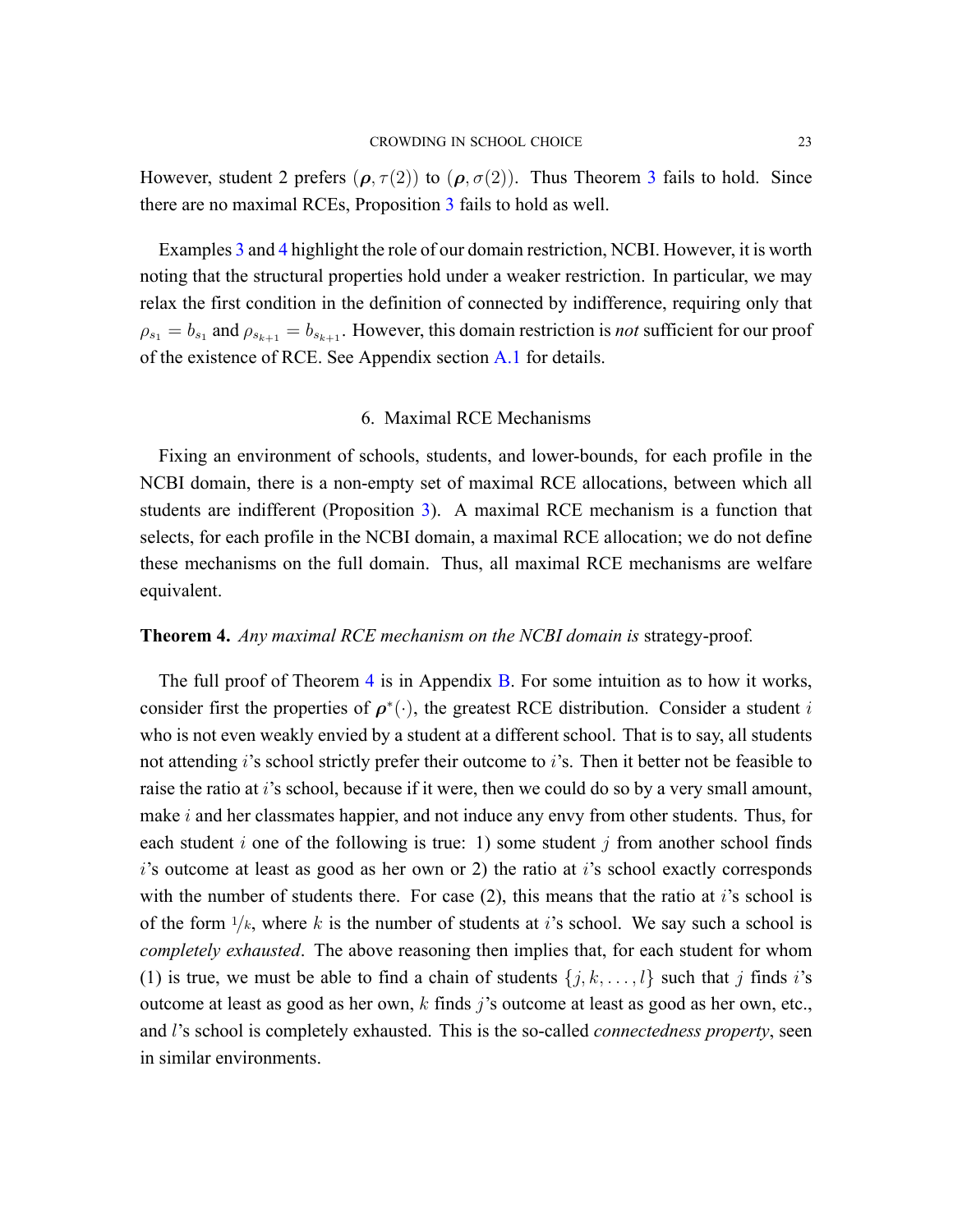#### 24 W. PHAN, R. TIERNEY, AND Y. ZHOU

Now let *i* declare a  $R'_i$  such that her preference for her outcome is *strictly* stronger than before. That is,  $R'_i$  is a strict Maskin monotonic transform of  $R_i$  at her initial outcome. Ignoring complications, if she stays at her original school, then the connectedness property prevents the ratio at her school from rising. If she goes to another school, the connectedness property prevents the ratios of these schools from rising as well, so the only way her new outcome can be  $R_i$  better than the original is if she goes to a school that has hit its lower bound. Then we use our decomposition and the connectedness property to find that we cannot displace these students and make them happier, so *i* induces violation of *fairness* at this new school. In the appendix we show that, if the rule were manipulable, then it would be manipulable via a Maskin monotonic transform, and thus our argument is complete.

## 7. An Algorithm for Maximal RCE

<span id="page-23-0"></span>As discussed after Theorem [1,](#page-16-0) it is non-trivial to find an algorithm that calculates an RCE in a finite number of steps, in particular, when students have general preferences as studied here. We can, however, on a restricted domain. Say a preference relation  $R \in \mathcal{R}$  is *linear* if there is a vector  $v \in \mathbb{R}_{++}^S$  such that the utility function  $(r, s) \mapsto rv(s)$  represents R. For the remainder of this section, we fix a profile of linear preferences  $\mathbf{R} \in \mathcal{D}$ .

<span id="page-23-1"></span>*Remark* 2 (NCBI in Linear Preferences)*.* In the domain of linear preferences, a violation of NCBI is a sequence  $\{1, \ldots, J\}$  of students, a sequence  $\{1, \ldots, J+1\}$  of schools, and a distribution  $\rho \in \mathbb{R}^S$  such that, for each *j* on the sequence,  $\rho_j v_j(j) = \rho_{j+1} v_j(j+1)$ , and for the two end points,  $\rho_1^{-1} \in \mathbb{N}$  and  $\rho_{J+1}^{-1} \in \mathbb{N}$ . By recursion on this sequence, we find there are *p* and  $q \in \mathbb{N}$  such that

$$
\frac{v_k(k+1)}{v_k(k)} = \frac{q}{p} \prod_{j \neq k} \frac{v_j(j+1)}{v_j(j)}.
$$

Note that without loss of generality we may restrict attention to representations such that  $v_i(1) = 1$ , and therefore, given  $\mathbf{R}_{-k}$ , *k* has at-most-countably many reports that would induce a failure of NCBI. Thus, by Fubini's theorem, students almost surely report a profile that is within our domain.

Thealgorithm we introduce uses tools from the multi-item auction [[Demange et al.](#page-45-2), [1986\]](#page-45-2), and the Deferred-Acceptance algorithm [\[Gale and Shapley,](#page-46-2) [1962\]](#page-46-2), presented in the framework of Drèze equilibrium (Section [3.2\)](#page-14-0). In brief, starting from an initialized distribution, the algorithm will decrement it continuously, pausing occasionally to "reject" some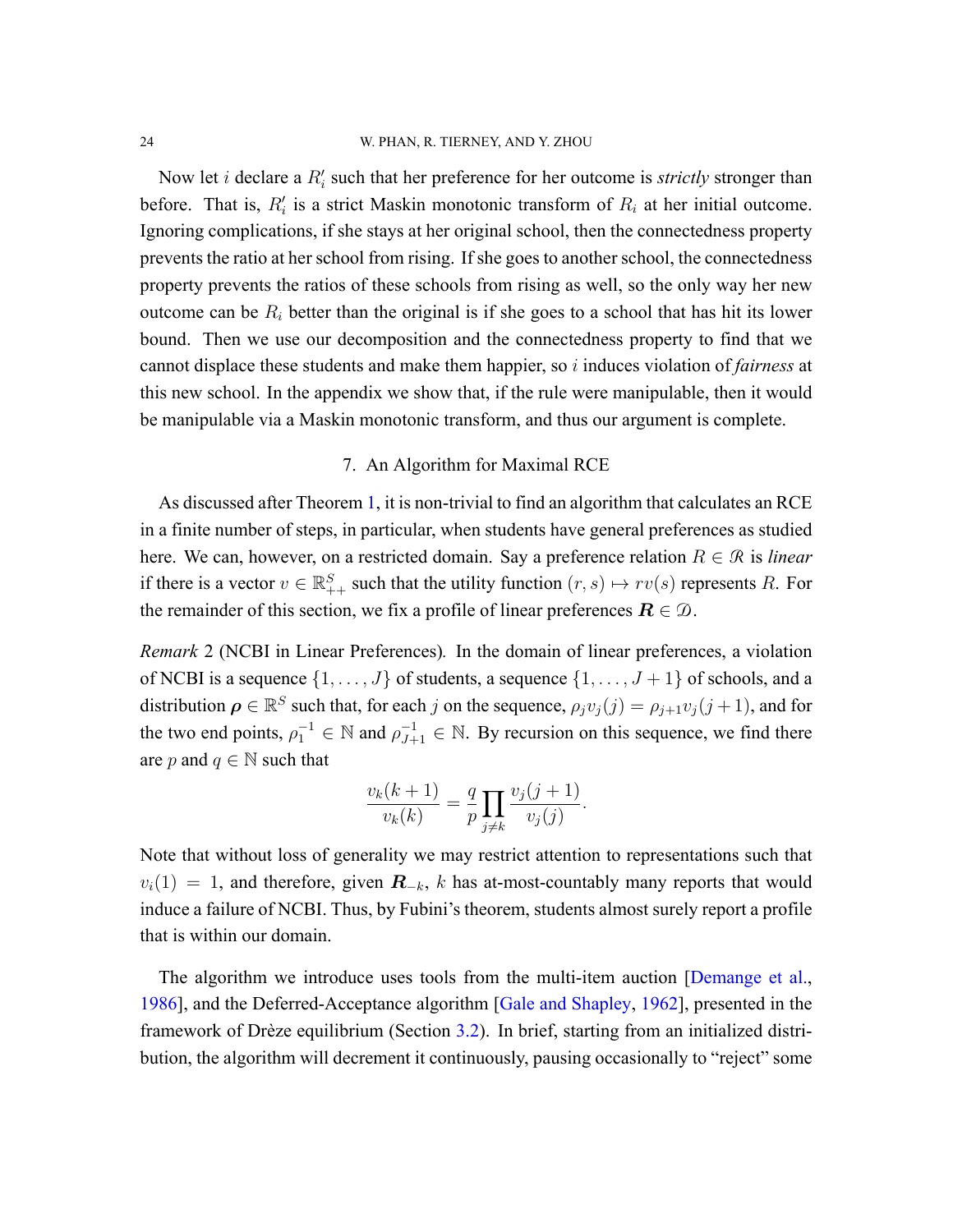students from some schools; the rejected students cannot thereafter demand these schools. In such cases, time is advanced discretely and, if possible, decrementing is re-initialized.

At each moment  $z \in \mathbb{R}$  in time, each student *i* is permitted to demand a set  $Q_{iz}$  of objects, and so their rationed demand set is  $D_i(\boldsymbol{\rho}_z, Q_{iz})$ , shortened to  $D_{iz}$  for simplicity. Say that *i* requires *S'* if  $D_{iz} \subseteq S'$ . A set  $S' \subseteq S$  is *in excess demand* if (1) the number of students *i* who require *S'* exceeds  $\sum_{s \in S'} \lfloor \rho_s^{-1} \rfloor$ , and (2) for each  $S'' \subsetneq S'$ , the number of students whose demand intersects *S''*, among those requiring *S'*, is larger than  $\sum_{s' \in S''} \lfloor \rho_{s'}^{-1} \rfloor$ . There is a unique set  $E_z^*$  in the collection of sets in excess demand with maximal cardinality, which can be found in a computationally efficient way [\[Andersson et al.,](#page-44-4) [2013\]](#page-44-4).

The following decrementing process will be used in the algorithm. Let *z* be a time at which decrementing starts, or restarts. There is a set  $\Omega_z \subseteq S$  whose ratios are continuously decreasing while  $Q_z = (Q_{iz})_{i \in N}$  remains constant. Each  $s \notin \Omega_z$  maintains a constant ratio. Then, for  $z' \geq z$  in the same decrementing phase as  $z$ , let

$$
\rho_{sz'} = \begin{cases} \frac{\rho_{sz}z}{z'} & s \in \Omega_z \\ 0 & s \notin \Omega_z \end{cases}
$$

The reader may verify that the resulting distribution path  $\rho_z$  has the following property, given linear preferences: if  $D_{iz} \subseteq \Omega_z$ , then  $D_{i,z'}$  remains constant throughout the decrementing phase.

**The Algorithm.** Time begins at  $z = 0$ , the distribution is initialized at  $\rho_0 = (1, \ldots, 1)$ , and each  $Q_{iz} = S$ . The algorithm consists of three subroutines, described below. In each case, assume for notational simplicity that the subroutine is entered at time *z*. The algorithm begins in the subroutine pause.

**Pause:** Calculate *E ∗ z* .

- If  $E_z^*$  is empty, the algorithm is terminated.
- **If** all schools in  $E_z^*$  can be decremented, i.e., if each  $s \in E_z^*$  has  $\rho_{sz} > b_s$ , then go to subroutine decrementing.
- If  $E_z^*$  contains a school that cannot be decremented, go to subroutine rejection.

Regardless of the condition under which the algorithm exits this subroutine, the time at exit equals the time at entry.

**Rejection:** Let  $s \in E_z^*$  have  $\rho_{sz} = b_s$ . Find the  $i \in N$  who is  $\succ_s$ -lowest priority among those students *j* with  $s \in D_{jz}$ . Advance time 1 unit to  $z+1$  and exit with  $Q_{jz+1} = Q_{jz} \setminus \{s\}$ for all *j* with  $i \succ_s j$  and for  $j = i$ . Go to subroutine pause. Note that *s* will reject at most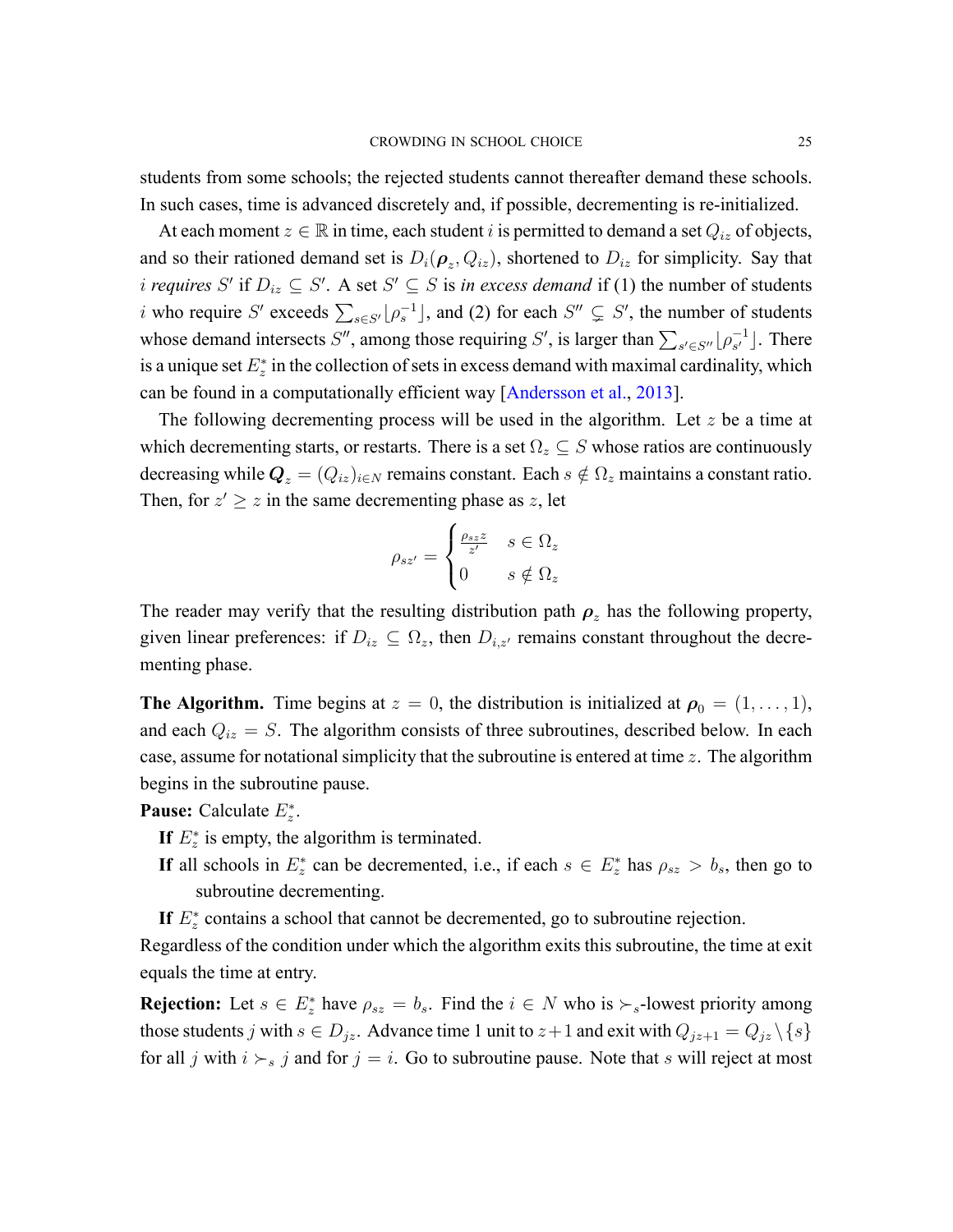*|N*| − *b*<sub>s</sub><sup>−1</sup> times before it is no longer in excess demand, so this subroutine will be invoked at most  $|S|$  ( $|N| - b_s^{-1}$ ) times.

**Decrementing:** Advance time continuously and decrement  $\rho_z$  according to the path given above, with  $\Omega_z = E_z^*$ . Exit at time  $z' > z$ , when either

- (1) there is  $s \in E_z^*$  with  $\rho_{sz'} = 1/k$  for  $k \in \mathbb{N}$  or
- (2) there is *i* who requires  $E_z^*$  at *z* for whom  $D_{iz'} \neq D_{iz}$ .

Since the rationed demands of students who require  $E^*$  are locally constant, decrementing will run at least for an open set of time. Upon exit, go to subroutine pause.

When the algorithm terminates, say at time  $\overline{z}$ , Hall's theorem [\(Hall](#page-46-14) [\[1935](#page-46-14)]) guarantees the existence of an equilibrium assignment  $\sigma$ , which of course corresponds to the existence of a feasible allocation  $(\rho_{\overline{z}}, \sigma)$ . In Appendix [C](#page-42-0) we finish the proof of

<span id="page-25-0"></span>**Theorem 5.** *For linear preference profiles from the NCBI domain, the algorithm terminates in finite time with finitely many elicitations of demand, and results in a maximal RCE.*

### 8. Discussion

<span id="page-25-1"></span>8.1. **Dropping Inferior Empty Schools.** Let an allocation be a **weak RCE** if it satisfies all the conditions of RCE except for the *inferior empty schools* condition. There exists a weak RCE in the NCBI domain. A parallel result to Proposition [2](#page-18-1) for weak RCEs would decompose changes into trading cycles of positive or negative welfare value, and indifference chains. The Rural Hospitals Theorem (Theorem [2\)](#page-19-0) no longer holds for weak RCEs. Fortunately, all of the other remaining results can be established. The proofs of the above statements are analogous to those in the main text so we omit them.

8.2. **Applications beyond School Choice.** The first application is to the problem of **labor markets with financially constrained start-ups**. Consider the labor market where there is a finite set of start-ups *F* and a finite set of workers *W*. Each start-up  $f \in F$  is subject to some (hard) financial constraints so that expenditure for labor employment  $\kappa_f > 0$  is fixed for the modelled time period. Given this, the start-up selects employees following a priority order  $\succ_f$ . The labor market is protected by a minimum wage <u>w</u> such that  $0 < \underline{w} \le \kappa_f$  for each  $f \in F$ . Each worker  $w \in W$  has a complete and transitive preference relation  $R_w$ over  $\{(t, f) \in \mathbb{R} \times F : 0 \le t \le \kappa_f\}$  such that for each  $f \in F$  and  $t, t' \in [0, \kappa_f]$  with  $t > t'$ ,  $(t, f)$   $P_w$   $(t', f)$ . The tuple  $(F, W, \mathbf{R}, \kappa, \succ, \underline{w})$  summarizes primitives of the problem.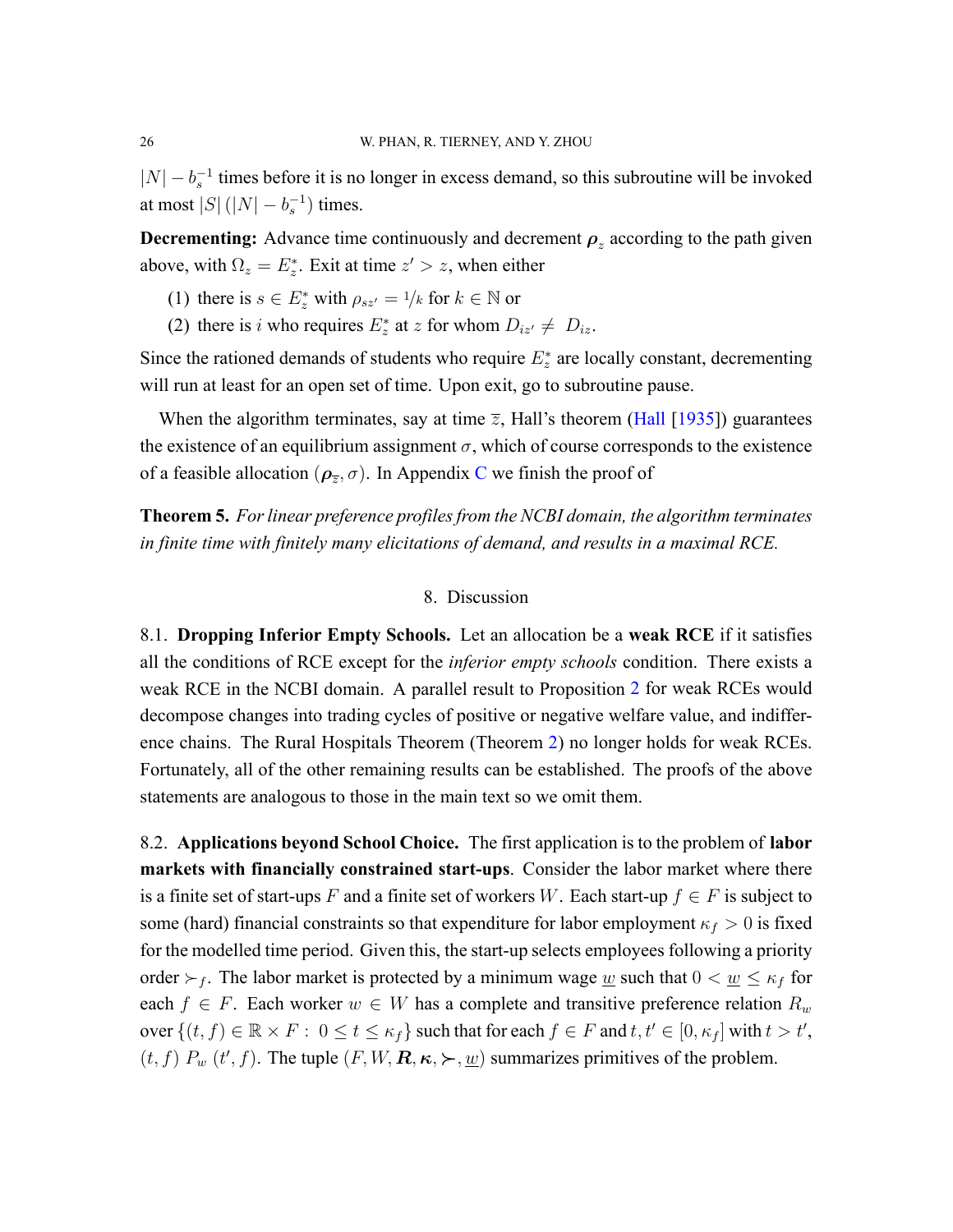We reformulate the problem to apply our results. Let  $F$ ,  $W$ , and  $\succ$  be as defined above. For each  $f \in F$ , let  $b_f = \frac{w}{\kappa}$  $\frac{w}{\kappa_f}$ . Each worker  $w \in W$  has a complete and transitive preference relation  $R_w^*$  over  $[0,1] \times F$  such that for each  $f, f' \in F$  and each  $t, t' \in [0,1]$ ,  $(t, f)$   $R_w^*$  $(t', f')$  if and only if  $(t\kappa_f, f)$   $R_w$   $(t'\kappa'_f, f')$ . It is easy to see that all our results hold in the problem  $(F, W, \mathbf{R}^*, \mathbf{b}, \succ)$  and therefore the insights can be carried over to the original problem  $(F, W, \mathbf{R}, \kappa, \succ, w)$ .

The second application is to the problem of **allocating polluting firms**. Instead of students and schools, consider polluting firms and subnations. Each firm is willing to invest in at one most one subnation. Each subnation *s* is endowed with an amount of the same environmental resource, and the priority for selecting polluting firms is based on their industrial development policy. Let  $b_s^{-1}$  be the maximum number of polluting firms that the subnation is willing to admit. Each firm prefers to locate to a subnation where they are allowed a higher level of pollution. As this is simply a re-interpretation of the model, we are able to directly apply our results for this application.

## 9. Conclusion

<span id="page-26-0"></span>We provide a new framework to model school choice with crowding and establish analogs of key results in the school choice and matching literature. Many issues of perennial interest—diversity considerations, efficiency improvements, sibling guarantees, etc.—can be reconsidered in this model. We also align with the empirical literature's explicit consideration of per capita crowding metrics.

The model also opens up completely new avenues of exploration not suited to the standard one. Most interesting is the question of redistributing resources *between* schools. We have assumed that each school has a fixed endowment of resources, but in practice the resources of all schools in a given district are usually controlled centrally by that district. For example, money or physical infrastructure (such as a trailer) can be shifted from one school to another; counselors routinely serve multiple schools. Thus, we can design new mechanisms encompassing such distribution between schools. We can also ask if there are ways to redistribute resources so that, *ex post*, our mis-match between supply and demand is completely eliminated. More generally, we can study comparative statics in this dimension and build a more dynamic model of educational resource allocation.

It is worth noting, in conclusion, that the model implicitly covers a wide variety of different crowding effects. We have modeled crowding in a hyperbolic way: *n* students share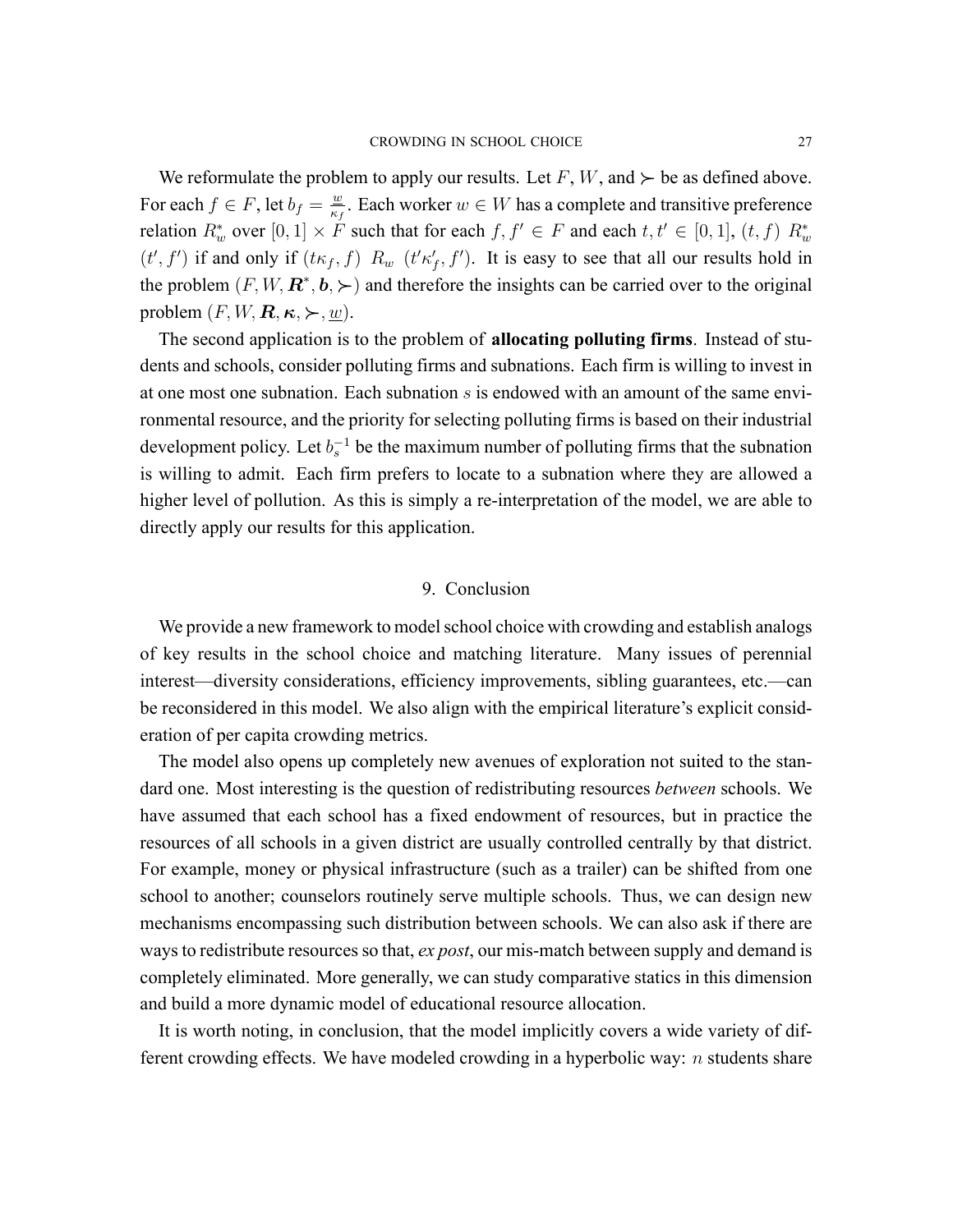resources at (approximately)  $1/n$  per-capita. However, our relatively unrestricted domain of preferences contains within it many subdomains that each embody different notions of crowding. For example, the reader may verify that a function of the form  $(\rho_s, s) \mapsto v_s \frac{\rho_s^{1-\eta}}{1-\eta}$ exhibits decreasing marginal disutility for crowding if  $\eta > 2$ .<sup>22</sup>

### Appendix A. Existence of RCE and maximal RCE

We proceed in four subsections. In Section [A.1](#page-27-1) we study the set of *fair* allocations, which contains the set of RCE, and which can be trivially shown to be non-empty on our domain. In Section [A.2](#page-27-0) we show that RCE, if they exist, induce an upper lattice in welfare space, which then leads to Theorem  $\overline{3}$ . Proposition  $\overline{2}$  $\overline{2}$  $\overline{2}$  is necessary for this argument, so we give its proof here as well. In Section [A.3,](#page-33-1) we uncover some Pareto dominance relations in the set of *fair* allocations ("the *fair* set" for short). These imply that RCE will lie in the welfareupper-envelope of the *fair* set, and so will exist if the fair set induces a closed set in welfare space. Finally, we conclude in Section  $A_4$  with the (simple) topological arguments that are required for this upper-envelope to exist.

<span id="page-27-1"></span>A.1. **Existence of** *Fair* **Allocations.** A preference domain  $\mathcal{D}' \subseteq \mathbb{R}^N$  satisfies **no boundary indifference (NBI)**, if for each pair of schools *s* and *t* and each  $R \in \mathcal{D}'$ , there is no chain of indifference connecting  $(b_s, s)$  and  $(b_t, t)$ . Note that if  $\mathbf{R}$  satisfies NCBI, then it satisfies NBI.

# **Proposition 4.** *A* fair *allocation exists on any NBI domain.*

*Proof.* Consider  $\rho \in [0,1]^S$  such that  $\rho_s = b_s$ . Then we have a standard school-choice problem where the capacity of school  $s \in S$  is  $b_s^{-1}$ . NBI implies that student preferences are strict, so the set of stable matchings is nonempty[[Roth and Sotomayor,](#page-47-11) [1990\]](#page-47-11). Let *σ* be a stable matching for this problem. Clearly, it satisfies noblocking, in the sense of our model. Thus,  $(\rho, \sigma)$  is a *fair* allocation.

<span id="page-27-0"></span>A.2. **The upper-lattice property.** Given two allocations,  $(\rho, \sigma)$  and  $(\gamma, \tau)$ , construct the labeled, directed *transfer graph T* on vertices *S* so that  $s \stackrel{i}{\to} t \in T$  if  $\sigma(i) = s$ ,  $\tau(i) = t$ ,

<sup>22</sup>Calculate  $\frac{d^2}{dn^2}u(1/n, s)$ .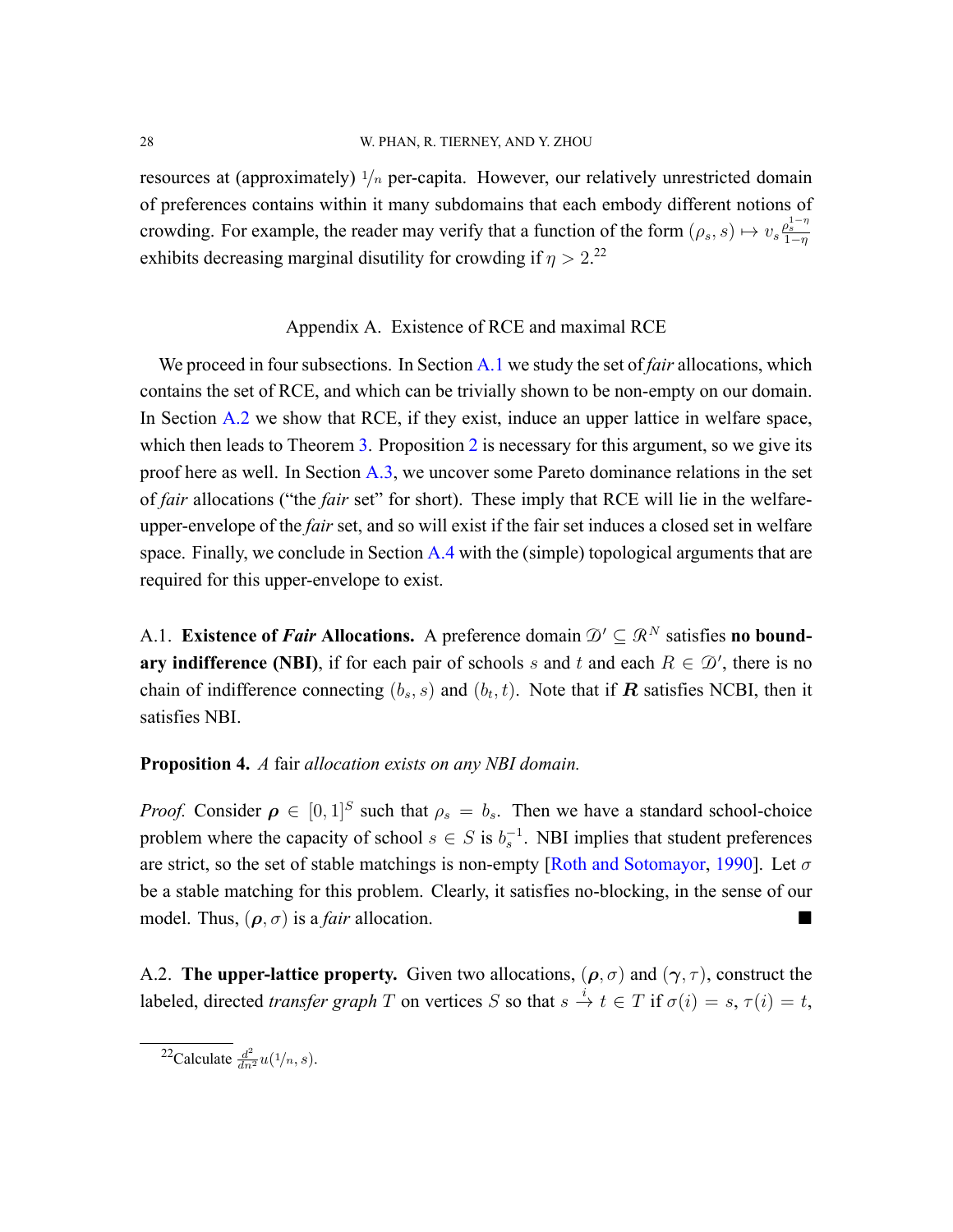and  $s \neq t$ . Define the sets

$$
S^{+} = \{s \in S : \gamma_{s} > \rho_{s}\} \qquad N^{+} = \{i \in N : (\gamma, \tau(i)) P_{i} (\rho, \sigma(i))\}
$$
  
\n
$$
S^{=} = \{s \in S : \gamma_{s} = \rho_{s} > b_{s}\} \qquad N^{=} = \{i \in N : (\gamma, \tau(i)) I_{i} (\rho, \sigma(i))\}
$$
  
\n
$$
S^{*} = \{s \in S : \gamma_{s} = \rho_{s} = b_{s}\}.
$$

We denote by  $s \rightarrow t \subseteq T(\sigma, \tau)$  a simple path in the transfer graph, which is to say, a path with no repeated arcs. Note that since our graph may contain several arcs, with the same orientation, between a given pair of vertices, there may be many distinct paths from *s* to *t*, even on the same ordered list of vertices. We distinguish between different paths either by decoration, so that  $s \rightsquigarrow' t \neq s \rightsquigarrow t$ , or superscript index, so that  $s \rightsquigarrow^m t \neq s \rightsquigarrow^n t$  when  $n \neq m$ . A path is positive if it contains an  $N^+$ -labeled arc. A positive path is totally-positive if it contains only labels from  $N^+ \cup N^-$ .

The in-degree of a set of vertices  $V \subseteq S$  is the number of edges  $s \to t \in T$  with  $s \notin V$ and  $t \in V$ . Symmetrically, the out-degree is the number of such edges where  $s \in V$  and  $t \notin V$ .

Given the language just introduced, we rephrase Proposition [2.](#page-18-1)

<span id="page-28-2"></span>**Proposition 5.** Let  $(\rho, \sigma)$  and  $(\gamma, \tau)$  be two RCEs for a profile **R** satisfying NBI. Let T *be the transfer graph from*  $(\rho, \sigma)$  *to*  $(\gamma, \tau)$ *, and let the sets*  $S^+, S^=$ ,  $S^*, N^+, N^=$  *be defined as above. Then any path s*⇝*t ⊆ T touching a S* <sup>+</sup> *school is positive. Any positive path is a totally-positive cycle, confined to*  $\overline{S} = S^+ \cup S^- \cup S^*$ *. Moreover, these cycles can be constructed so that they are all mutually disjoint.*

*Proof.* We first establish several claims.

<span id="page-28-0"></span>**Claim 1.** *For each*  $s \in \overline{S}$  *with*  $\sigma[s] \neq \emptyset$ *, the out-degree of s in T is at least as large as its indegree.*

*Proof of claim.* For each  $s \in \overline{S}$ , with  $\sigma^{-1}[s]$  non-empty,

$$
\lfloor \gamma_s^{-1} \rfloor \le \lfloor \rho_s^{-1} \rfloor = |\sigma^{-1}[s]|,
$$

and so there cannot be more students at *s* under ( $\gamma$ ,  $\tau$ ) then under ( $\rho$ ,  $\sigma$ ), and so for any arc entering *s*, there must be at least one exiting.

<span id="page-28-1"></span>**Claim 2.** If  $s \stackrel{i}{\to} t \in T$  has  $s \in \overline{S}$  and  $i \in N^+ \cup N^=$ , then  $t \in \overline{S}$ .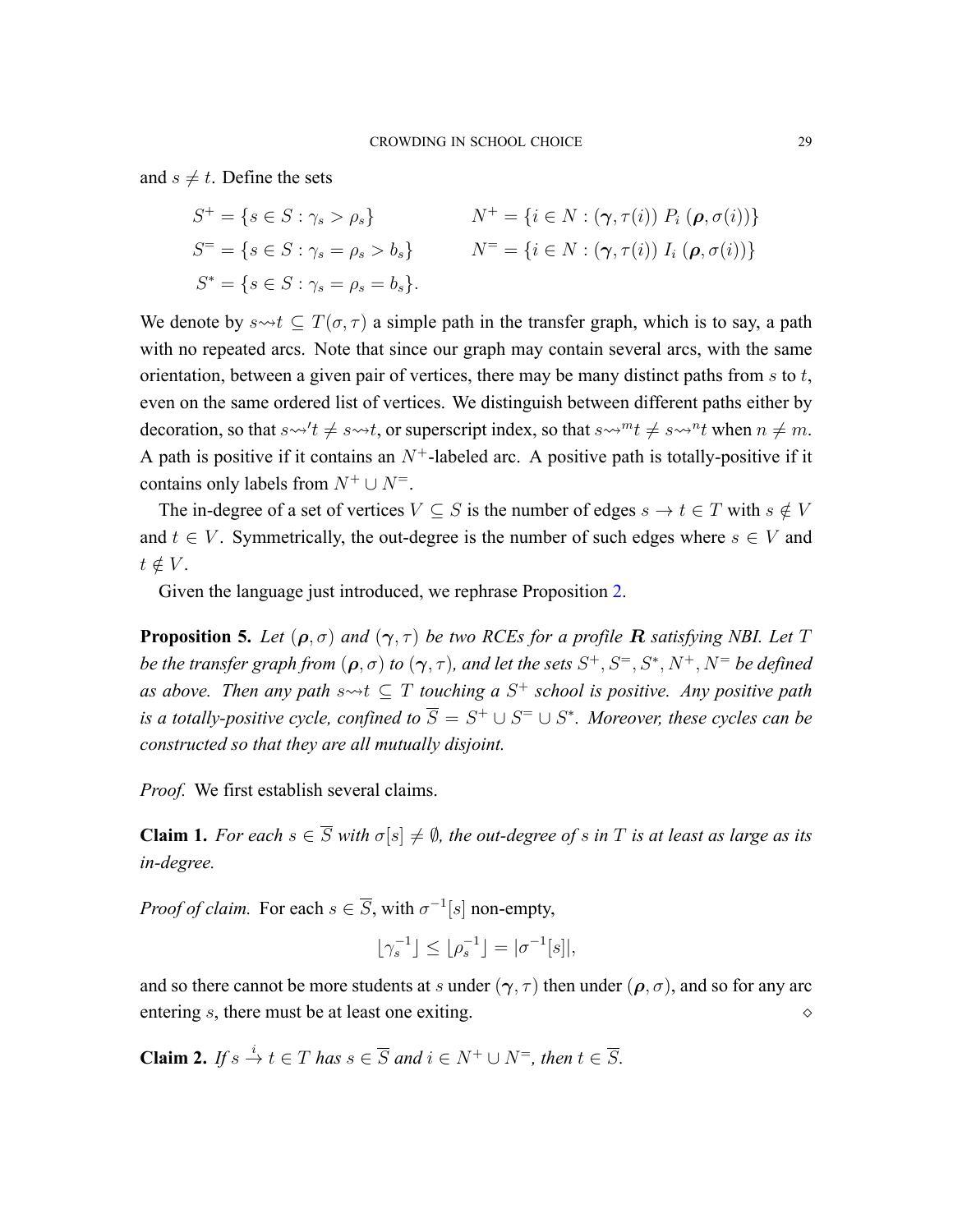*Proof of claim.* If  $t \notin S$ , then  $\gamma_t < \rho_t$ , and furthermore,  $\rho_t > b_t$ . Since  $(\rho, \sigma)$  is an RCE and  $\sigma(i) = s, (\rho, s) R_i (\rho, t)$ . Since,  $\gamma_t < \rho_t$ ,  $(\rho, s) P_i (\gamma, t)$ , and since  $\tau(i) = t, i \notin N^+ \cup N^=$ .  $\Diamond$ 

<span id="page-29-0"></span>**Claim 3.**  $\sigma[S^+] \subseteq N^+$  *and*  $\tau(N^+) \subseteq S^+ \cup S^*$ .

*Proof of claim.* For  $s \in S^+$ ,  $\gamma_s > b_s$ . Therefore, for each  $i \in N$ ,  $(\gamma, \tau(i))$   $R_i$   $(\gamma, s)$ . In particular, for  $i \in \sigma[s]$ , preference monotonicity gives

$$
(\boldsymbol{\gamma},\tau(i))\;R_i\;(\boldsymbol{\gamma},s)\;P_i\;(\boldsymbol{\rho},s)=(\boldsymbol{\rho},\sigma(i))\,.
$$

Thus,  $i \in N^+$ .

Let  $i \in N^+$ . If  $\tau(i) \notin S^+$ , then by preference monotonicity

$$
(\boldsymbol{\rho},\tau(i)) R_i (\boldsymbol{\gamma},\tau(i)) P_i (\boldsymbol{\rho},\sigma(i)),
$$

and so  $b_{\tau(i)} = \rho_{\tau(i)} \geq \gamma_{\tau(i)} \geq b_{\tau(i)}$ . This yields  $\tau(i) \in S^*$ 

<span id="page-29-1"></span>**Claim 4.** *Consider a path in T of the following form:*

$$
t \stackrel{i}{\to} u \stackrel{j}{\to} v
$$

with  $i \in N^+$  and  $j \notin N^+$ . Then  $j \in N^=$ ,  $u \in S^*$ ,  $v \in S^+ \cup S^=$ , and  $\sigma[v] \neq \emptyset$ .

*Proof of claim.* By Claim [3,](#page-29-0)  $u \in S^+$  implies  $j \in N^+$ , and so  $\gamma_u \le \rho_u$ . Since  $i \in N^+$ ,

$$
(\boldsymbol{\rho},u) R_i (\boldsymbol{\gamma},u) = (\boldsymbol{\gamma},\tau(i)) P_i (\boldsymbol{\rho},\sigma(i)).
$$

It follows that  $u \in S^*$  and, since  $\sigma(j) = u, j \succ_u i$ . Thus if *j* is made worse off going to  $({\boldsymbol{\gamma}},{\boldsymbol{\tau}})$ , we have

$$
(\boldsymbol{\gamma},u)=(\boldsymbol{\rho},u)=(\boldsymbol{\rho},\sigma(j))\;P_j\;(\boldsymbol{\gamma},\tau(j))\,,
$$

implying, since  $\tau(i) = u$ , that  $i \succ_u j$ . In sum, we have  $j \succ_u i$  and  $i \succ_u j$ , a contradiction. Therefore,  $j \in N^=$ . Since  $u \in S^*$ , if  $\gamma_v = b_v$ , then *j* is indifferent between  $(b_u, u)$  and  $(b_v, v)$ , contradicting NBI. Moreover, if  $\rho_v > \gamma_v$ , then  $\rho_v > b_v$  and

$$
(\boldsymbol{\rho},v)\,P_j\left(\boldsymbol{\gamma},v\right)=(\boldsymbol{\gamma},\tau(j))\,I_j\left(\boldsymbol{\rho},\sigma(j)\right),
$$

contradicting that  $(\rho, \sigma)$  is an RCE. Conclude that  $v \in S^+ \cup S^-$ . Finally, if  $\sigma[v] = \emptyset$ , then

$$
(\boldsymbol{\rho},u)=(\boldsymbol{\rho},\sigma(j))\;P_j\;(\boldsymbol{\rho},v)=(1,v)\;R_j\;(\boldsymbol{\gamma},v)=(\boldsymbol{\gamma},\tau(j)),
$$

where the strict relation is by *inferior empty schools*, contradicting that  $j \in N^=$ .  $\diamond$ 

|   | $\Diamond$ |
|---|------------|
| ٠ |            |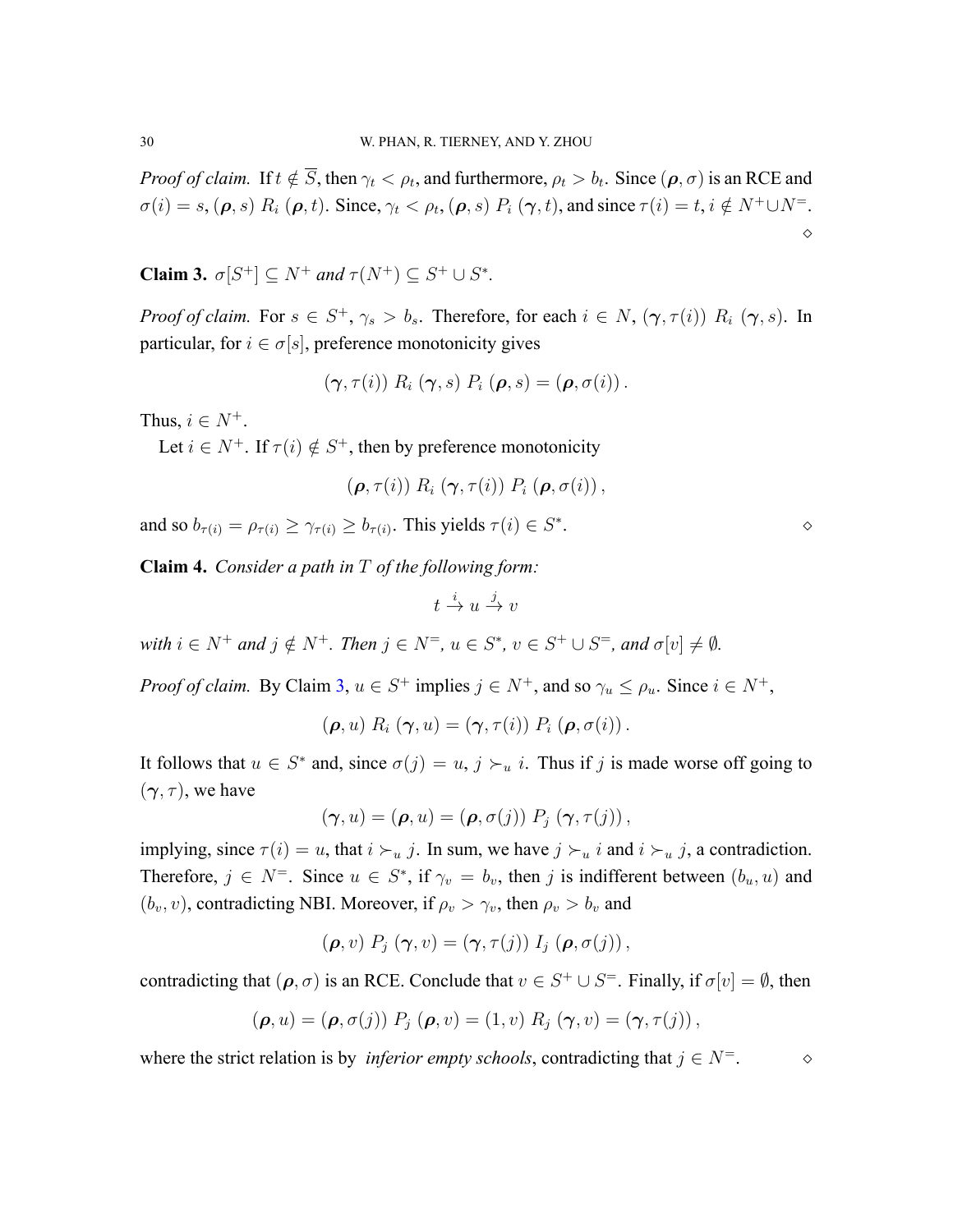Let  $s \stackrel{1}{\rightarrow} u \in T$  have  $1 \in N^+$ . We shall extend this to a path  $s \rightsquigarrow t$ . By Claim [3](#page-29-0),  $u \in \overline{S}$ . If it were the case that  $\sigma[u] = \emptyset$ , then since  $(\rho, \sigma)$  is an RCE, *inferior empty schools* implies,

$$
(\rho, s) P_1 (\rho, u) = (1, u) = (\gamma, u),
$$

contradicting that  $1 \in N^+$  $1 \in N^+$ . By Claim 1, there is  $u \stackrel{2}{\rightarrow} v \in T$ . If  $2 \in N^+$ , we could then start with this edge instead. Continuing inductively, let *j* be the first student on the path who is not in  $N<sup>+</sup>$  (if such an student does not exist, the argument yields a totally positive cycle, as desired). We have that  $s \rightarrow t$  decomposes to

$$
s \xrightarrow{1} u \leadsto v \to \sigma(j) \xrightarrow{j} w,
$$

where  $u \rightsquigarrow v$ , if it exists, is labeled by  $N^+$  students. By Claim [4,](#page-29-1)  $j \in N^=$ ,  $\sigma(j) \in S^*$ ,  $w \in S^+ \cup S^-$ , and  $\sigma[w] \neq \emptyset$ . If  $w \in S^+$ , then the path is extended by an arc  $w \stackrel{k}{\rightarrow} w'$ with  $k \in N^+$  (Claims [1](#page-28-0) and [3](#page-29-0)). Our argument has returned to its starting point; our goal is simply to show that a path initiated by a positive arc cannot have a terminal arc, remains within  $\overline{S}$ , and is labeled only by  $N^+ \cup N^-$  students. Thus, we proceed constructively, and when we arrive at an arc with an  $N^+$  label, call this the *escape condition* of our proof.

Assume, therefore, that  $w \in S^=$ . Claim [1](#page-28-0) implies there is  $w \stackrel{k}{\to} w' \in T$ . Note that  $k ∈ N<sup>+</sup> ∪ N<sup>=</sup>$ , as otherwise,

$$
(\boldsymbol{\gamma},w)=(\boldsymbol{\rho},w)=(\boldsymbol{\rho},\sigma(k))\;P_k\left(\boldsymbol{\gamma},\tau(k)\right),
$$

violating that  $(\gamma, \tau)$  is an RCE. If  $k \in N^+$ , we have encountered the escape condition again, so assume  $k \in N^=$ . By Claim [2,](#page-28-1)  $w' \in \overline{S}$ . If  $w' \in S^+$ , then  $\rho_{w'} < 1$  so  $\sigma[w'] \neq \emptyset$ , and there must be an outgoing  $N^+$  arc from  $w'$  (Claims [1](#page-28-0) and [3\)](#page-29-0); again we have the escape condition. Thus, to continue the argument, assume  $w' \in S^* \cup S^*$ . Now if  $w' \in S^*$ , we have

$$
\sigma(j) \stackrel{j}{\to} w \stackrel{k}{\to} w'
$$

with  $\sigma(j)$ ,  $w' \in S^*$ , and  $j, k \in N^=$ . This is an indifference chain connecting two  $S^*$  schools, contradicting NBI. Conclude that  $w' \in S^=$ , so

$$
(\boldsymbol{\rho},w) I_k (\boldsymbol{\gamma},w') = (\boldsymbol{\rho},w'),
$$

where the indifference is because  $k \in N^=$ . Since  $(\rho, \sigma)$  is an RCE, by *inferior empty schools*,  $\sigma[w'] \neq \emptyset$ . We can then repeat the foregoing arguments and continue the path. In particular, w' must have an outgoing arc  $w' \stackrel{k'}{\rightarrow} w''$ , and  $k' \in N^+ \cup N^=$ . If  $k' \in N^+$ , we get the escape condition, and if  $k' \in N^=$ , we again conclude that  $w'' \in S^=$  and  $\sigma[w''] \neq \emptyset$ .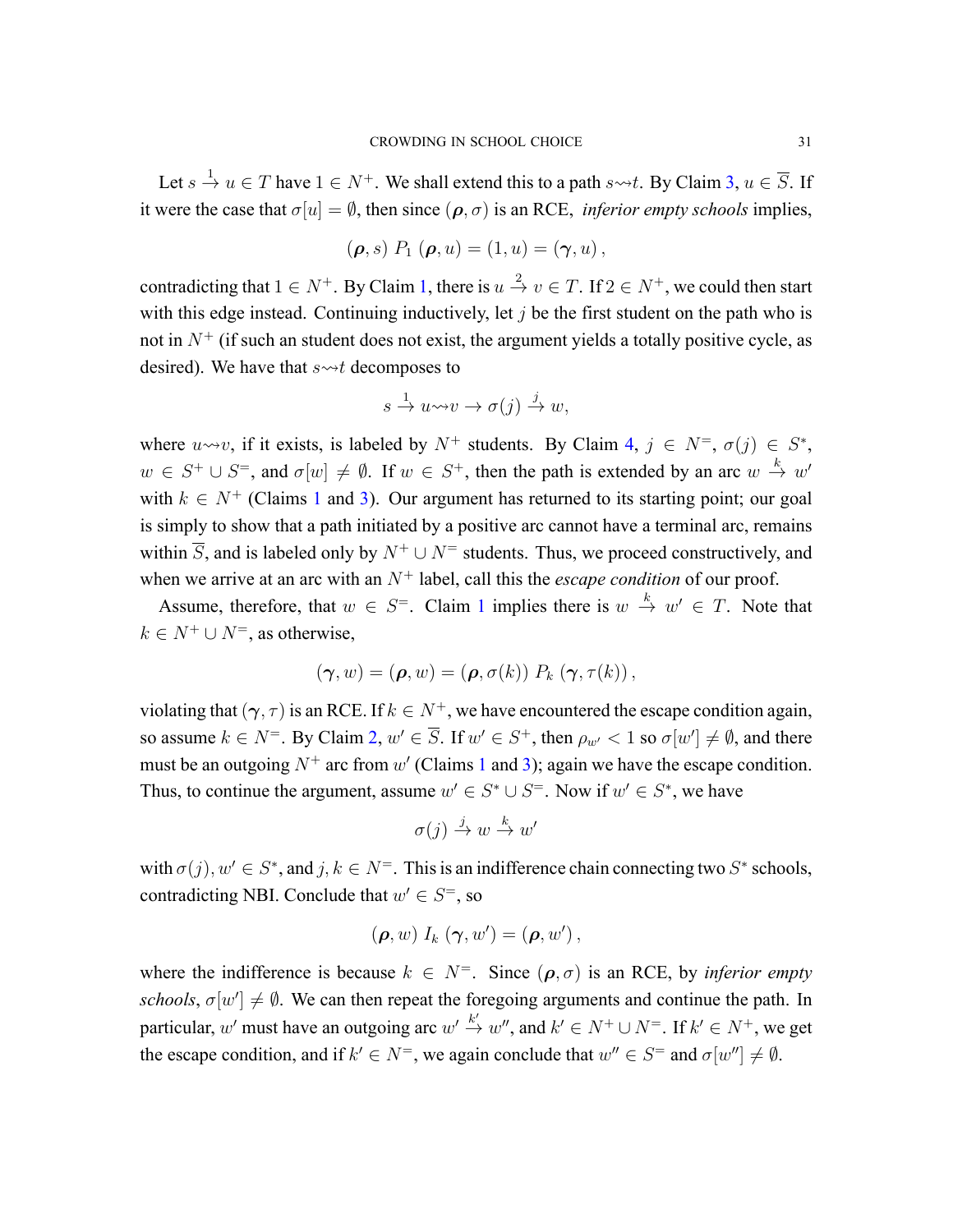Conclude that we can further decompose  $s \rightarrow t$  to

$$
s \xrightarrow{1} u \leadsto v \to \sigma(j) \xrightarrow{j} w \leadsto x \to t
$$

where

(1)  $u \rightarrow v$ , is labeled by  $N^+$  students, and is contained in  $\overline{S}$  by Claim [3,](#page-29-0)

(2) 
$$
j \in N^=
$$
 and  $\sigma(j) \in S^*$ ,

- (3)  $w \rightarrow x$ , is within  $S^=$  and labeled by  $N^=$  students,
- (4)  $t \in S^+$ .

These segments need not all exist. If the last segment exists, then we are back where we started and repeat the argument. In any case, we have shown that any  $N^+$  labeled arc *s* → *u* induces a path that is always labeled by  $N^+$   $\cup$   $N^-$  students, is always within  $\overline{S}$ (except possibly for the very first vertex, *s*), and can always be extended. It follows that we can find a cyclic sub-path, not necessarily including *s*. However, by deleting the cycle from *T* (viewing the graph as a set of labeled edges), we preserve the vertex degree inequality of Claim [1,](#page-28-0) and none of the other claims are affected. Thus, we may repeat the argument. Eventually, we must find a cycle involving *s*, implying  $s \in \overline{S}$ .

Note, finally, that if  $s \to t \in T$  and  $t \in S^+$ , then since  $\rho_t < \gamma_t \leq 1$ ,  $\sigma[t] \neq \emptyset$ , and by Claim [1](#page-28-0), there is  $t \stackrel{i}{\rightarrow} u \in T$ , and  $i \in N^+$ . Invoking the argument above, we find that any path that touches a  $S^+$  school is a totally positive cycle.

Now we apply Proposition [5](#page-28-2) to the NCBI domain and complete the proofs of Proposition [2](#page-18-1) and Theorem [3](#page-20-0).

*Proof of Proposition* [2](#page-18-1). Note that Proposition [5](#page-28-2) can be applied in reverse, from  $(\gamma, \tau)$  to  $(\rho, \sigma)$  to get the first claim of this proposition. Thus, to complete the decomposition, it remains to show that there are no paths in *T* that are not cycles. We have already shown this for signed paths, so suppose  $s \rightarrow t \subseteq T$  is labeled only by  $N^=$  students. Then each vertex on the path belongs to  $S^* \cup S^*$ . If  $u \stackrel{i}{\to} v \in s \leadsto t$  has  $\sigma[v] = \emptyset$ , then by inferior empty schools,  $(\rho, u)$   $P_i$   $(1, v) = (\gamma, v)$ , contradicting that  $i \in N^=$ . If  $\tau[u] = \emptyset$  then reverse the argument. Clearly only *s* or *t* could be empty in one of the two RCEs, and one of the two arguments just made applies to each, so no vertex touched by the path is empty at either RCE. Then, since  $(\rho, \sigma)$  and  $(\gamma, \tau)$  are both exhaustive, for each vertex *u* touched by the path,  $\lfloor \rho_u^{-1} \rfloor = |\sigma[u]|$  and  $\lfloor \gamma_u^{-1} \rfloor = |\tau[u]|$ . Since  $u \in S^* \cup S^=$ ,  $\rho_u = \gamma_u$  and so  $|\sigma[u]| = |\tau[u]|$ . Thus, *s*<sup>*→+t*</sup> can be extended to  $u \to s \to t \to v$ . If  $u \to v$  is labeled only by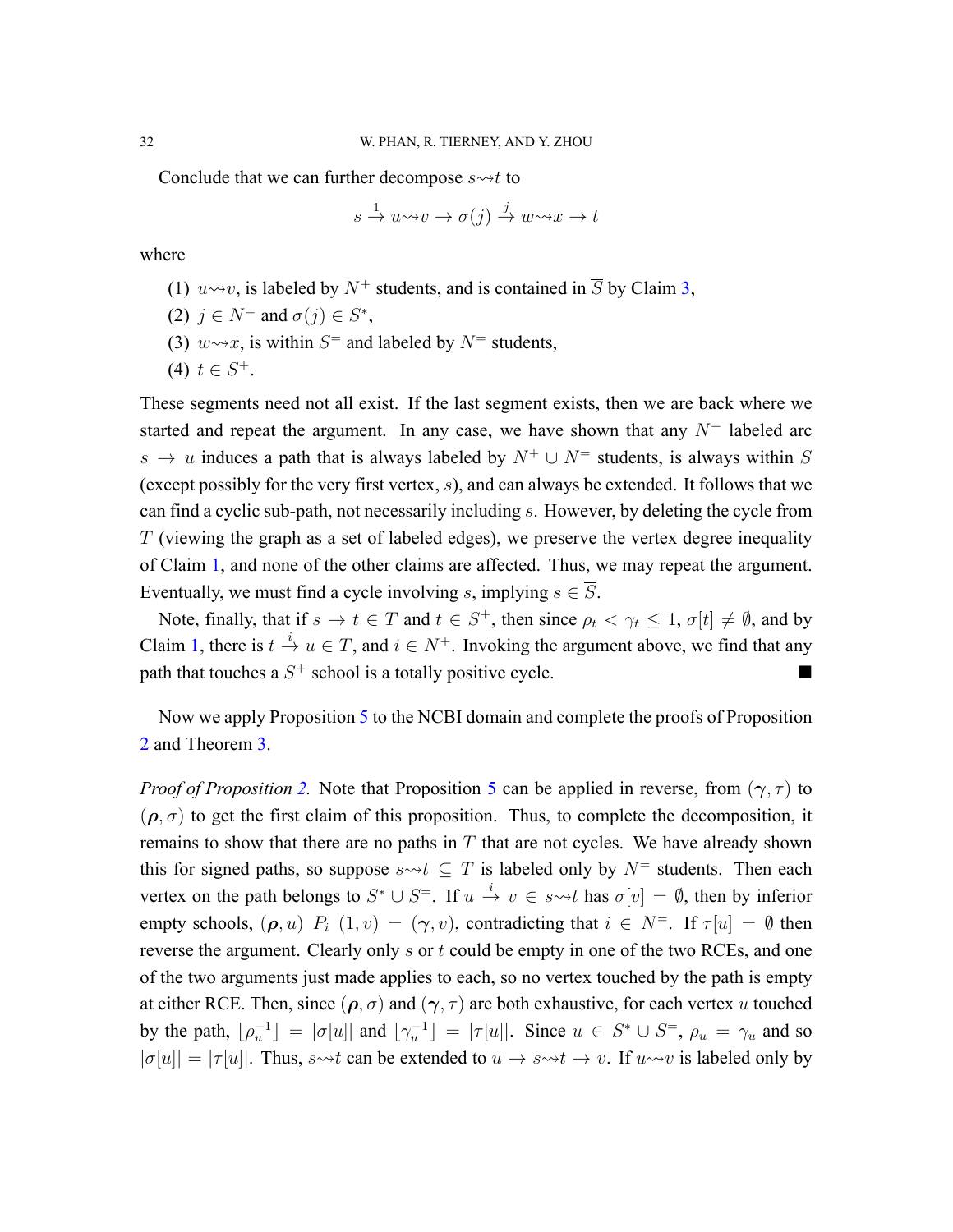$N<sup>=</sup>$  students, then we may repeat the argument. Since there are finitely many vertices, we can eventually extend to a cycle, either by exhaustion of the argument in this paragraph, or by extending to a signed path.

*Proof of Theorem [3](#page-20-0).* Let *T* be the transfer graph from  $(\rho, \sigma)$  to  $(\gamma, \tau)$ . Let  $\mu$  be the matching that results from executing all the positive paths in *T* on  $\sigma$ . That is, if *i* labels an arc on a positive path, then  $\mu(i) = \tau(i)$ , and otherwise  $\mu(i) = \sigma(i)$ . Let  $\zeta = \rho \vee \gamma$ . We show that  $(\zeta, \mu)$  is an RCE. Since positive paths are totally positive cycles, the number of students at each school is unchanged from  $\sigma$  to  $\mu$ , so  $(\zeta, \mu)$  satisfies *exhaustiveness*. To check that  $(\zeta, \mu)$  is an allocation, it is sufficient to check the schools whose distribution has increased. That is, pick  $s \in S^+$ , where  $S^+$  is defined as above. Since  $|\tau^{-1}[s]| = |\sigma^{-1}[s]|$ , and  $\zeta_s = \gamma_s$ , distribution feasibility at school *s* then follows from the distribution feasibility of (*γ, τ* ).

Let *N'* be the set of students on a totally positive cycle. By Proposition [5](#page-28-2), totally positive cycles are confined to  $\overline{S}$ , so each  $i \in N'$  gets  $(\zeta, \mu(i)) = (\gamma, \tau(i))$ . The total-positivity of these paths also yields

<span id="page-32-0"></span>(1) 
$$
\forall i \in N', (\zeta, \mu(i)) = (\gamma, \tau(i)) R_i (\rho, \sigma(i)).
$$

Each *i* not on a totally positive cycle gets  $\mu(i) = \sigma(i)$ . Let  $\sigma(i) = s$ . There are two cases,  $s \in S^+$  or not. If  $s \in S^+$ , then Proposition [5](#page-28-2) implies that *i* cannot label any arc in *T*, as any such arc is then part of a totally positive cycle. Thus,  $\tau(i) = \sigma(i)$  and we have  $({\zeta}, \mu(i)) = ({\gamma}, {\tau}(i))$ . Then by preference monotonicity we have

<span id="page-32-1"></span>(2) 
$$
\forall i \in \sigma[S^+] \setminus N', (\zeta, \mu(i)) = (\gamma, \tau(i)) P_i (\rho, \sigma(i))
$$

If  $s \notin S^+$ , then  $\zeta_s = \rho_s$  and so  $(\zeta, \mu(i)) = (\rho, \sigma(i))$ . If  $i \in N^+$ , then since  $\gamma_s \le \rho_s$ , it must be that  $\tau(i) \neq \sigma(i) = s$ . Then *i* would be on a totally positive cycle. Therefore,  $i \notin N^+$ and again we conclude

<span id="page-32-2"></span>(3) 
$$
\forall i \in \sigma[S \setminus S^+] \setminus N', (\zeta, \mu(i)) = (\boldsymbol{\rho}, \sigma(i)) R_i (\boldsymbol{\gamma}, \tau(i)).
$$

In all cases, we have found that, at  $(\zeta, \mu)$ , students are consuming either their bundle under  $(\rho, \sigma)$  or their bundle under  $(\gamma, \tau)$ . Moreover, since

<span id="page-32-3"></span>
$$
(\sigma[S^+] \setminus N') \cup (\sigma[S \setminus S^+] \setminus N') = (\sigma[S^+] \cup \sigma[S \setminus S^+]) \setminus N' = N \setminus N',
$$

lines [1,](#page-32-0) [2,](#page-32-1) and [3](#page-32-2) yield

(4) 
$$
\forall i \in N, (\zeta, \mu(i)) \ R_i \ \max_{R_i} \{(\boldsymbol{\rho}, \sigma(i)), (\boldsymbol{\gamma}, \tau(i))\}
$$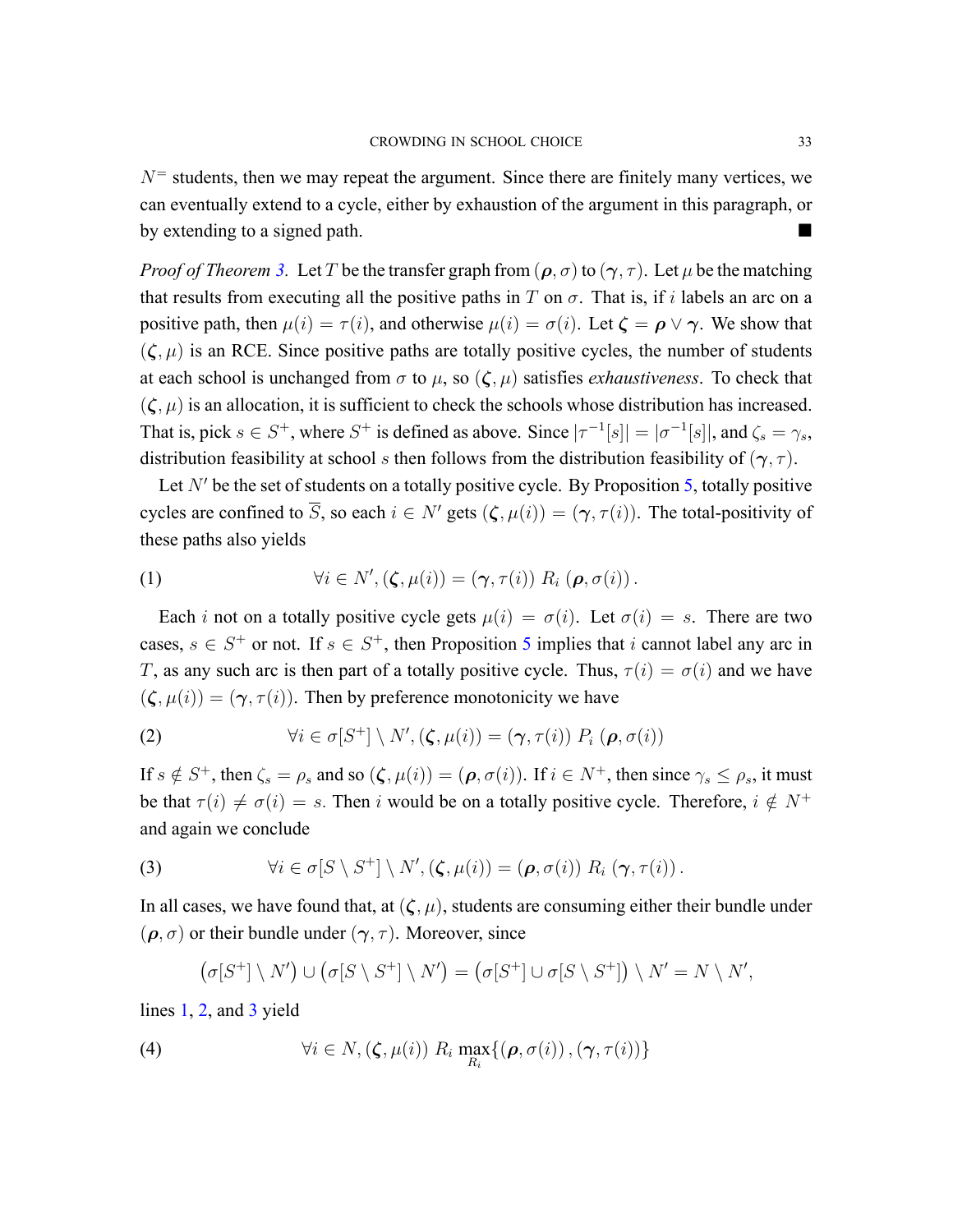Suppose  $(\zeta, s)$   $P_i$   $(\zeta, \mu(i))$ , which by line [4](#page-32-3) implies

$$
(\boldsymbol{\zeta},s)\;P_i\;\max_{R_i}\{(\boldsymbol{\rho},\sigma(i))\,,(\boldsymbol{\gamma},\tau(i))\}.
$$

Assume there is  $j \in \mu[s]$ , so  $(\zeta, \mu(j)) = (\zeta, s)$ . Then since  $(\zeta, \mu(j)) \in$  $\{(\rho, \sigma(j)), (\gamma, \tau(j))\}$ , plugging the appropriate case into the previous line yields $j \succ s i$ .

Assume, therefore, that *s* is empty under  $\mu$ . Then it is empty under  $\sigma$ , and so  $\zeta_s = \rho_s = 1$ . Thus, again invoking line [4](#page-32-3),

$$
(1,s)=(\boldsymbol{\rho},s)\;P_i\left(\boldsymbol{\zeta},\mu(i)\right)\,R_i\left(\boldsymbol{\rho},\sigma(i)\right),
$$

contradicting that  $(\rho, \sigma)$  is an RCE. Therefore,  $(\zeta, \mu)$  satisfies *fairness*.

Finally, by Theorem [2,](#page-19-0) the set of empty schools remains the same in  $(\rho, \sigma)$  and  $(\gamma, \tau)$ , and so also in  $(\zeta, \mu)$ . Thus, by line [4](#page-32-3),  $(\zeta, \mu)$  satisfies *inferior empty schools*.

<span id="page-33-1"></span>A.3. **Domination lemmas.** Given an allocation  $(\rho, \sigma)$ , let  $s \stackrel{i}{\to} t \in \Gamma$  if  $\sigma(i) = s \neq t$ , and  $(\rho, t)$   $R_i$   $(\rho, s)$ . We say that  $\Gamma$  is the *weak envy* graph of  $(\rho, \sigma)$ .

Recall that a *source set* in a directed graph is a set of vertices that no edge enters. Formally, it is a set  $S' \subseteq S$  such that if  $s \to t \in \Gamma$  and  $s \notin S'$ , then  $t \notin S'$ .

Say a school  $s \in S$  is *totally exhausted* at  $(\rho, \sigma)$  if  $|\sigma^{-1}[s]| \rho_s = 1$ .

<span id="page-33-0"></span>**Lemma 1.** Let  $(\rho, \sigma)$  be a fair allocation with weak-envy graph  $\Gamma$ . Suppose  $S' \subseteq S \setminus S^*$ , *not empty, is a source set in* Γ *and that no school in S ′ is totally exhausted. Then there is an RCE*  $({\gamma}, {\tau})$ *, Pareto-dominating*  $({\rho}, {\sigma})$  *and with*  ${\gamma} \geq {\rho}$ *.* 

*Proof.* Let  $N' = \sigma^{-1}[S']$ . For each  $s \in S'$ , let  $n_s = |\sigma^{-1}[s]|$ . We shall construct an assignment market isomorphic to the problem we currently face when restricted to *N′* and *S ′* . To aid comparison of our current model with the assignment market we employ, we use the terms *stability* and *blocking*. For our model, clearly *s* and *i* block  $(\rho, \sigma)$  if  $\sigma(i) \neq s$  and either  $\sigma[s] = \emptyset$  or *i* has (justified) envy at *s*. An allocation is stable if there are no blocks. Let G be a set of  $\sum_{s \in S'} n_s$  elements. Let  $f : G \to S'$  have  $|f[s]| = n_s$ . We view G as the set of copies of the elements of *S ′* .

Each  $\mathfrak{s} \in \mathfrak{S}$  consumes a point  $(l, i) \in \mathbb{R} \times N'$  and has simple preferences represented by utility function  $W_s(l, i) = l$ ; copies of schools care only about resources. Each copy has an outside option denoted  $\underline{w}_s$ , so that  $s$  will withdraw from the matching (now an option) before accepting a bundle giving utility less than  $\underline{w}_s$ . With abuse of notation, we retain the same notation for the students. Each  $i \in N'$  consumes a point  $(r, \mathfrak{s}) \in \mathbb{R} \times \mathfrak{S}$  and has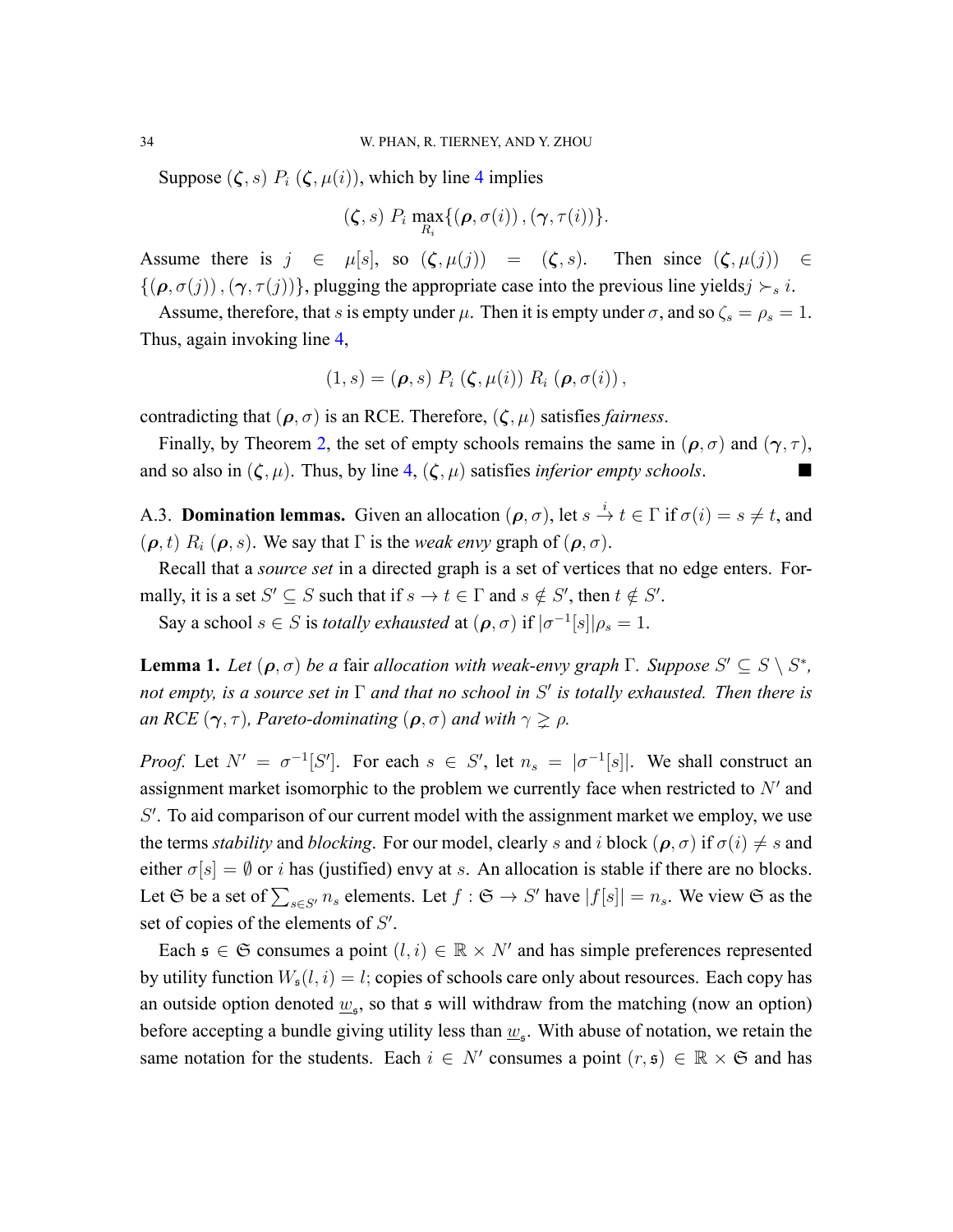preferences so that

$$
(r, \mathfrak{s}) R_i (r', \mathfrak{s}') \iff (r, f(\mathfrak{s})) R_i (r', f(\mathfrak{s}')).
$$

Let *U<sup>i</sup>* be a continuous utility function representation of *R<sup>i</sup>* . Assume that the outside option utility for students is *−∞*. When an student and a school match, one unit of divisible resource is produced, independent of their identities. We now have a one-to-one assignment market, matching the sets  $N'$  and  $\mathfrak S$  together, and each matched pair having a unit of divisible resource to divide. [Demange and Gale](#page-45-10) [[1985\]](#page-45-10) show that, in this model, there is a unique student-optimal stable utility profile  $(u, w)$ , with at least one and possibly several matchings that yield these utilities. Moreover, there is at least one  $\mathfrak{s} \in \mathfrak{S}$  with  $w_{\mathfrak{s}} = \underline{w}_{\mathfrak{s}}$ .

Let  $\hat{\sigma}: N' \to \mathfrak{S}$  be a bijection such that each  $\hat{\sigma}(i) \in f[\sigma(i)]$ . The RCE  $(\rho, \sigma)$  induces the following allocation on the constructed assignment market: Each  $i \in N'$  gets ( $\rho_{f(s)}, \mathfrak{s}$ ) and  $\mathfrak{s} \in \mathfrak{S}$  gets  $(1 - \rho_{f(\mathfrak{s})}, \hat{\sigma}^{-1}(\mathfrak{s}))$ .<sup>23</sup>

We show in this paragraph that, so long as  $\underline{w}_s \leq 1 - \rho_{f(s)}$ , the allocation  $(\rho, \hat{\sigma})$  in the constructed assignment market is stable. Clearly, no individual rationality constraints are violated. Since  $(\rho_{f(s)}, f(s))$   $R_i$   $(\rho_{f(s')}, f(s'))$  when  $f(s) = \sigma(i)$ , *i* and s' could only form a blocking pair by giving *i* at least  $\rho_{f(s')}$ , leaving only  $1 - \rho_{f(s')}$  for  $s'$ .

Fix  $\varepsilon > 0$  and set each  $\underline{w}_{s} = 1 - \rho_{f(s)} - \varepsilon$ . Let  $(\mathbf{u}, \mathbf{w})$  be the student-optimal utility profile for this problem, and let  $\hat{\mu}$  be a matching that supports it. Since  $(\rho, \hat{\sigma})$  is stable, [Demange and Gale](#page-45-10) [[1985](#page-45-10)] also show that, for each  $\mathfrak{s} \in \mathfrak{S}$ ,  $w_{\mathfrak{s}} \leq 1 - \rho_{f(\mathfrak{s})}$ .

Suppose there are  $\mathfrak{s}, \mathfrak{s}' \in f[s]$  with  $w_{\mathfrak{s}} < w_{\mathfrak{s}'}$ . Let  $j = \hat{\mu}^{-1}(\mathfrak{s}')$ . By feasibility, *j* is getting no more than  $r_j = 1 - w_{\mathfrak{s}'}$  units of resource at  $\mathfrak{s}'$ . By monotonicity of *j*'s preferences, and since she cannot distinguish  $\mathfrak{s}$  and  $\mathfrak{s}'$ ,  $U_j(r_j, \mathfrak{s}) \ge u_j$ . However,

$$
W_{\mathfrak{s}}(1-r_j,j)=1-r_j=w_{\mathfrak{s}'}>w_{\mathfrak{s}},
$$

and so *j* and s form a blocking pair. Conclude then that copies of the same school all get the same level of utility.

For each  $s \in S'$ , let  $\gamma_s = 1 - w_{f[s]}$ , where this latter is an abuse of notation but is well-defined by our previous observation. For each  $s \notin S'$ , let  $\gamma_s = \rho_s$ . For  $s \in S'$  we have

$$
\gamma_s = 1 - w_{f[s]} \ge 1 - (1 - \rho_s) = \rho_s,
$$

<sup>&</sup>lt;sup>23</sup>We use  $f^{-1}(x)$  to denote the *unique* inverse of a bijection and  $f[x]$  to denote the set-valued pre-image.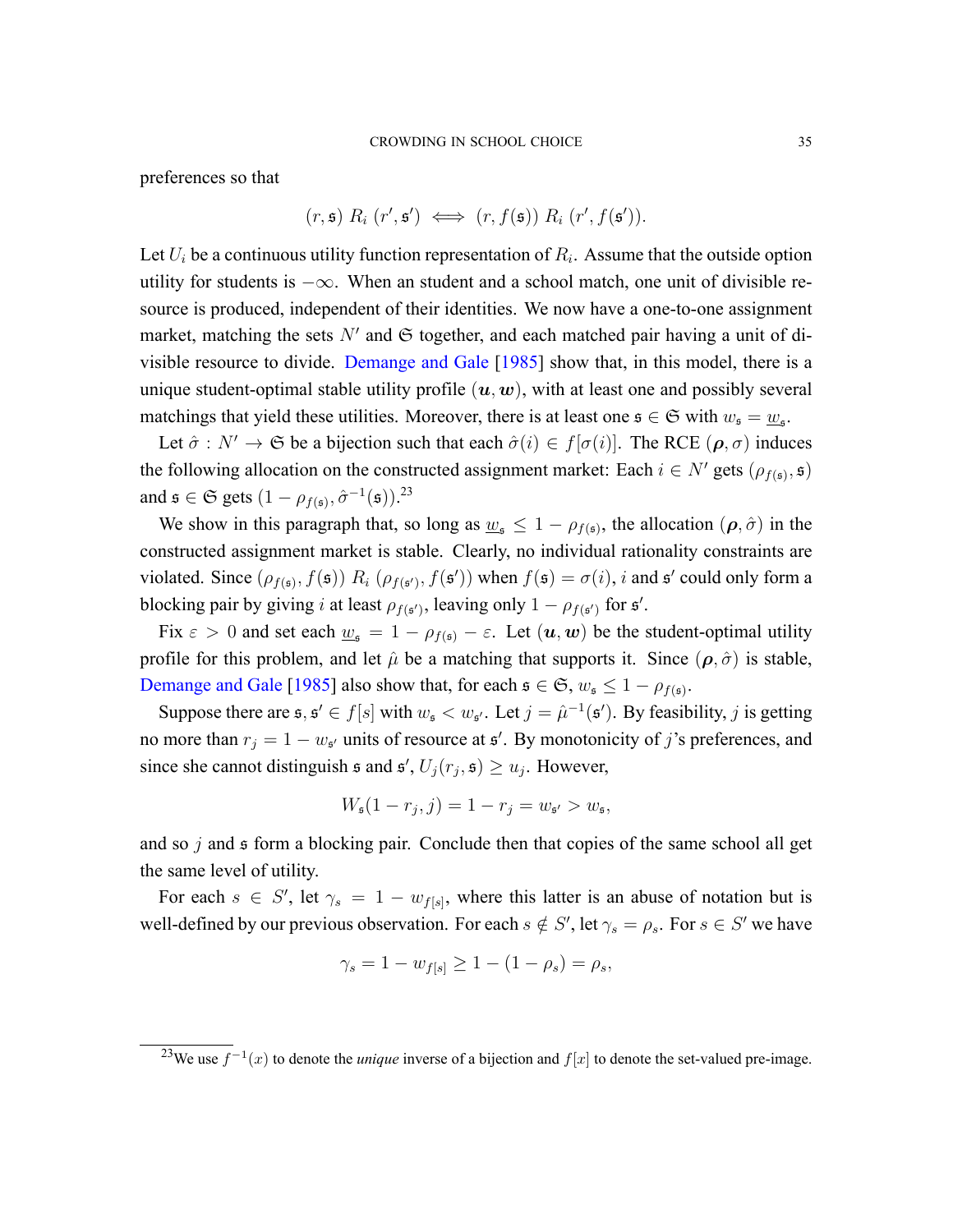and since  $w_s = \underline{w}_s$  for some copy of some school, the above inequality is strict for at least one  $s \in S'$ . Next, define  $\mu$  so that, for each  $s \in S'$ ,  $\mu[s] = \{i \in N : \hat{\mu}(i) \in f[s]\}$ , and for  $s \notin S', \mu[s] = \sigma[s].$ 

Recall that for each  $s \in S'$ ,  $\rho_s > b_s$ , so there is a block of  $(\gamma, \mu)$  involving  $s \in S'$  if and only if there is  $i \in N$  with  $(\gamma, s)$   $P_i$   $(\gamma, \mu(i))$ . Since *S'* is a source set in  $\Gamma$ , for  $\varepsilon$ small enough, it remains a source set in the weak-envy graph for  $(\gamma, \mu)$ . Thus, there is no block with students outside *N'*. Since  $(\boldsymbol{u}, \boldsymbol{w})$  is stable, for each  $i \in N'$  and each  $s \in S'$ ,  $(\gamma, \mu(i))$   $R_i$   $(\gamma, s)$ . Thus the only remaining possible block is between  $i \in N'$  and  $s \notin S'$ . Suppose such a block exists. Then

$$
(\boldsymbol{\rho},s)=(\boldsymbol{\gamma},s)\;P_i\left(\boldsymbol{\gamma},\mu(i)\right)R_i\left(\boldsymbol{\rho},\sigma(i)\right),
$$

where the last relation is because the stable match in the one-to-one problem Pareto dominates  $(\rho, \sigma)$  for the *N'* students. Thus, *i* would also like to block with *s* at  $(\rho, \sigma)$ . However, since  $\gamma_s = \rho_s$  and  $\mu[s] = \sigma[s]$ , if school *s* is party to the block at  $(\gamma, \mu)$  then it is at  $(\rho, \sigma)$ as well, contradicting that the latter is a *fair* allocation.

It remains to check that  $(\gamma, \mu)$  is feasible, which requires only checking feasibility for the *S'* schools. Since each  $s \in S'$  has  $n_s \rho_s < 1$ , for  $\varepsilon$  small enough,

$$
n_s \gamma_s = n_s (1 - w_{f[s]}) \le n_s (1 - \underline{w}_{f[s]}) = n_s (\rho_s + \varepsilon) < 1,
$$

as desired.  $\blacksquare$ 

Let  $\Gamma$  be the weak-envy graph of allocation  $(\rho, \sigma)$ , and let  $t \rightsquigarrow s \subseteq \Gamma$ . Construct  $\tau$  so that for each  $i \in N$  with  $u \stackrel{i}{\rightarrow} v \in t \rightarrow s$ ,  $\tau(i) = v$ , and otherwise  $\tau(i) = \sigma(i)$ . We allow for  $s = t$ , so that the path may be a cycle. If  $(\rho, \tau)$  is an allocation, then we say that  $t \rightsquigarrow s$  is *feasible*. We say that  $\tau$  is the matching that results from *executing* the path on matching  $\sigma$ .

Given allocation ( $\rho$ ,  $\sigma$ ) with weak envy graph Γ, the set of *vertices upstream of s* is

$$
U_s = \{ t \in S : \exists t \leadsto s \subseteq \Gamma \}.
$$

<span id="page-35-0"></span>**Lemma 2.** *Given profile*  $R$  *from the NCBI domain, let*  $(\rho, \sigma)$  *be a fair allocation that is not an RCE. Then there is another fair allocation for R that Pareto dominates*  $(\rho, \sigma)$ *.* 

*Proof.* Observe that if the set of upstream vertices  $U_s$  is empty for some  $s \in S$ , and if  $\rho_s$  is less than 1, then we can set  $\gamma_s = \rho_s + \epsilon$  and all else equal, and  $(\gamma, \sigma)$  is a *fair* allocation if  $\epsilon$  is small enough. If  $\sigma[s]$  is non-empty, we are done.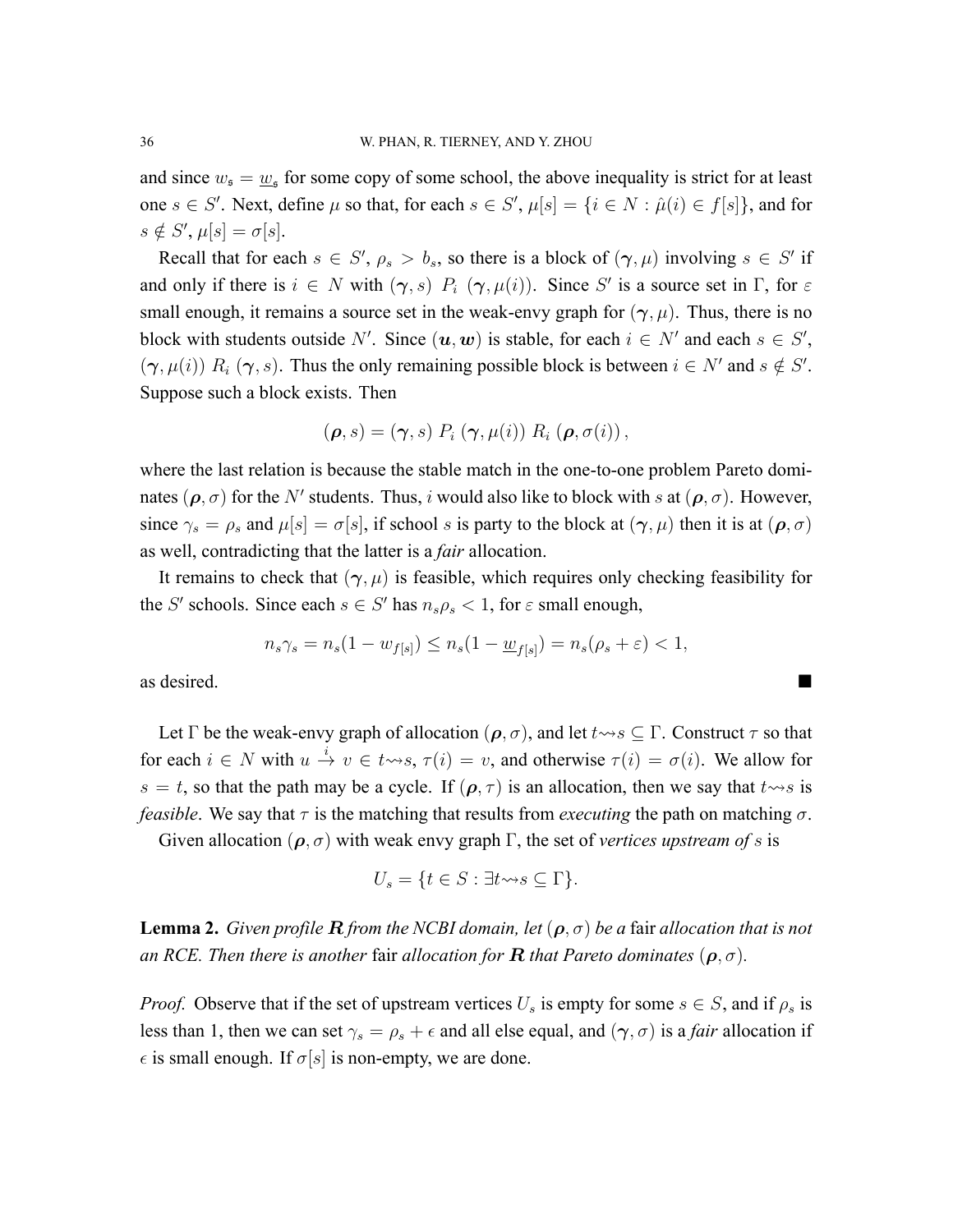As usual, let  $S^* = \{s \in S : \rho_s = b_s\}$ . Execute the following procedure as many times as possible, starting with  $\sigma_0 = \sigma$ : choose  $s \in S \setminus S^*$  with  $|\sigma_m^{-1}[s]| \leq \lfloor \rho_s^{-1} \rfloor - 1$ . Letting  $\Gamma_m$  be the weak-envy graph of  $(\rho, \sigma_m)$ , find a (minimal) path  $t \rightarrow s \subseteq \Gamma_m$  with  $t \in S^*$ . That is, by taking sub-paths,  $t \rightarrow s$  touches  $S^*$  only at  $t$ . Execute the path to arrive at a new allocation ( $\rho$ ,  $\sigma_{m+1}$ ). Observe that ( $\rho$ ,  $\sigma_{m+1}$ ) is a *fair* allocation, as no student has entered a *S ∗* school, so no violations of *fairness* can be introduced. Of course, we now have a failure of exhaustiveness at *t*, if not before. Nonetheless, by the definition of the weakenvy graph,  $(\rho, \sigma_{m+1})$  Pareto weakly dominates  $(\rho, \sigma_m)$ <sup>24</sup> We have therefore proven the following claim:

**Claim.** Let  $\Gamma$  be the weak-envy graph of a fair allocation  $(\rho, \sigma)$ . Assume  $t \rightsquigarrow s \subseteq \Gamma$  touches *the set of constrained vertices, S<sup>\*</sup>, only at t. Then the allocation* ( $ρ, τ$ ) *that results from executing t*⇝*s on* (*ρ, σ*) *is a* fair *allocation that Pareto weakly dominates the original.*

If any  $(\rho, \sigma_{m+1})$  Pareto dominates  $(\rho, \sigma_m)$ , we are done. Thus, we may assume  $(\rho, \sigma_{m+1})$ is welfare equivalent to  $(\rho, \sigma)$ . This process can be repeated at most finitely many times. Let  $(\rho, \mu)$  be the result and  $\Gamma_{\mu}$  the associated weak-envy graph. **Case 1:** There is  $s \in S \setminus S^*$  with  $|\mu^{-1}[s]| \leq \lfloor \rho_s^{-1} \rfloor - 1$ .

Our procedure above moves students *out* of  $S^*$  vertices along chains of weak-envy (actually, chains of indifference). Thus, since the procedure was executed to exhaustion, there are no  $S^*$  vertices in the set  $U_s$  of upstream vertices of *s* in graph  $\Gamma_\mu$ .

By definition,  $U_s$  is a source in  $\Gamma_\mu$ . If no school in  $U_s$  is totally exhausted under  $(\rho, \mu)$ then we may invoke Lemma [1](#page-33-0) to arrive at our desired conclusion. Suppose, then, that there is  $t \in U_s$  that is totally exhausted. Since  $\{s\} \cup U_s \subseteq S \setminus S^*$ , and since  $(\rho, \mu)$  is an RCE, all the arcs between these vertices in  $\Gamma_{\mu}$  represent indifferences. Suppose there is  $t' \in U_s$ ,  $t' \neq t$ , that is also totally exhausted. Then there are two chains of indifference,  $t \rightsquigarrow s$ and  $t' \rightsquigarrow$ 's, in  $\Gamma_{\mu}$ . The concatenation of these,  $t \rightsquigarrow s \rightsquigarrow' t'$ , represents a chain of indifference connecting *t* and *t ′* . This violates NCBI as both of these vertices are totally exhausted and so  $\rho_t^{-1}, \rho_t^{-1} \in \mathbb{N}$ . Therefore, *t* is the *only* member of  $U_s$  that is totally exhausted.

Execute  $t \rightsquigarrow s$  on  $(\rho, \mu)$  to arrive at a *fair* allocation  $(\rho, \tau)$  with associated weak-envy graph  $\Gamma_{\tau}$ . As above, if we have found a Pareto improvement, we are done, so we may assume it is welfare equivalent to  $(\rho, \mu)$ . Our next task is to show that  $\{s\} \cup U_s$  is a source in  $\Gamma_{\tau}$ , recalling that  $U_s$  is the set of upstream vertices in  $\Gamma_{\mu}$ .

<sup>&</sup>lt;sup>24</sup>Allocation  $(\rho, \sigma)$  Pareto weakly dominates  $(\rho', \sigma')$  if for each  $i \in N$ ,  $(\rho, \sigma(i))$   $R_i$   $(\rho', \sigma'(i))$ .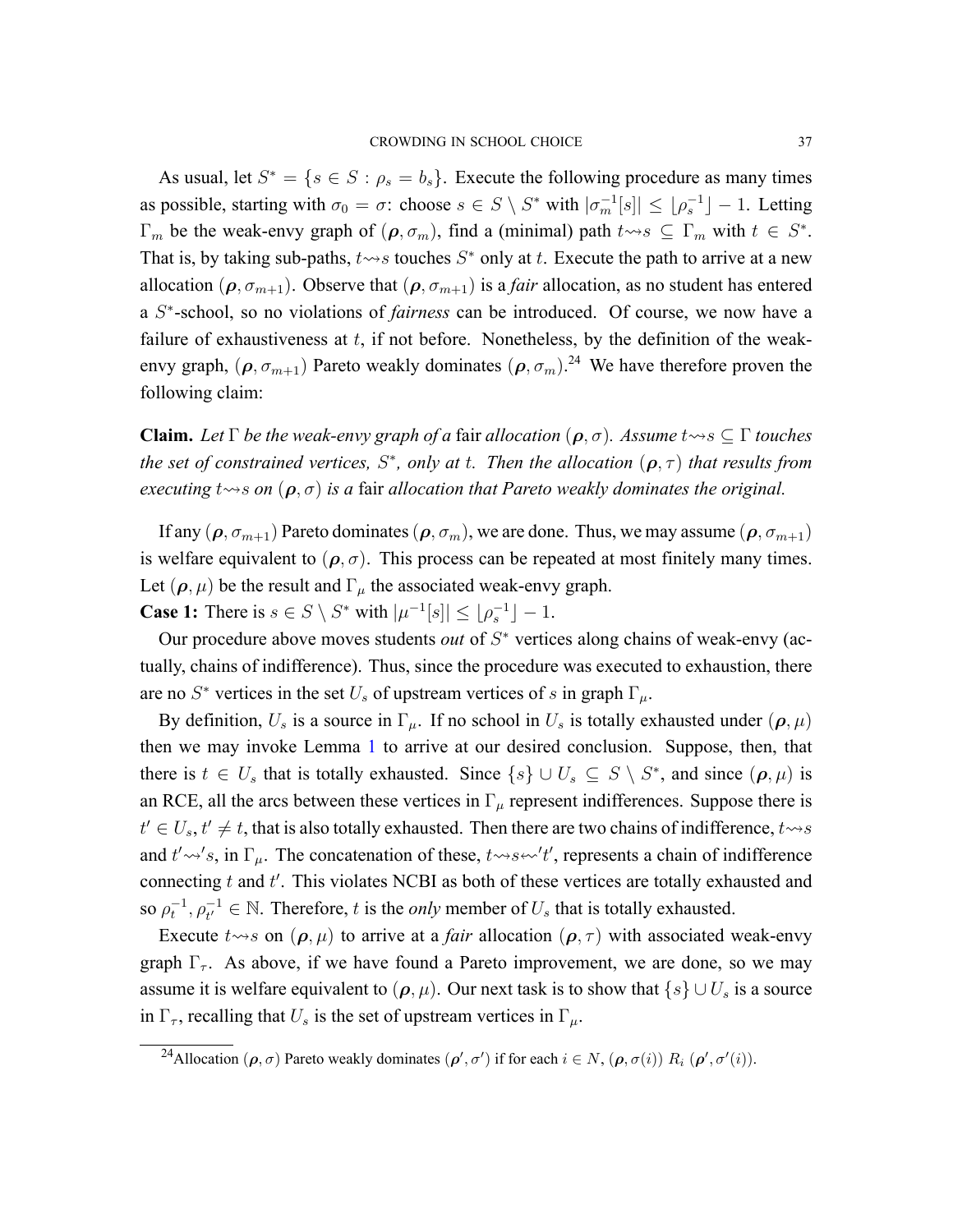Let  $u \stackrel{i}{\to} v \in \Gamma_\tau$  have  $u \notin U_s$ . If  $\tau(i) = \mu(i)$  then clearly  $u \stackrel{i}{\to} v \in \Gamma_\mu$ , and since  $U_s$  is a source set in  $\Gamma_u$ ,  $v \notin U_s$ . If  $\tau(i) \neq \mu(i)$ , then *i* labels some arc on the path  $t \rightsquigarrow s \subseteq \Gamma_u$ we just executed. Stated formally, there is  $u' \stackrel{i}{\rightarrow} u \in t \rightarrow s$ ,  $\mu(i) = u'$ , and  $\tau(i) = u$ . By construction, the only school not in  $U_s$  that is touched by this path is *s*, so in fact  $u' \stackrel{i}{\rightarrow} u$  is the last arc of the path, and so  $u = s$ . Thus, we have shown that if  $u \stackrel{i}{\rightarrow} v \in \Gamma_\tau$  has  $u \notin U_s$ but  $v \in U_s$ , then  $u = s$ ; the only arcs in  $\Gamma_\tau$  (if there are any at all) that enter  $U_s$  are those coming from *s*.

Suppose there is a path  $w \rightarrow s \subseteq \Gamma_{\tau}$  that is not a path in  $\Gamma_{\mu}$ . By taking sub-paths, assume we have the shortest such path, so that

$$
w \rightarrow s = w \stackrel{k}{\rightarrow} w' \rightarrow s,
$$

with  $w' \rightsquigarrow s \subseteq \Gamma_\mu$ . This latter inclusion, however, implies that  $w' \in U_s$ , along with all the other vertices touched by  $w' \rightarrow s$ , and so by the previous paragraph,  $w = s$ . Conclude that the only paths to *s* in  $\Gamma_{\tau}$  that are not in  $\Gamma_{\mu}$  are of the form  $s \to t \rightsquigarrow s$ , where  $t \rightsquigarrow s \subseteq \Gamma_{\mu}$ . It follows that  $\{s\} \cup U_s$  is a source set in  $\Gamma_{\tau}$ .

Recall that our original path  $t \rightsquigarrow s \subseteq \Gamma_\mu$  represented only indifferences. Since *t* is totally exhausted at  $(\rho, \mu)$ ,  $\rho_t^{-1} \in \mathbb{N}$ . By NCBI, it follows that  $\rho_s^{-1}$  is *not* an integer, implying that  $\rho_s^{-1} > \lfloor \rho_s^{-1} \rfloor$ . This further implies that *s* remains not totally exhausted if another student is added to it, and so is not totally exhausted at  $(\rho, \tau)$ . The schools in the middle of the path have not changed the number of students they admit from  $\mu$  to  $\tau$ , so they remain not totally exhausted. Clearly,

$$
|\tau^{-1}[t]| = |\mu^{-1}[t]| - 1 = \lfloor \rho_t^{-1} \rfloor - 1,
$$

so *t* is not totally exhausted at  $(\rho, \tau)$ . Since *t* was the *only* totally exhausted site in  $U_s$  under  $(\rho, \mu)$ , we now have that  $\{s\} \cup U_s$  is a source set in  $\Gamma_\tau$  with no exhausted schools, and we therefore invoke Lemma [1](#page-33-0).

**Case 2:** Each  $s \in S$  with  $|\mu^{-1}[s]| \leq |\rho_s^{-1}| - 1$  has  $s \in S^*$ , so  $\rho_s^{-1} = b_s^{-1} \in \mathbb{N}$ .

Assume  $N' = \{j \in N : (\boldsymbol{\rho}, s) \: P_j \: (\boldsymbol{\rho}, \mu(j))\}$  is non-empty, and let  $j = \min_{\succ s} N'$ . Define matching  $\tau$  so that  $\tau(j) = s$  and otherwise  $\tau(i) = \mu(i)$ . Then  $(\rho, \tau)$  is clearly a *fair* allocation that Pareto dominates  $(\rho, \mu)$ , and therefore  $(\rho, \sigma)$ . We proceed, therefore, under the assumption that each arc  $t \stackrel{i}{\rightarrow} s \in \Gamma_{\mu}$  represents indifference.

If there is  $t \in U_s$  with  $\rho_t^{-1} \in \mathbb{N}$ , then by taking sub-paths, assume  $t \rightsquigarrow s$  is a minimal path starting from such a *t*. That is, for every  $s' \in S$  touched by the path except *t* and  $s, \rho_{s'} > b_{s'}$ . Decompose  $t \rightsquigarrow s$  as  $t \rightarrow u \rightsquigarrow v \rightarrow s$ . Then  $u \rightsquigarrow v$  touches no  $S^*$  vertices and so, since  $(\rho, \mu)$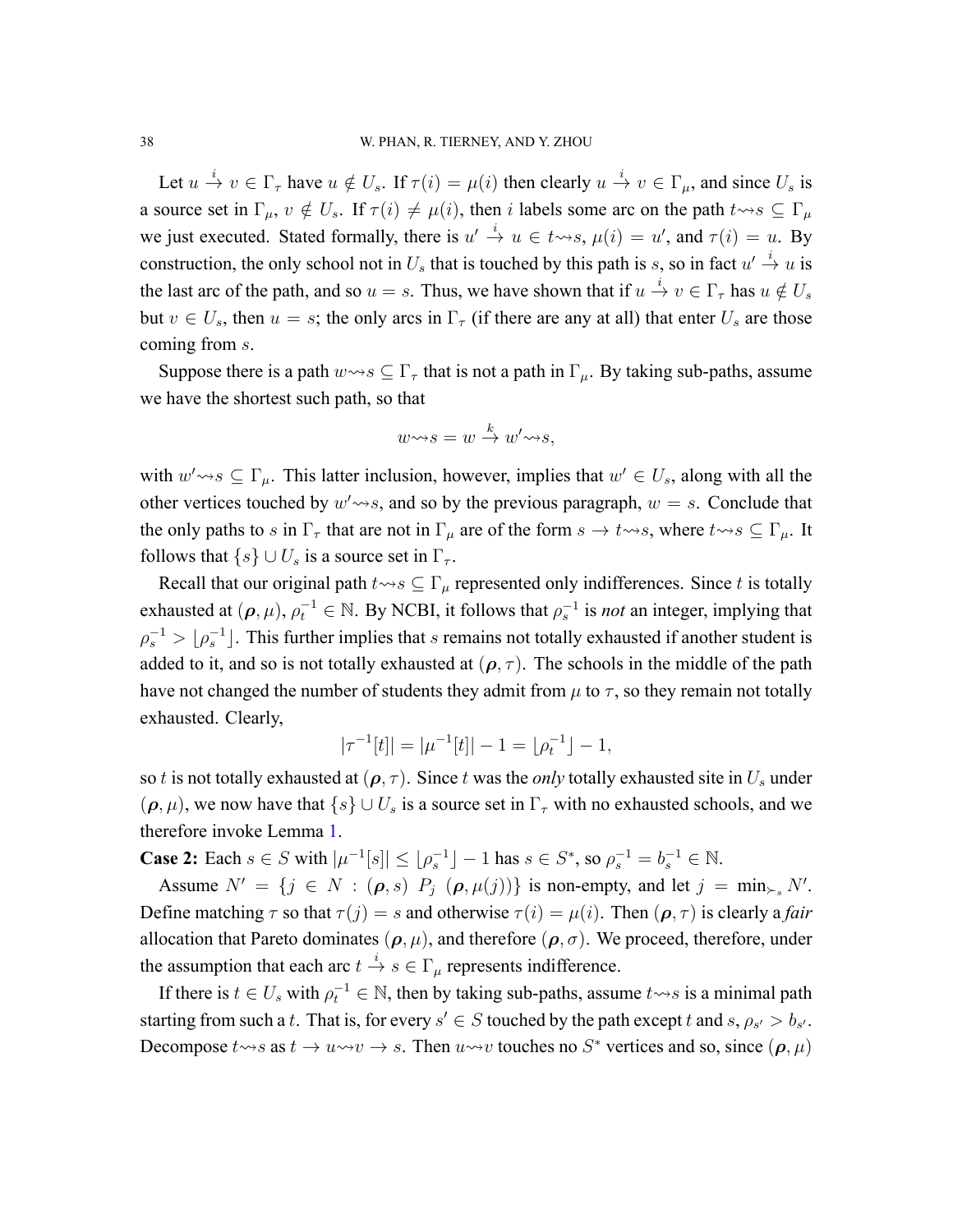is a *fair* allocation, the edge  $t \to u$  and all edges in  $u \rightarrow v$  represent indifference. We showed in the previous paragraph that  $v \to s$  represents indifference. Thus, since  $\rho_t^{-1} \in \mathbb{N}$ , this path is a contradiction to NCBI. Conclude that *U<sup>s</sup>* contains neither a totally exhausted vertex, nor a  $S^*$  vertex, and so we invoke Lemma [1.](#page-33-0)

## <span id="page-38-0"></span>A.4. **Topological argument to complete the proof.**

<span id="page-38-1"></span>**Theorem 6.** *Given*  $\mathbf{R} \in \mathbb{R}^N$  *satisfying NCBI, let*  $\&$  *be the set of RCE for*  $\mathbf{R}$ *. Then* 

- (1) E *is not empty,*
- (2) E *induces a closed upperlattice in welfare space, and*
- (3) *the set of distributions supporting the elements of* E *has a ≤greatest element,*  $\rho^*(\bm{R})$ , which itself supports the welfare-greatest elements of  $\&$ .

*Proof.* For each  $i \in N$ , let  $u_i$  be a continuous utility function representation for  $R_i$ . Fixing a matching  $\sigma$ , the function  $\rho \in [0,1]^S \stackrel{U}{\mapsto} (u_i(\rho,\sigma))_{i \in N}$  is continuous. Closed subsets of  $[0, 1]$ <sup>S</sup> are compact and so map to compact sets under this function. The set  $\mathcal{D}^{\sigma} \subseteq [0, 1]$ <sup>S</sup> of distributions  $\rho$  such that  $(\rho, \sigma)$  is a *fair* allocation is closed: To see this, recall simply that a violation of *fairness* requires strict preference, and no new strict preference can be introduced in the limit of a sequence of distributions of *fair* allocations. Let  $\mathcal{D} = \cup_{\sigma} \mathcal{D}^{\sigma}$ . Since there are only finitely many possible matchings,  $\mathcal D$  is compact.

Let  $\mathcal{U} = U(\mathcal{D})$ , which is compact. Let  $u \in \mathcal{U}$  be  $\leq$ -maximal. By Lemma [2,](#page-35-0) there is an RCE that induces  $u$ . Thus, the  $\leq$ -upper envelope of  $U$  corresponds to RCE. By Theorem [3,](#page-20-0) the  $\leq$ -upper envelope of U is a lattice. Therefore, U has a  $\leq$ -greatest element.

*Proof of Theorem [1](#page-16-0).* It follows directly from Part (1) of Theorem [6](#page-38-1). ■

*Proof of Proposition [3](#page-20-1).* By Lemma [2](#page-35-0) and Theorem [6,](#page-38-1) it follows that the correspondence of welfare-greatest RCE, i.e., the maximal RCE, on the NCBI domain is non-empty, essentially single-valued, and satisfies *student-optimal fairness*.

## Appendix B. Proof of Theorem [4](#page-22-0): *Strategy-proofness*

<span id="page-38-2"></span>First, we establish the following lemma, which is an immediate consequence of lemmas in Section [A.3](#page-33-1), but highlights a structural feature that will be important in the proof of *strategy-proofness* below.

<span id="page-38-3"></span>**Lemma 3.** *Assume that*  $\mathbf{R} \in \mathbb{R}^N$  *satisfies NCBI. Suppose*  $(\rho, \sigma)$  *is a fair allocation for*  $\bm{R}$  at which either  $s \in S$  is not totally exhausted, or  $s \in S^*$ . Let  $U_s$  be the set of vertices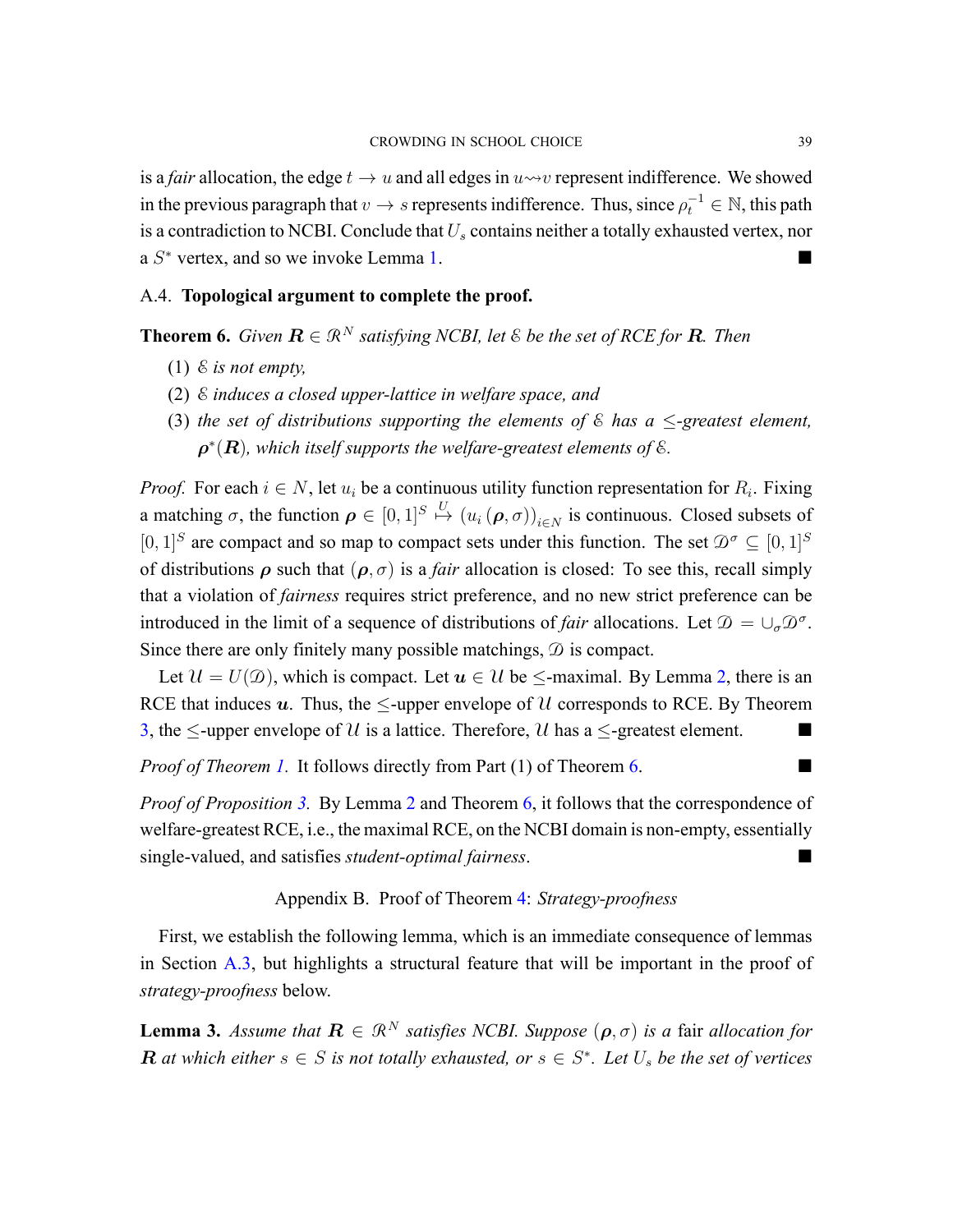*upstream of s under the weak-envy graph of*  $(\rho, \sigma)$ *. If*  $U_s$  *contains no totally exhausted schools, there is another fair allocation that Pareto dominates*  $(\rho, \sigma)$ *.* 

*Proof.* Observe that if  $U_s$  is empty, then we can set  $\gamma_s = \rho_s + \epsilon$  and all else equal, and  $(\gamma, \sigma)$ is an RCE if  $\epsilon$  is small enough. Thus, we may assume that  $U_s$  is non-empty for all  $s \in S$ .

By Case 2 of Lemma [2](#page-35-0), we may assume each *S ∗* school is totally exhausted. Thus if some  $s \in S$  has  $U_s$  containing no totally exhausted schools, then it contains no  $S^*$  schools either. That is,  $U_s \subseteq S \setminus S^*$ , and is non-empty. We now invoke Lemma [1](#page-33-0) to get the desired result.

Recall that preference relation *R′* is a Maskin Monotonic transform of preference relation *R* at bundle  $(x, m)$  if  $(y, t)$   $R'$   $(x, m)$  implies that  $(y, t)$   $R(x, m)$ . Let  $\mathcal{T}(R, (x, m))$  be the set of Maskin monotonic transforms of *R* at (*x, m*). It is obvious that the correspondence of RCE is Maskin monotonic, which is to say that if  $(\rho, \sigma)$  is a RCE for  $\bm{R}$ , and  $\bm{R}'$  has, for each  $i \in N$ ,  $R'_i \in \mathcal{T}(R_i, (\boldsymbol{\rho}, \sigma(i)))$ , then  $(\boldsymbol{\rho}, \sigma)$  is a RCE for  $\mathbf{R}'$ . We first uncover some structural properties of  $\varphi$  with respect to Maskin Monotonic Transforms.

An undirected graph is a *tree* if there is exactly one path in the graph between any pair of vertices. In particular, a tree is simple—there is at most one edge between any pair of vertices. With abuse of terminology, we shall call a directed graph a *tree* if its underlying undirected graph is a tree *and* there is a special vertex *r*, called the *root*, from which all paths emerge. That is, for all non-root vertices  $s$ , there is a path  $r \rightarrow s$  in the graph. Finally, a directed graph is a *forest* if it is comprised of disjoint directed trees, having no edge or vertex in common. Let  $\Gamma$  be the weak-envy graph for allocation  $\varphi(R)$  with preferences  $R$ . By Lemma [3,](#page-38-3) we can find a subgraph Γ *′ ⊆* Γ that is a directed forest and such that each totally exhausted  $s \in S$  with  $\rho_s^*(R) > b_s$  is a root vertex. Call such  $\Gamma'$  a *minimal forest* for *R*. The following observations imply that, for generic profiles, the minimal forest is unique. In any case, these structures lead to the following theorem:

**Theorem 7** (The Locality Theorem). Let  $R' \in \mathcal{D}$  be a preference profile such that, for each  $i \in N$ ,  $(\boldsymbol{\rho^*}(R), s)$   $I_i \varphi_i(R)$  implies  $(\boldsymbol{\rho^*}(R), s)$   $I'_i \varphi_i(R)$ . Then  $\boldsymbol{\rho^*}(R') = \boldsymbol{\rho^*}(R)$ .

*Proof.* Let Γ *′* be a minimal forest for *R*. First consider *R′′ ∈* D such that, for each *i ∈ N*,  $R''_i \in \mathcal{T}(R_i, \varphi_i(\mathbf{R}))$  and such that the weak-envy graph of  $\mathbf{R}''$  at  $\varphi(\mathbf{R})$  is *precisely* Γ'. By Maskin monotonicity,  $\varphi(R)$  is an RCE for  $R''$ , so  $\rho^*(R'') \ge \rho^*(R)$ . By the lattice property,  $\mathbf{R}^{\prime\prime}$  welfare can only increase from  $\varphi(\mathbf{R})$  to  $\varphi(\mathbf{R}^{\prime\prime})$ . By Theorem [2](#page-19-0), the change in school-assignment between these two consists entirely of trading cycles. By Proposition [2](#page-18-1),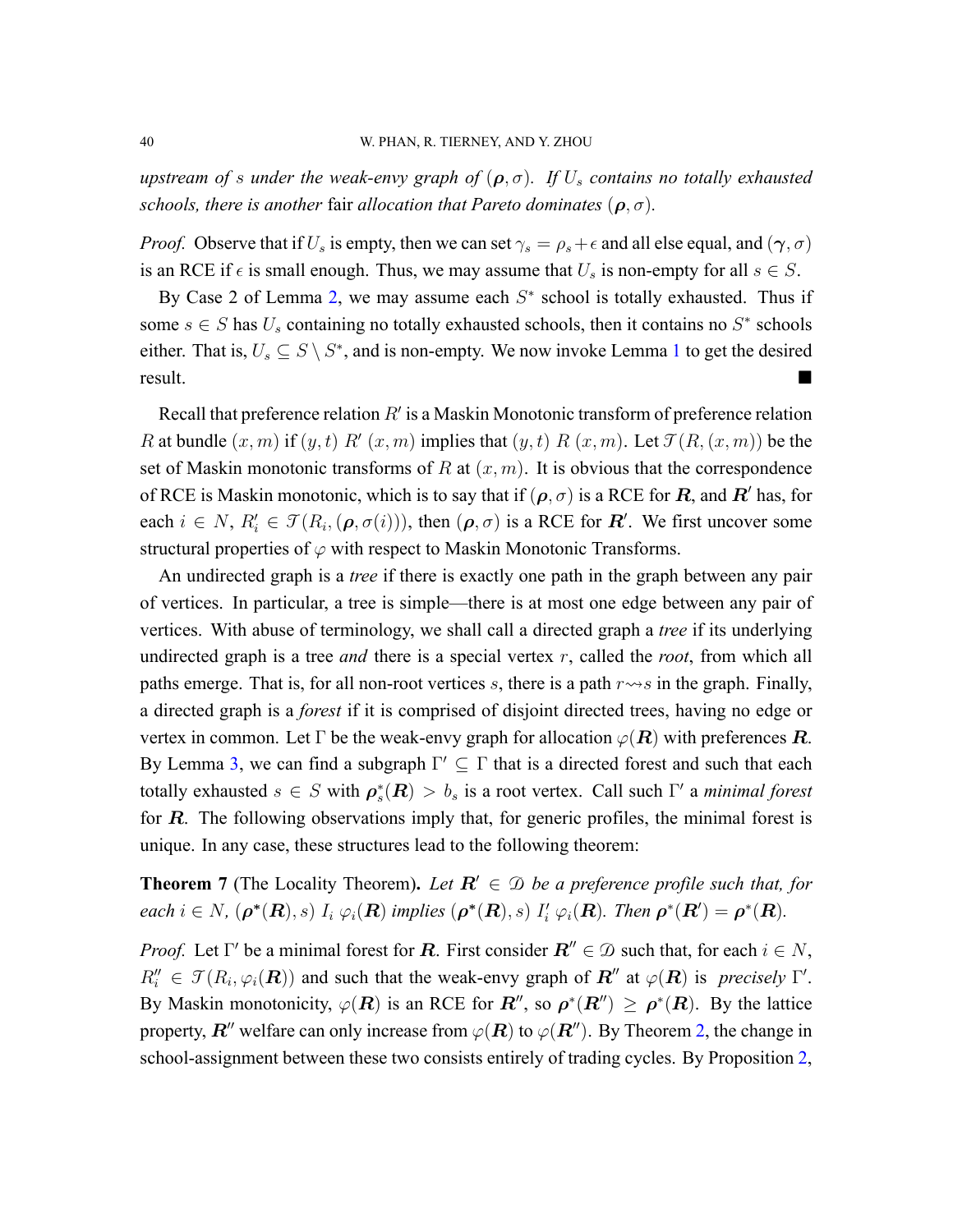all trading cycles between these two allocations must be welfare nonnegative, and therefore must be cycles in Γ *′* . However, Γ *′* has no cycles, and therefore the matching under *φ*(*R′* ), say  $\sigma$ , is the same as that under  $\varphi(\bm{R})$ . Now if  $\bm{\rho}_s^*(\bm{R}') > \bm{\rho}_s^*(\bm{R})$ , then clearly  $s$  is not totally exhausted at  $\varphi(\mathbf{R})$ . Thus there is a path  $t \leadsto s \subseteq \Gamma'$ . In particular, there is  $u \stackrel{i}{\to} s \in \Gamma'$ . However, we then have  $\rho_s^*(\boldsymbol{R}'') > b_s$  and

$$
(\boldsymbol{\rho^*}_{s}(\boldsymbol{R}''), s) P''_i \; (\boldsymbol{\rho^*}_{s}(\boldsymbol{R}), s) R''_i \; (\boldsymbol{\rho^*}_{s}(\boldsymbol{R}), u) ,
$$

implying, since  $\varphi(\mathbf{R}''')$  is an RCE, that  $\rho_u^*(\mathbf{R}''') > \rho_u^*(\mathbf{R})$ . It follows that *u* is not totally exhausted at  $\varphi(R)$  and so we may repeat the argument. In fact, we may repeat the argument all the way up the path  $t \rightarrow s$  to vertex  $t$ , getting a contradiction to feasibility since  $|\sigma[t]| \rho_t^*(R) = 1$ . We conclude, therefore, that  $\rho^*(R'') = \rho^*(R)$ .

Now let  $\mathbf{R}' \in \mathcal{D}$  have, for each  $i \in N$ ,  $R'_i \in \mathcal{T}(R_i, \varphi(\mathbf{R}))$  and that  $\Gamma'$  is a subgraph of the weak-envy graph of  $R'$  at  $\varphi(R)$ . As above,  $\rho^*(R') \ge \rho^*(R)$ . However, note that we may choose  $\mathbb{R}^{\prime\prime}$  above so that, for each  $i \in \mathbb{N}$ ,  $R_i^{\prime\prime} \in \mathcal{T}(R_i^{\prime}, \varphi(\mathbb{R}))$ . Thus,  $\rho^*(\mathbb{R}) =$  $\rho^*(R'') \geq \rho^*(R')$  and so  $\rho^*(R') = \rho^*$  $(R)$ .

We are now prepared to prove the incentive compatibility of  $\varphi$ .

*Proof of Theorem [4](#page-22-0).* Let  $\mathbf{R}' = (R'_i, R_{-i}) \in \mathcal{D}$ . Suppose  $\varphi_i(\mathbf{R}') P_i \varphi_i(\mathbf{R})$ . Let

$$
R_i'' \in \mathcal{T}(R_i', \varphi_i(\mathbf{R}')) \cap \mathcal{T}(R_i, \varphi_i(\mathbf{R}))
$$

have the following properties. For each  $s \in S$ , if  $(\rho^*(\mathbf{R}'), s) \neq \varphi_i(\mathbf{R}')$  then  $\varphi_i(R')$   $P''_i$ (1, *s*). Also, let *R*<sup>*''*</sup> have the same indifference set through  $\varphi_i(\mathbf{R})$  as  $R_i$  does. Note that this assumption implies  $\varphi_i(\mathbf{R}')$  *P*<sup>*''*</sup>  $\varphi_i(\mathbf{R})$ . Let  $\mathbf{R}'' = (R''_i, \mathbf{R}_i)$ . By the Locality Theorem,  $\rho^*(R'') = \rho^*(R)$ . By Maskin monotonicity,  $\varphi(R')$  is an RCE for *R''*. Therefore  $\varphi_i(R''_i, \boldsymbol{R}_{-i})$   $R''_i$   $\varphi_i(\boldsymbol{R}')$   $P''_i$   $\varphi_i(\boldsymbol{R})$ . It follows that  $\varphi_i(R''_i, \boldsymbol{R}_{-i})$   $P_i$   $\varphi_i(\boldsymbol{R})$ . Therefore, if  $i$ can manipulate  $\varphi$  at  $\boldsymbol{R}$ , then *i* can manipulate via a preference such as  $R''_i$ . Without loss of generality, we assume henceforth that  $\boldsymbol{R}'=\boldsymbol{R}''$  .

We are considering two allocations,  $\varphi(\mathbf{R})$  and  $\varphi(\mathbf{R}')$  with the same distribution vector  $\rho = \rho^*(R) = \rho^*(R')$ . We shall construct a classical school choice problem from these and derivea contradiction to the *strategy-proofness* of the student-optimal stable rule [[Roth and](#page-47-11) [Sotomayor](#page-47-11), [1990](#page-47-11)] in this context.

The set of classical schools is denoted S. As usual, let  $S^* = \{s \in S : \rho_s = b_s\}$  and call these (crowded) schools *constrained*. We collapse all the unconstrained schools into one classical school,  $\hat{s}$ . School priorities in the classical model will be denoted  $\triangleleft$ . For  $s \in S^*$ ,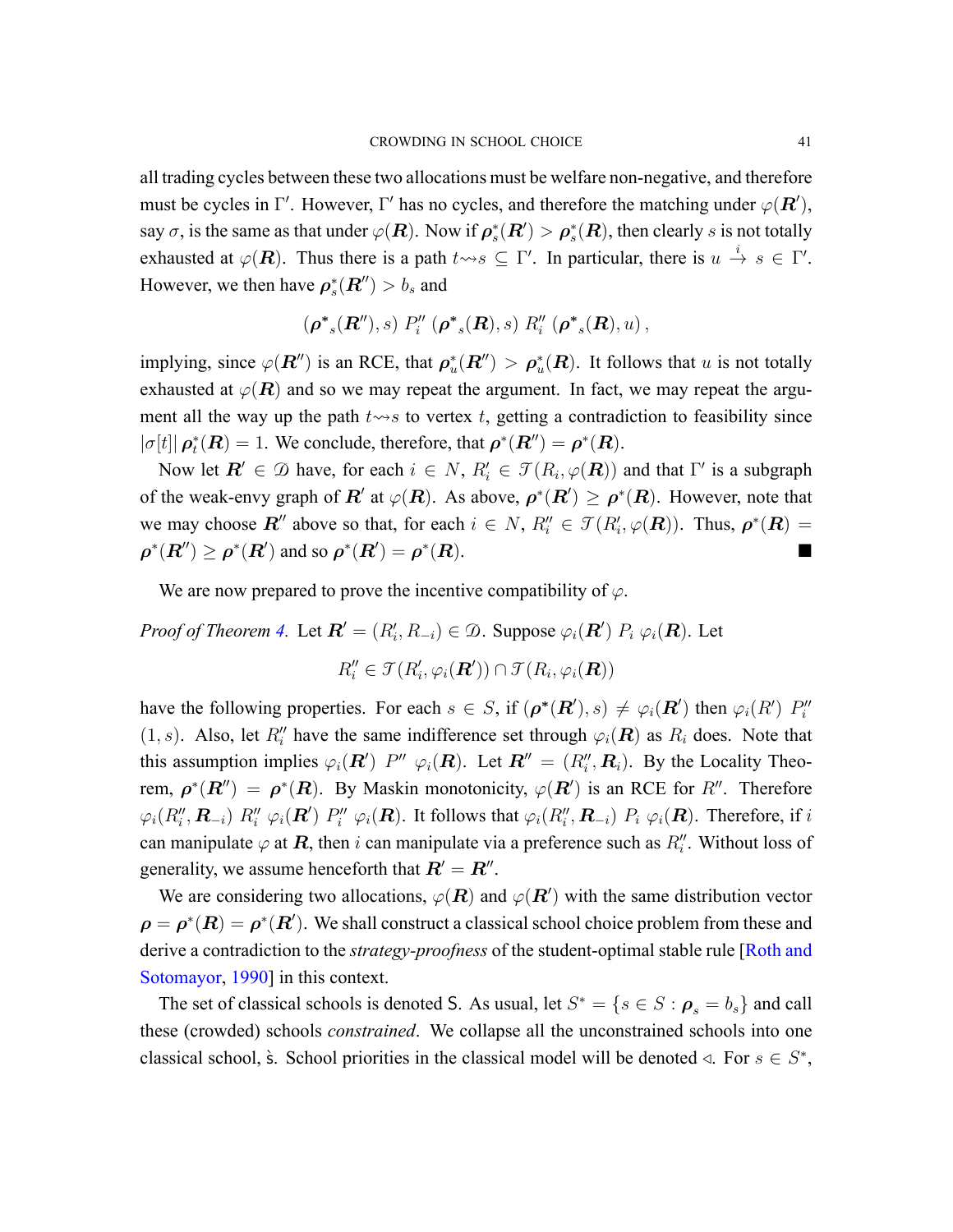which maps to  $s \in S$ , set  $\triangleleft_s \Rightarrow \succ_s$ . Set  $k \triangleleft_s j$  if  $k \in \tau[S \setminus S^*]$  and  $j \in \tau[S^*]$ . We shall not need to further specify ⊲<sub>s</sub>.

Next we break ties in student preferences. We begin with an intermediate step, deciding that  $\hat{s}$  shall inherit the rank of the highest ranked unconstrained school. That is, let  $s \in S \backslash S^*$ have, for each  $t \in S \setminus S^*$ ,  $(\rho, s)$   $R_j$   $(\rho, t)$ . Then, for  $u \in S$ ,  $u \in S_j$  is only if  $(\rho, u)$   $R_j$   $(\rho, s)$ . With this step, we have defined the weak preference  $R_j$  on S. It remains to break ties on this relation. Note that by NCBI,  $R_j$  is in fact strict when restricted to  $S \setminus \{\hat{s}\}\)$ , so there is at most one nonsingleton indifference class, and it has the form *{*t*,*`s*}*. Before completing our tie-breaking specification, let us first make the following observation:

**Claim 5.** Let  $(\boldsymbol{\rho}, s)$   $I_j$   $(\boldsymbol{\rho}, \sigma(j))$  or  $(\boldsymbol{\rho}, s)$   $I'_j$   $(\boldsymbol{\rho}, \tau(j))$ . Then  $s \in S \setminus S^*$ .

*Proof of claim.* Recall Lemma [3](#page-38-3). First, if  $\sigma(j)$  is exhausted at  $(\rho, \sigma)$ , then the claim follows directly from NCBI. Otherwise, there is  $t \leadsto \sigma(j) \subseteq \Gamma$ , where  $\Gamma$  is the weak-envy graph of  $\mathbb{R}$ at  $(\rho, \sigma)$ , with *t* totally exhausted. By taking subpaths we may find assume this is a shortest (by length) path with this property. Thus, at most one school touched by the path is in *S ∗* , and it must be *t*, as otherwise we could shorten the path further. Therefore, the path must consist entirely of indifferences, and so  $t \rightarrow \sigma(j) \rightarrow s$ , with  $s \in S^*$ , contradicts NCBI.

Note that the symmetric proof holds for  $(\rho, s)$  *I'*<sub>1</sub>  $(\rho, \tau(j))$ .

We now break the tie in the indifference set  $\{t, \dot{s}\}$ . Here are the rules:

- (1) If  $\sigma(j)$  maps to  $\dot{\mathsf{s}}$ , then  $\dot{\mathsf{s}}$  P<sub>*j*</sub> t.
- (2) Otherwise t  $P_i$  s.

We now show that  $\bar{\sigma}$  is stable for the classical school-choice problem with preferences **R**. Suppose s  $P_j \overline{\sigma}(j)$ . There is  $s \in S$  such that  $(\rho, s)$   $R_j (\rho, \sigma(j))$ . If this relation is strict, then  $s \in S^*$ , since  $(\rho, \sigma)$  is an RCE. This further implies that  $\triangleleft_s \Rightarrow s$  and that, for each  $k \in \sigma[s], k \succ_s j$ . If the relation is an indifference, then by the claim,  $s = \dot{s}$ . However,  $\sum$   $P_j \bar{\sigma}(j)$  could only have happened via Rule (1), which could only happen if  $\bar{\sigma}(j) = \hat{s}$ , a contradiction. In sum, all envy is justified by the priorities.

We now show that  $\tau$  is stable for **R**'. Observe that, by construction,  $P'_i$  top ranks  $\bar{\tau}(i)$ , so we may restrict attention to  $j \neq i$ . In this case,  $R'_j = R_j$ . Suppose s  $P_j \bar{\tau}(j)$ . Given the argument of the previous paragraph, it is clear we can skip to the case that  $(\rho, s) I_j (\rho, \tau(j))$ . The claim then implies that  $s = \dot{s}$  and so  $\bar{\tau}(j) \neq \dot{s}$  and  $j \in \tau[S^*]$ . Thus for each  $k \in \bar{\tau}[\dot{s}]$ ,  $k \in \tau[S \setminus S^*]$ , and so  $k \triangleleft s$  *j*. Again, all envy is justified by the priorities.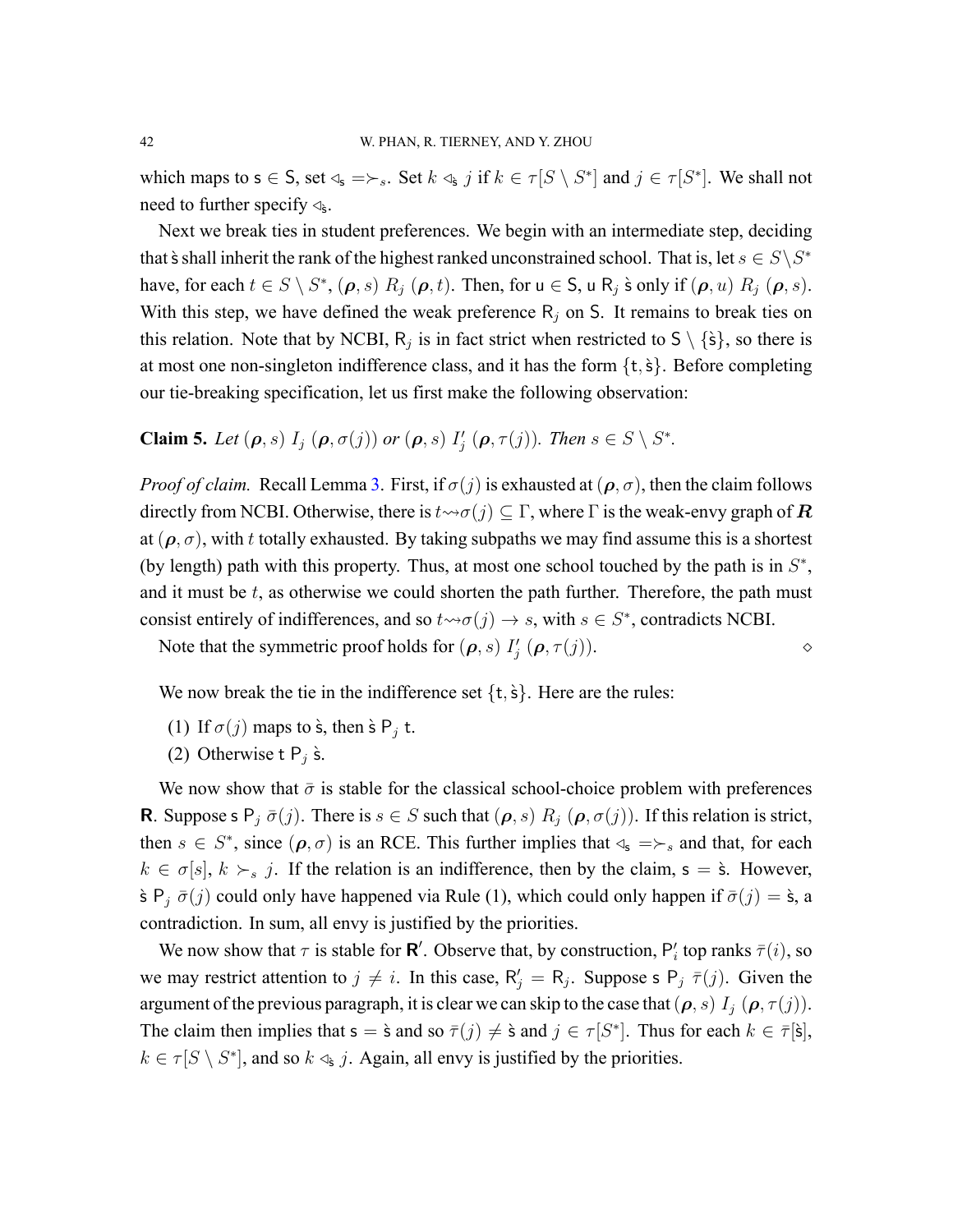Now we claim that  $\bar{\sigma}$  is the student optimal stable match for **R**. Suppose that  $\bar{\mu}$  is a stable match that weakly dominates  $\bar{\sigma}$ . By our tie-breaking construction, if  $(\rho, \sigma(j))$   $R_i$   $(\rho, t)$ , then  $\bar{\sigma}(j)$  P<sub>j</sub> t. In particular, since  $(\rho, \sigma)$  is an RCE for *R*, either  $\bar{\sigma}(j) = \dot{\sigma}$  or  $\bar{\sigma}(j)$  P<sub>j</sub>  $\dot{\sigma}$ . Thus, going from  $\bar{\sigma}$  to  $\bar{\mu}$  cannot involve moving students into  $\dot{\sigma}$  who are not already there. Then by feasibility, no students can move out of  $\hat{s}$ . Thus,  $\bar{\mu}[\hat{s}] = \bar{\sigma}[\hat{s}]$ . In other words,  $\bar{\mu}$  is a reassignment of the students at constrained schools. Let  $\mu$  be a matching in the crowded school model that coincides with  $\bar{\mu}$  on  $S^*$  and with  $\sigma$  otherwise. Suppose there is  $j \in N$ with  $\bar{\mu}(j)$   $P_j \bar{\sigma}(j)$ . Then  $j \in \sigma[S^*]$  and  $\mu(j) \in S^*$ . Since  $(\rho, \sigma)$  is maximal for *R*, there is  $k \in N$  with  $k \succ_{\mu(j)} j$  and  $(\boldsymbol{\rho}, \mu(j))$   $P_k$   $(\boldsymbol{\rho}, \mu(k))$ . By construction,  $k \triangleleft_{\bar{\mu}(j)} j$ . If  $\mu(k) \in S^*$ , then  $\bar{\mu}(k) \neq \hat{s}$  and  $\bar{\mu}$  is blocked in the classical model, as preferences over  $S^*$  map directly to preferences over  $S \setminus \hat{s}$ . Thus,  $\mu(k) = \sigma(k) \in S \setminus S^*$ . Since  $(\rho, \sigma)$  is an RCE, for each  $t \in S \setminus S^*$ ,  $(\rho, \sigma(k))$   $R_k$   $(\rho, t)$ , so recalling that  $\dot{s}$  inherits the rank of the highest unconstrained school, we have  $\bar{\mu}(j)$   $P_k$   $\bar{\mu}(k) = \dot{s}$ . Again we conclude that  $\bar{\mu}$  is blocked in the classical model.

Now observe that  $\bar{\tau}(i)$  is the top-ranked school for  $R'_i$ , so  $\bar{\mu}(i) = \bar{\tau}(i)$  for any stable  $\bar{\mu}$  that dominates  $\bar{\tau}$  for **R**'. By assumption,  $(\rho, \tau(i))$   $P_i$   $(\rho, \sigma(i))$ , so by construction  $\bar{\tau}(i)$   $P_i$   $\bar{\sigma}(i)$ , contradicting that  $i$  is not able to manipulate the student optimal stable rule.

### Appendix C. Proof of Theorem [5:](#page-25-0) The Algorithm

<span id="page-42-0"></span>We first introduce *threshold equilibrium*, which is a way of generalizing price equilibrium so that more abstract objects can play the role of the price. Then by providing an equivalent modification of the original algorithm via threshold equilibrium, the convergence result of the modified algorithm establishes Theorem [5](#page-25-0).

Augment *N* with a null element  $\phi$  having the property that, for each  $s \in S$  and each  $i \in N$ ,  $i \succ s$   $\phi$ . For each  $s \in S$ , let

$$
\mathcal{T}_s = \{ (r, i) \in [b_s, 1] \times N : i \neq \phi \implies r = b_s \}.
$$

Define linear order  $\Box_s$  on  $\mathcal{T}_s$  so that  $(r, i)$   $\Box_s$   $(q, j)$  if either  $r < q$  or  $(r = q = b_s \text{ and } i \succ_s j)$ . Let  $\exists_s$  denote the reflexive enlargement of  $\exists_s$ . With abuse of notation, write  $(\rho, a)$  to indicate the list  $((\rho_s, a_s))_{s \in S}$ . Let  $(\rho, a) \supseteq (\gamma, \beta)$  if, for each  $s \in S$ ,  $(\rho_s, a_s) \sqsupseteq_s (\gamma_s, \delta_s)$ .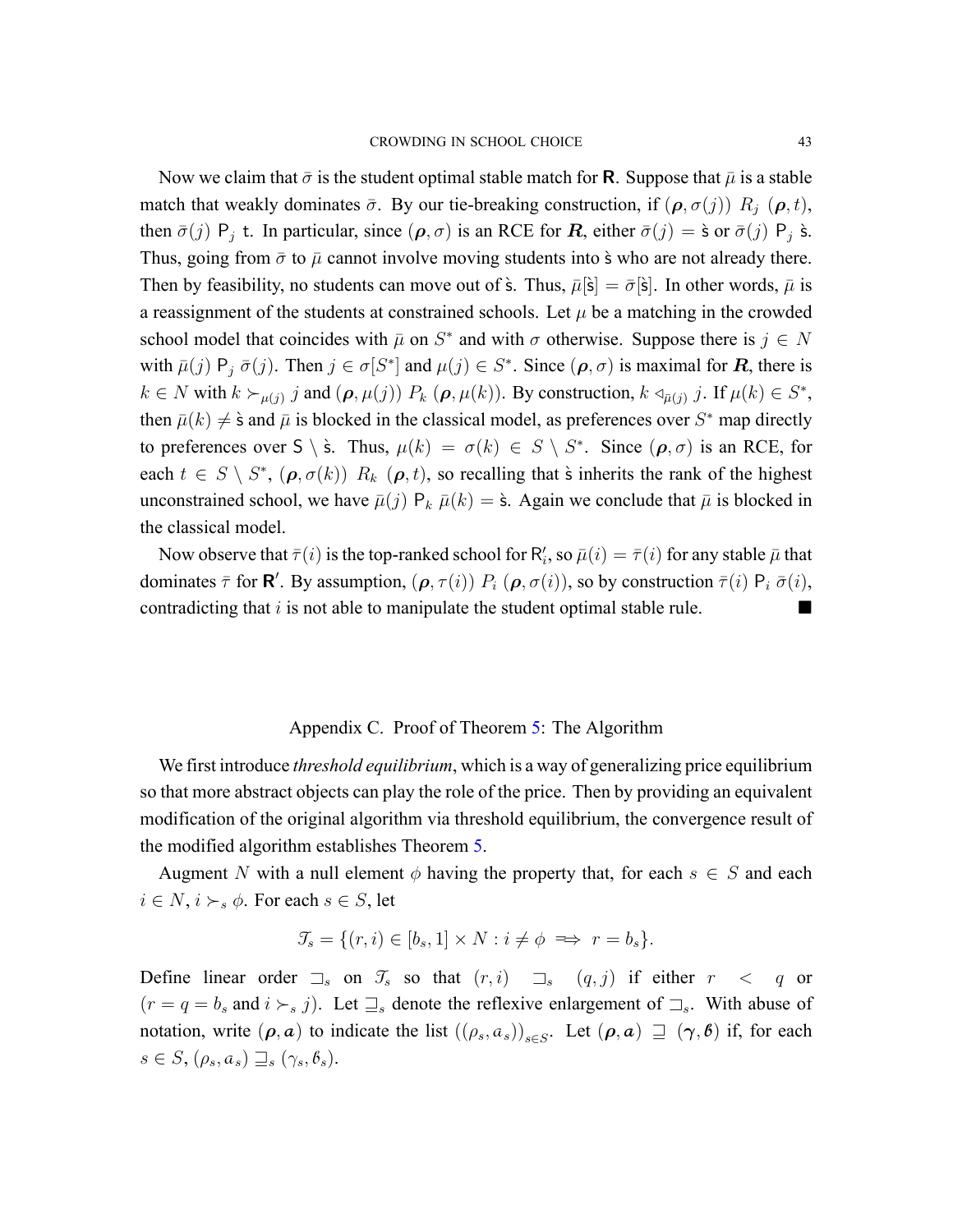Given a list of thresholds, student *i*'s *constrained demand* is their favorite school from among those whose threshold they can cross:

$$
C_i(\boldsymbol{\rho}, \boldsymbol{a}) = \{ s \in S : i \succ_s a_s \text{ and } (i \succ_t a_t \implies (\boldsymbol{\rho}, s) R_i (\boldsymbol{\rho}, t)) \}.
$$

*A threshold equilibrium*  $(\rho, a, \sigma)$  is a list of thresholds  $(\rho, a)$  and a matching  $\sigma$  such that  $(\rho, \sigma)$  is an allocation and, for each  $i \in N$ ,  $\sigma(i) \in C_i(\rho, \mathbf{a})$ .

Clearly, there is an equivalence between *fair* allocations and threshold equilibrium allocations. A maximal RCE is therefore also a student-optimal threshold equilibrium allocation. Whereas the distribution that supports maximal RCE is unique, this is not true of the threshold list. However, setting  $a_s$  equal to the highest- $\succ_s$ -ranked student who has  $(\rho^*(\mathbf{R}), s)$   $P_j$   $(\rho^*(\mathbf{R}), \sigma(j))$  will  $\exists_s$ -minimize this threshold. Since the welfare at maximal RCE is well-defined, this is independent of any particular maximal RCE matching, and thus, the *minimal* threshold  $(\rho^*(\mathbf{R}), \mathbf{a}^*(\mathbf{R}))$  is well-defined.

Given these concepts, we make a slight modification of the algorithm in the main text. Rather than decrementing the distribution, we shall *increment* the threshold list. Initialize the modified algorithm at  $(\rho_0, a_0) = ((1, \ldots, 1), (\phi, \ldots, \phi))$ . The decrementing subroutine remains the same. Rejection, however, is modified so that, with each iteration,  $a_{sz}$  is incremented one step. Thus,  $a_{s,z+1} = \min_{\succ s} \{i \in N : i \succ_s a_{sz}\}\$ . To see the equivalence of the two algorithms, let *i* be the student identified in the rejection subroutine at time *z*. Then excluding *s* from  $Q_{jz+1}$  for  $j = i$  and all lower ranked students is the same as repeating the modified rejection subroutine until  $a_{s,z+k} = i$ . Moreover, nothing in the state of the economy changes until  $a_{s,z+k} = i$  as, by definition, none of the *j* with  $i \succ_s j$  have  $s \in D_{iz}$ .

Let  $Z \subseteq \mathbb{R}$  be the set of times at which the algorithm is defined. It is the disjoint union of closed intervals (closures of decrementing subroutines) and isolated points (rejection followed by rejection). Clearly,  $(\bm{\rho}^*(\bm{R}),\bm{a}^*(\bm{R}))\sqsupseteq(\bm{\rho}_0,\bm{a}_0).$  Let  $(\bm{\rho}^*(\bm{R}),\bm{a}^*(\bm{R}))\sqsupseteq(\bm{\rho}_z,\bm{a}_z)$ and, for some  $s \in S$ ,  $(\rho_{sz}, a_{sz}) = (\rho_s^*, a_s^*)$ . We show that  $(\rho_{sz}, a_{sz})$  will remain unchanged.

By contradiction, suppose  $s \in E_z^*$ . Let  $\Omega'_z \subseteq E_z^*$  contain *s* and be such that any two schools in  $\Omega'_z$  are connected by chains of indifference. Let  $N'$  be the set of students who require  $\Omega'_z$  at  $(\rho_z, a_z)$ . Let  $S' \subseteq \Omega'_z$  be the set of schools such that  $(\rho_{tz}, a_{tz})$  =  $(\rho_t^*(\mathbf{R}), a_t^*(\mathbf{R}))$ . By construction, an student's demand intersects  $\Omega'_z$  only if they require  $\Omega'_{z}$ . Thus,  $|N'| > \sum_{s \in \Omega'_{z}} \lfloor \rho_{tz}^{-1} \rfloor$ , so by Hall's Theorem [\(Hall](#page-46-14) [\[1935](#page-46-14)]) there is no equilibrium matching of  $N'$  to  $\Omega'_{z}$ . Let  $\mu$  instead be a maximal feasible matching such that each student gets something in their conditional demand. By NCBI, there is at most one  $t \in \Omega'_z$  with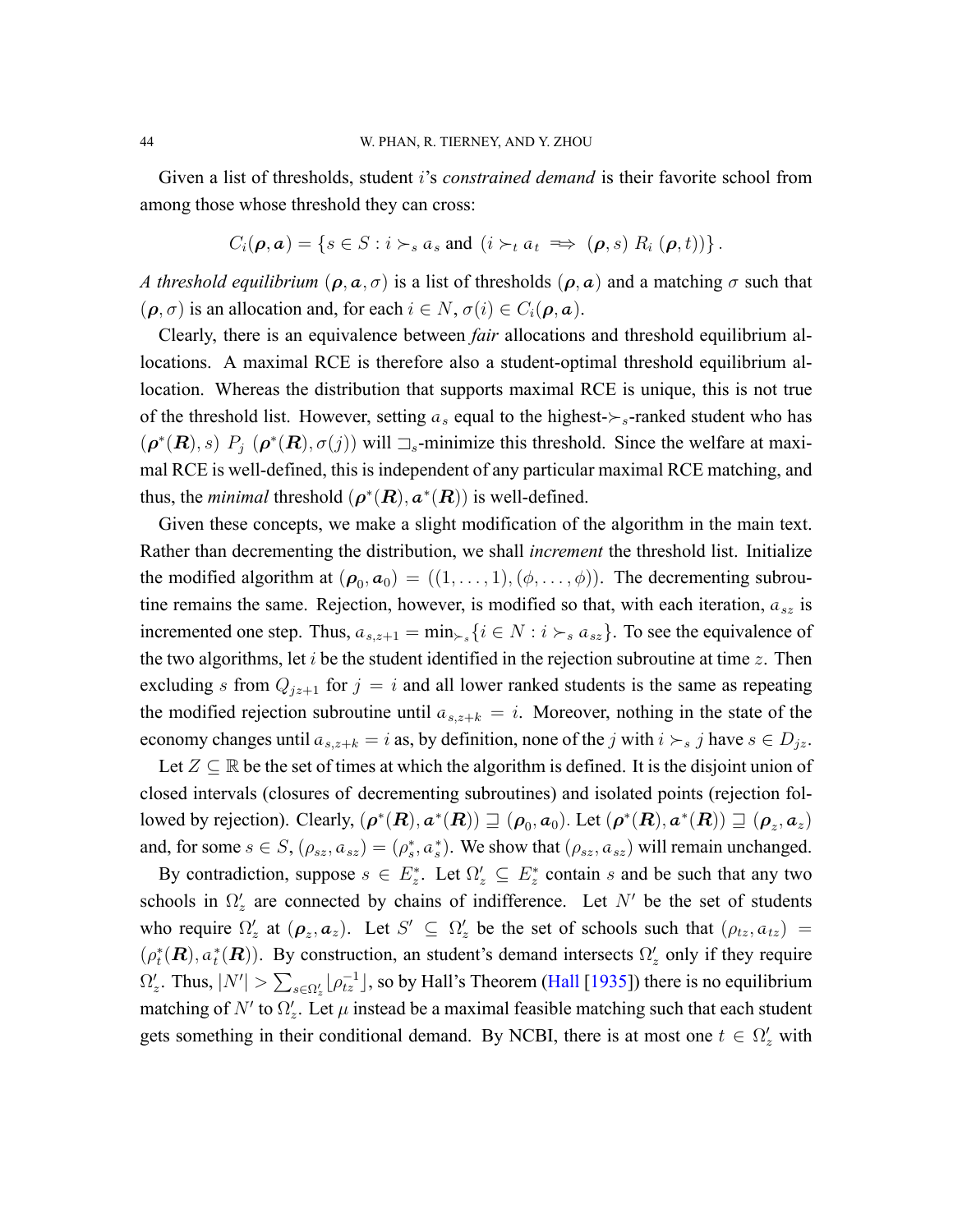$\rho_{tz} = b_t$ . Suppose such a *t* exists and  $t \notin S'$ . Then the algorithm will increment  $a_{tz}$  before decrementing  $\rho_{sz}$ . Thus, it is without loss of generality to assume that  $t \in S'$ . Then, for each  $u\in\Omega_z'\setminus S'$ ,  $\rho_u^*(\bm R)<\rho_{uz}.$  It follows that *any*  $j\in N'$  with  $C_j\left(\bm\rho_z,\bm a_z\right)\cap S'\neq\emptyset$  requires  $S'$ at  $(\rho^*(\mathbf{R}), \mathbf{a}^*(\mathbf{R}))$ . In particular, this is true for each  $j \in \mu[S']$ . Recalling condition (2) in the definition of excess demand, Hall's theorem then implies there is a student  $i \in N' \setminus \mu[S']$ with  $C_i$   $(\bm{\rho}_z, \bm{a}_z) \cap S' \neq \emptyset$ . Then the students who require S' at  $(\bm{\rho}^*(\bm{R}), \bm{a}^*(\bm{R}))$  are at least the set  $\{i\} \cup \mu[S']$ . However,

$$
|\{i\} \cup \mu[S']| = 1 + |\mu[S']| = 1 + \sum_{s \in S'} \lfloor \rho_{sz}^{-1} \rfloor = 1 + \sum_{s \in S'} \lfloor \rho_s^{*-1} \rfloor,
$$

where the second equality is because  $\mu$  is a maximal matching and so covers *S'*. This equation implies that *S'* is overdemanded at  $(\rho^*(\mathbf{R}), \mathbf{a}^*(\mathbf{R}))$ , a contradiction.

By construction, the path  $z \mapsto \rho_z$  is continuous. Since our rejection procedure increments **a** one component, one step at a time, no *s* can cross its minimal threshold without first equaling its minimum equilibrium threshold. The foregoing argument shows that when a school first reaches its minimum equilibrium threshold, it is not incremented again. Thus, for all  $z \in Z$ ,  $(\rho^*(R), \mathbf{a}^*(R)) \supseteq (\rho_z, \mathbf{a}_z)$ . The modified algorithm must terminate: as mentioned, the number of rejection subroutines is bounded and the distribution is decremented at constant speed. However, the modified algorithm only terminates at a threshold equilibrium. In conclusion, the algorithm terminates at  $(\rho^*(R), a^*(R))$ . Thus, by letting *σ* be any matching satisfying demands, we have a maximal RCE ( $ρ^*(R), σ$ ).

### References

- <span id="page-44-0"></span>Atila Abdulkadiroğlu and Tayfun Sönmez. School choice: A mechanism design approach. *American Economic Review*, 93(3):729–747, 2003.
- <span id="page-44-2"></span>Tommy Andersson and Lars-Gunnar Svensson. Non-manipulable house allocation with rent control. *Econometrica*, 82(2):507–539, 2014.
- <span id="page-44-4"></span>Tommy Andersson, Christer Andersson, and Dolf Talman. Sets in excess demand in simple ascending auctions with unit-demand bidders. *Annals of Operations Research*, 211:27– 36, 2013.
- <span id="page-44-1"></span>Itai Ashlagi, Mark Braverman, and Avinatan Hassidim. Stability in large matching markets with complementarities. *Operations Research*, 62(4):713–732, 2014.
- <span id="page-44-3"></span>Eduardo M Azevedo and Jacob D Leshno. A supply and demand framework for two-sided matching markets. *Journal of Political Economy*, 124(5):1235–1268, 2016.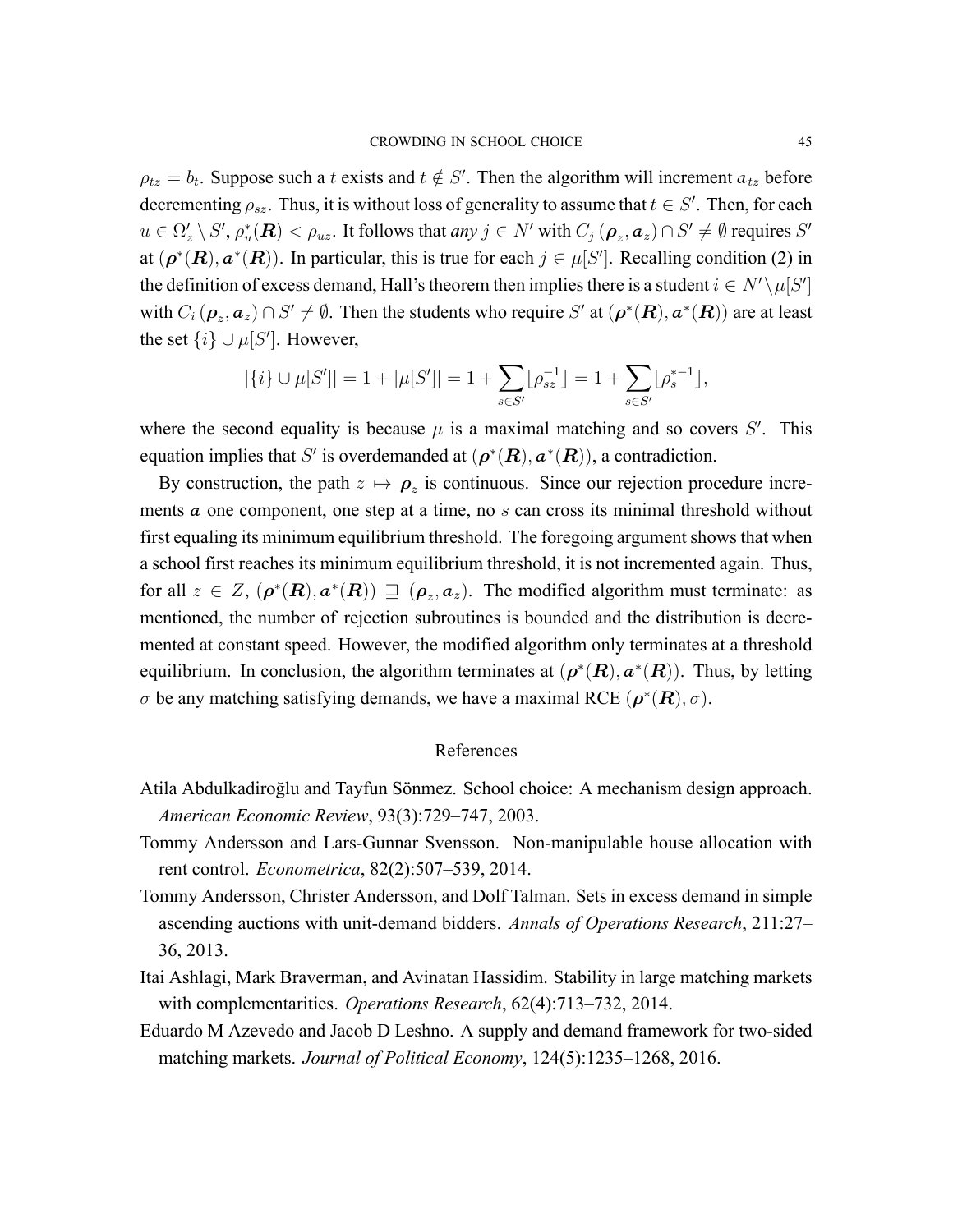- <span id="page-45-12"></span>Michel Balinski and Tayfun Sönmez. A tale of two mechanisms: student placement. *Journal of Economic Theory*, 84(1):73–94, 1999.
- <span id="page-45-4"></span>Keisuke Bando. Many-to-one matching markets with externalities among firms. *Journal of Mathematical Economics*, 48(1):14–20, 2012.
- <span id="page-45-5"></span>Keisuke Bando. A modified deferred acceptance algorithm for many-to-one matching markets with externalities among firms. *Journal of Mathematical Economics*, 52:173–181, 2014.
- <span id="page-45-0"></span>David Card and Alan B Krueger. Does school quality matter? returns to education and the characteristics of public schools in the united states. *Journal of Political Economy*, 100  $(1):1-40, 1992.$
- <span id="page-45-1"></span>Raj Chetty, John N Friedman, Nathaniel Hilger, Emmanuel Saez, Diane Whitmore Schanzenbach, and Danny Yagan. How does your kindergarten classroom affect your earnings? evidence from project star. *The Quarterly Journal of Economics*, 126(4): 1593–1660, 2011.
- <span id="page-45-3"></span>Andrew Copland. School choice and class size externalities. *Working Paper*, 2021.
- <span id="page-45-14"></span>Vincent P Crawford and Elsie Marie Knoer. Job matching with heterogeneous firms and workers. *Econometrica*, 49:437–450, 1981.
- <span id="page-45-10"></span>Gabrielle Demange and David Gale. The strategy structure of two-sided matching markets. *Econometrica*, 53:873–888, 1985.
- <span id="page-45-2"></span>Gabrielle Demange, David Gale, and Marilda Sotomayor. Multi-item auctions. *Journal of Political Economy*, 94(4):863–872, 1986.
- <span id="page-45-11"></span>Jacques H Drèze. Existence of an exchange equilibrium under price rigidities. *International Economic Review*, 16:301–320, 1975.
- <span id="page-45-13"></span>Umut Dur and Thayer Morrill. Competitive equilibria in school assignment. *Games and Economic Behavior*, 108:269–274, 2018.
- <span id="page-45-8"></span>Umut Dur and Thomas Wiseman. School choice with neighbors. *Journal of Mathematical Economics*, 83:101–109, 2019.
- <span id="page-45-9"></span>Umut Dur, Thayer Morrill, and William Phan. Family ties: School assignment with siblings. *Theoretical Economics*, 17(1):89–120, 2022.
- <span id="page-45-6"></span>Bhaskar Dutta and Jordi Massó. Stability of matchings when individuals have preferences over colleagues. *Journal of Economic Theory*, 75(2):464–475, 1997.
- <span id="page-45-7"></span>Federico Echenique and M Bumin Yenmez. A solution to matching with preferences over colleagues. *Games and Economic Behavior*, 59(1):46–71, 2007.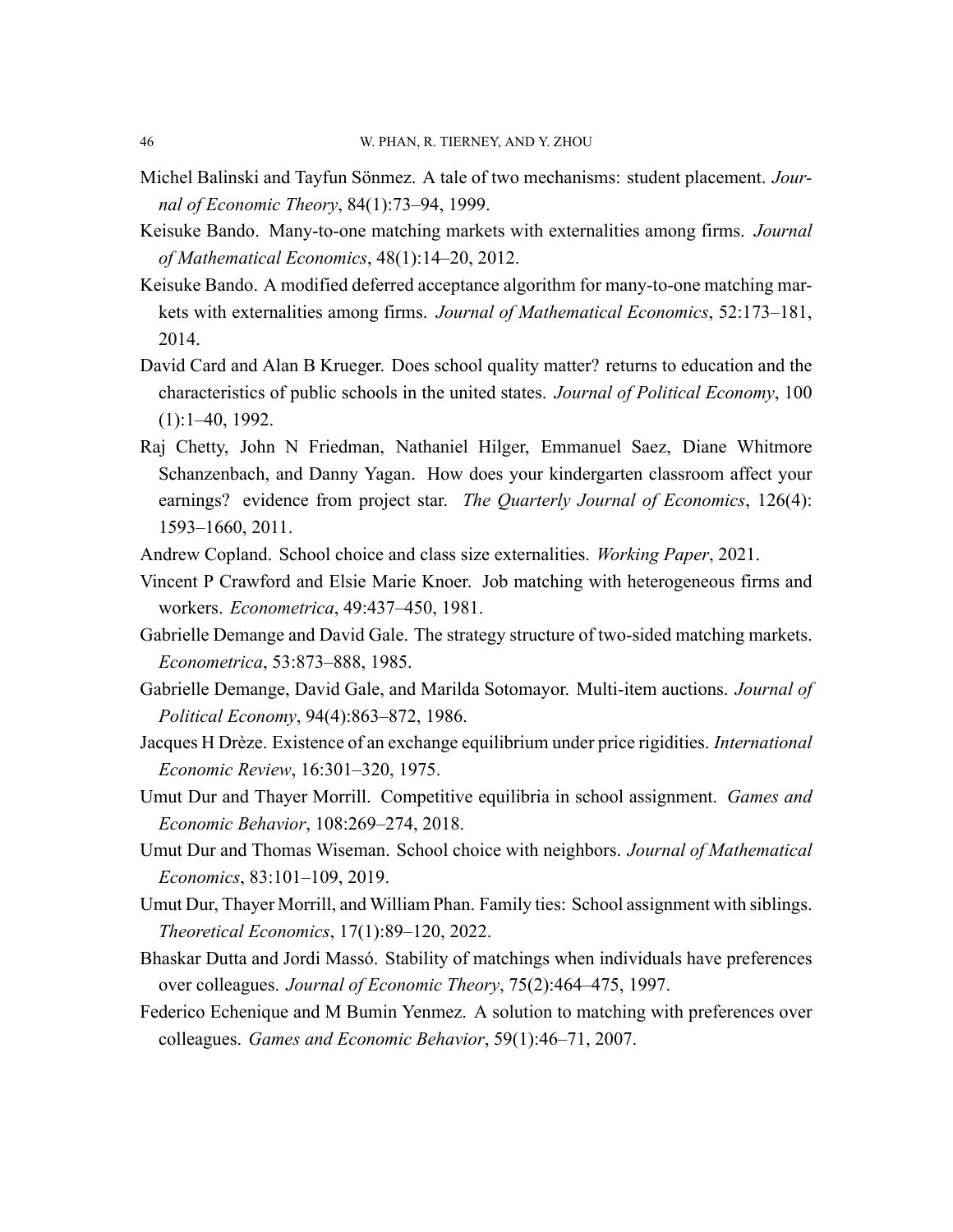- <span id="page-46-13"></span>Tamás Fleiner, Ravi Jagadeesan, Zsuzsanna Jankó, and Alexander Teytelboym. Trading networks with frictions. *Econometrica*, 87(5):1633–1661, 2019.
- <span id="page-46-10"></span>Duncan Karl Foley. *Resource allocation and the public sector*. Yale University, 1966.
- <span id="page-46-2"></span>David Gale and Lloyd S Shapley. College admissions and the stability of marriage. *The American Mathematical Monthly*, 69(1):9–15, 1962.
- <span id="page-46-3"></span>Isa E Hafalir. Stability of marriage with externalities. *International Journal of Game Theory*, 37(3):353–369, 2008.
- <span id="page-46-14"></span>Philip Hall. On representatives of subsets. *Journal of the London Mathematical Society*, s1-10:26-30, 1935.
- <span id="page-46-8"></span>P Jean-Jacques Herings. Equilibrium and matching under price controls. *Journal of Economic Theory*, 177:222–244, 2018.
- <span id="page-46-11"></span>Werner Hildenbrand. *Core and Equilibria of a Large Economy. (PSME-5):*. Princeton University Press, 2015. ISBN 9781400869473.
- <span id="page-46-1"></span>C Kirabo Jackson, Rucker C Johnson, and Claudia Persico. The effects of school spending on educational and economic outcomes: Evidence from school finance reforms. *The Quarterly Journal of Economics*, 131(1):157–218, 2016.
- <span id="page-46-12"></span>Alexander S Kelso Jr and Vincent P Crawford. Job matching, coalition formation, and gross substitutes. *Econometrica*, 50:1483–1504, 1982.
- <span id="page-46-5"></span>Bettina Klaus and Flip Klijn. Stable matchings and preferences of couples. *Journal of Economic Theory*, 121(1):75–106, 2005.
- <span id="page-46-6"></span>Fuhito Kojima, Parag A Pathak, and Alvin E Roth. Matching with couples: Stability and incentives in large markets. *The Quarterly Journal of Economics*, 128(4):1585–1632, 2013.
- <span id="page-46-0"></span>Alan B Krueger and Diane M Whitmore. The effect of attending a small class in the early grades on college-test taking and middle school test results: Evidence from project star. *The Economic Journal*, 111(468):1–28, 2001.
- <span id="page-46-4"></span>Jacob Leshno. Stable matching with peer-dependent preferences in large markets: Existence and cutoff characterization. *Working Paper*, 2021.
- <span id="page-46-9"></span>Jacob D Leshno and Irene Lo. The cutoff structure of top trading cycles in school choice. *The Review of Economic Studies*, 88(4):1582–1623, 2021.
- <span id="page-46-7"></span>Thanh Nguyen and Rakesh Vohra. Near-feasible stable matchings with couples. *American Economic Review*, 108(11):3154–69, 2018.